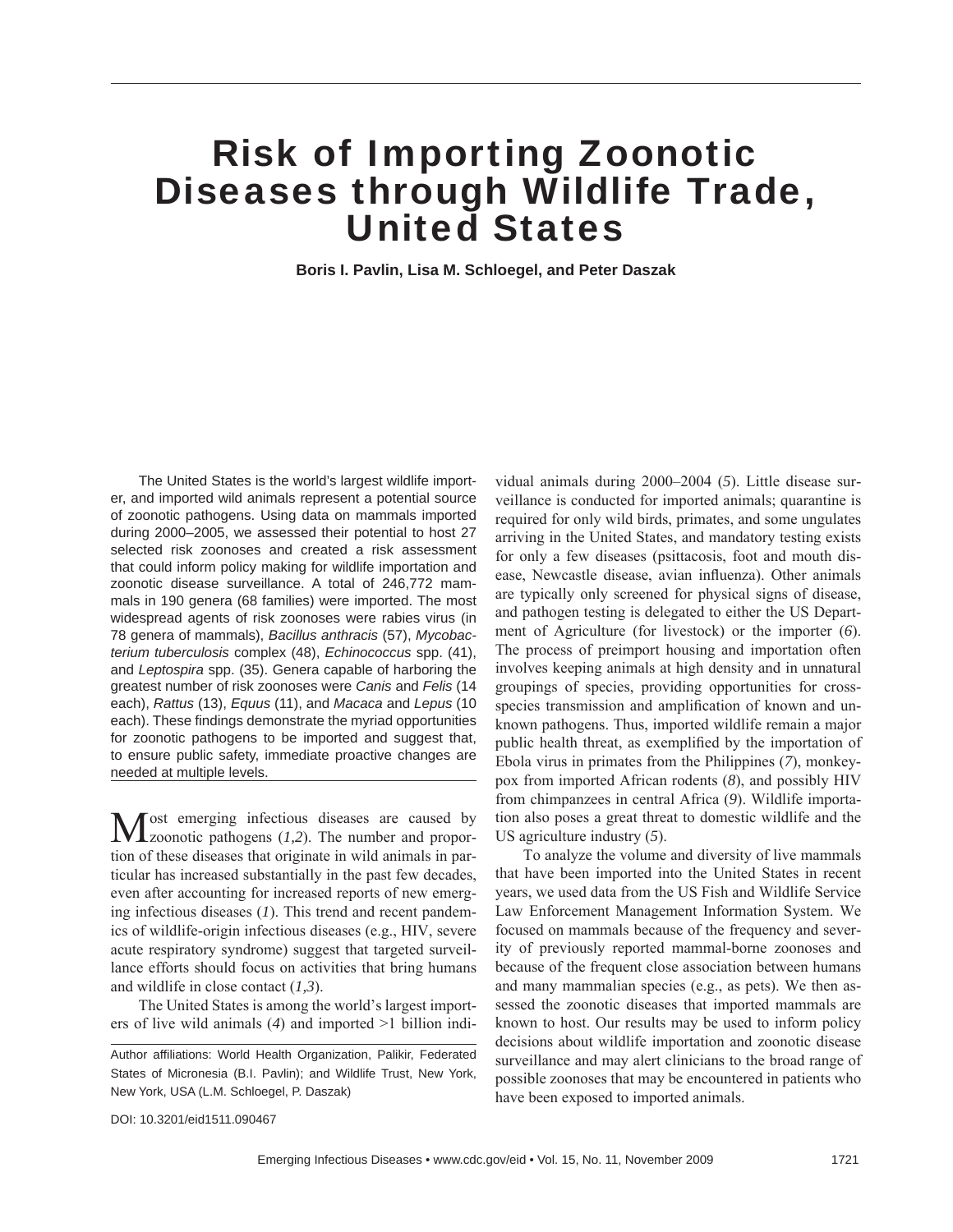## **PERSPECTIVE**

#### **Methods**

We used Freedom of Information Act requests to obtain records from the database of the US Fish and Wildlife Service Law Enforcement Management Information System. We obtained records for all wildlife shipments into the United States during 2000–2005 through 14 of the 18 designated animal importation ports (Anchorage, Alaska; Atlanta, Georgia; Baltimore, Maryland; Boston, Massachusetts; Chicago, Illinois; Dallas, Texas; Honolulu, Hawaii; Los Angeles, California; Miami, Florida; New Orleans, Louisiana; New York, New York; Portland, Oregon; San Francisco, California; and Seattle, Washington). Data were not available for Houston, Texas; Louisville, Kentucky; Memphis, Tennessee; and Newark, New Jersey. For each importation, we acquired information on the taxonomy, quantity, source (e.g., wild-caught, farmed), country of origin, intermediate port of call, port of entry, and declared purpose of all live specimens. Descriptive analyses were performed to determine the volume of trade from various regions of the world and the types of mammals imported. Individual importation events were then grouped into genera to determine the diversity of taxa imported. The phylogenetic relationships and geographic ranges of host mammals were determined by using the Animal Diversity Web at the University of Michigan Museum of Zoology (http:// animaldiversity.ummz.umich.edu/site/index.html).

We searched the literature to identify the zoonotic pathogens known to occur in animals of each taxon in the database. Only data on live animal importations (as opposed to animal products) and importations for which the genus was known were retained for analysis. Statistical analyses were performed by using Intercooled Stata 9 (StataCorp, College Station, TX, USA). In our final risk assessment, we did not account for the origin of each specific importation because of limitations in the database, likely caused by a complicated system of exportation and reimportation.

We created a list of relevant zoonotic diseases at risk for importation (hereafter referred to as risk zoonoses) by searching the Centers for Disease Control and Prevention website (www.cdc.gov) and the World Health Organization website (www.who.int), reviewing the list of Select Agents (agents with bioterrorism potential) of the US Department of Health and Human Services (*10*), and consulting experts in the field. To be on the list, diseases had to meet the following 5 criteria: 1) the pathogen must be zoonotic (there must be a recorded instance of infection of a human from an animal source); 2) the pathogen must be capable of causing significant illness or death (e.g., fungal skin infections would not be on the list because although they are extremely common zoonoses, their effects are rarely debilitating); 3) the pathogen must be present in animals in the wild (i.e., not only in experimental models); 4) the pathogen must not currently be widespread in

the United States, or it must have the potential for new epidemiology with regard to transmission (e.g., *Yersinia pestis* is presently found in wild rodents in the western United States, but it is not expected to be found in animals sold as pets); and 5) if the pathogen uses an intermediate vector, competent vectors must exist in the United States. The resulting list comprised 30 risk zoonoses (20 viral diseases, 9 bacterial diseases, and 1 helminthic disease); no fungal, protozoal, or prion diseases were on the list, and thus they were not analyzed.

Determination of the host range of the risk zoonoses was accomplished through systematic genus-driven and pathogen-driven searches of PubMed databases (www. pubmed.gov), the Google search engine (www.google. com), and references within published works. Confirmed presence was defined as either isolation of the pathogen from an animal or serologic evidence of past infection. For all animals identified in the literature as carrying a risk zoonosis, genus and family were recorded. The host ranges of all of the risk zoonoses were then cross-referenced against the imported genera to generate tables showing diseases found in each imported genus (affected genera). If the disease was found in a different genus within the same family, this was also noted (potentially affected genera). The justification for this expanded risk assessment is the host nonspecificity of many infectious diseases; lack of evidence for the presence of a given disease in a given host should not be construed as evidence against its presence.

#### **Results**

During 2000–2005, a total of 4,067 shipment fractions of mammals were imported (a shipment fraction is the sum of all animals of a single species in a given shipment; a single shipment may contain several shipment fractions), totaling 246,772 individual mammals and representing 190 genera and 68 families. The average number of animals per shipment fraction was 61 (range 1–8,000). The most common declared purpose for importation was commercial use (not classified according to pet trade, food, traditional medicine, etc.), accounting for 66% (163,760 individuals) of the total. The second most common declared purpose was biomedical research, accounting for 28% (69,986 individuals) of the total. Only a small number of individuals were imported for breeding, educational, zoo, personal, and other uses. Numbers of the most commonly imported animals were 126,014 (>50% of all imported individuals) long-tailed macaques (*Macaca fascicularis*), 30,058 small desert hamsters (*Phodopus sungorus*), 19,724 rhesus macaques (*Macaca mulatta*), 19,537 raccoons (*Procyon lotor*), and 7,112 chinchillas (*Chinchilla lanigera*). Together, these 5 species accounted for 82% of all imported individuals. By number of shipment fractions, the most common animals were 1,343 *M. fascicularis* macaques, 332 *Cal-*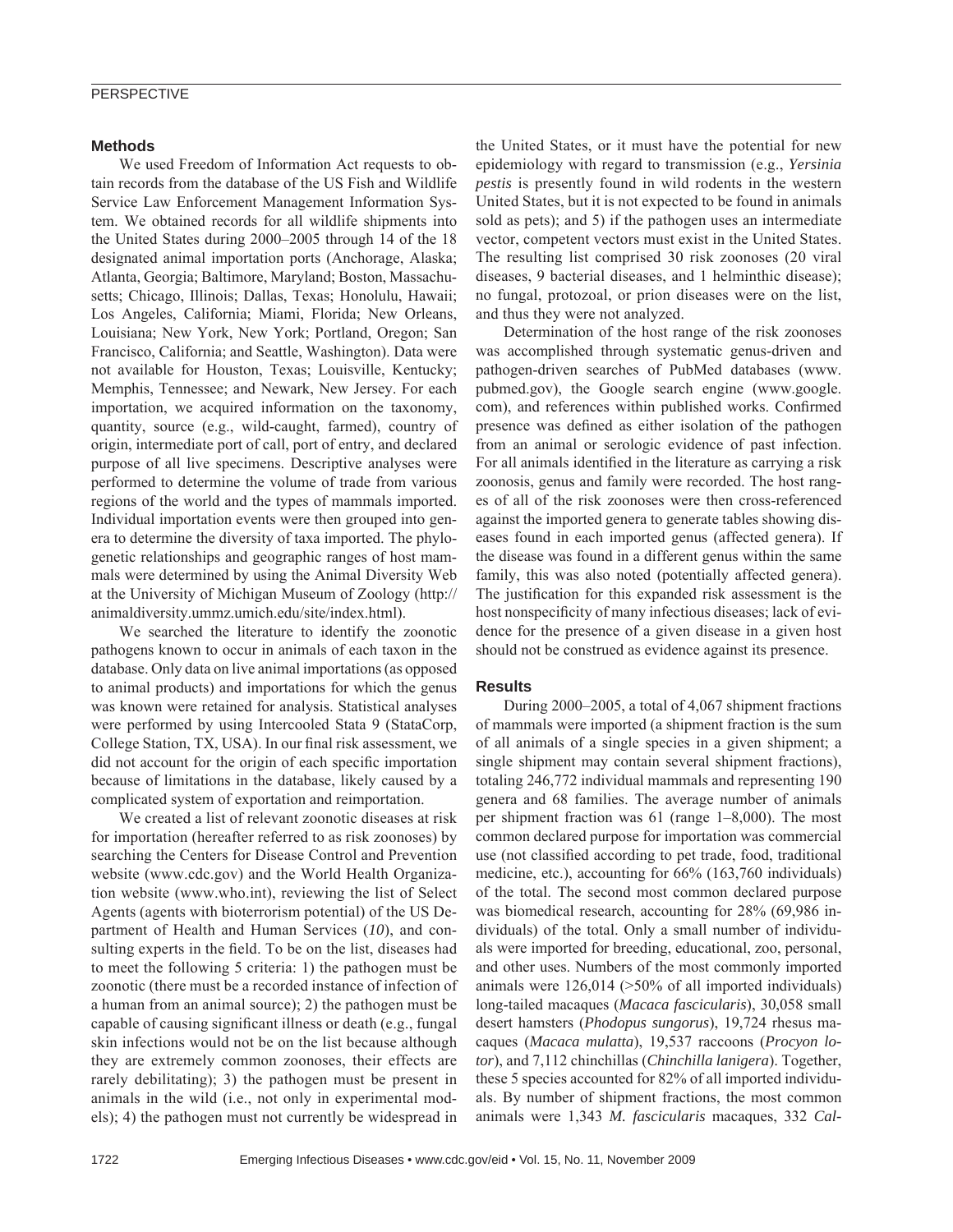*lithrix jacchus* marmosets, 229 *M. mulatta* macaques, 165 *C. lanigera* chinchillas, and 107 *Potos fl avus* kinkajous.

The most common countries of origin for animal shipment fractions were People's Republic of China (717 shipment fractions); Guyana (635), United Kingdom (359), Vietnam (314), and Indonesia (305). These values must be interpreted cautiously, however, because many animals are imported and then reexported; thus, their true origin may become obscured. For example, a "wild-caught" chinchilla with a "country of origin" of Czech Republic must have originated elsewhere because chinchillas are native to Chile. A comparison between the natural geographic range of all wild-caught animals and their stated countries of origin showed that >25% of the pairings were impossible (i.e., the animals could not have come from their stated country of origin). This limitation is inherent in the way US Fish and Wildlife Service Law Enforcement Management Information System data are collected, and we were unable to correct these data.

The source of the animals was largely uninterpretable because 49% of all individuals were declared as being sourced from "animal derivatives and parts," despite the fact that we had selected only live animals for our analysis, and despite the fact that "animal derivatives and parts" is not one of the permitted responses to this question. Another 29% were declared as "captive-bred" and 15% as "wild-caught."

For the final list of risk zoonoses, 3 of the original 30 agents (Hendra virus, Menangle virus, and *Rickettsia prowazekii*) were removed because few, if any, genera were found to harbor these infections; the final tables therefore include 27 diseases (Tables 1–3). The risk zoonoses capable of infecting the greatest number of genera were: rabies viruses, in 78 genera; *Bacillus anthracis*, the causative agent of anthrax, in 57 genera; *Mycobacterium tuberculosis* complex, in 48 genera; *Echinococcus* spp., the agents of hydatid cyst disease, in 41 genera; *Leptospira* spp., in 35 genera; *Brucella* spp., the agents of undulant fever, in 32 genera; *Francisella tularensis*, the agent of tularemia, in 31 genera; Crimean-Congo hemorrhagic fever virus, in 27 genera; *Y. pestis*, the agent of plague, in 24 genera; and *Coxiella burnetii*, the agent of Q fever, in 20 genera (Table 2; online Technical Appendix, available from www.cdc. gov/EID/content/15/11/1721-Techapp.pdf).

If each genus within affected families is counted as potentially capable of harboring a risk zoonosis (according to the principle that many diseases are not entirely host specific), the number of genera potentially capable of harboring rabies viruses rises to 155 (82% of all imported taxa); potential carriers of *Leptospira* spp. increase to 131; *M*. *tuberculosis* complex to 124; *F*. *tularensis* to 115; *B*. *anthracis* to 113; *C*. *burnetii* to 108; and *Y*. *pestis* to 101.

The genera capable of harboring the greatest number of risk zoonoses were *Canis* (dogs) and *Felis* (cats), 14 Table 1. Risk zoonoses and their associated clinical syndromes in humans\*

| <u></u>                             |                                        |
|-------------------------------------|----------------------------------------|
| Pathogen                            | Primary clinical<br>syndrome in humans |
| <b>Viruses</b>                      |                                        |
| Lymphocytic choriomeningitis virus  | Aseptic meningitis                     |
| Cercopithecine herpesvirus-1        | Encephalitis                           |
| (herpes B)                          |                                        |
| Nipah virus                         | Encephalitis                           |
| Rabies viruses†                     | Encephalitis                           |
| Venezuelan equine                   | Encephalitis                           |
| encephalitis virus                  |                                        |
| Tick-borne encephalitis virus       | Encephalitis or                        |
| complex†                            | hemorrhagic fever                      |
| Crimean-Congo hemorrhagic fever     | Hemorrhagic fever                      |
| virus                               |                                        |
| Ebola viruses†                      | Hemorrhagic fever                      |
| Lassa fever virus                   | Hemorrhagic fever                      |
| Marburg virus                       | Hemorrhagic fever                      |
| Rift Valley fever virus             | Hemorrhagic fever                      |
| South American hemorrhagic fever    | Hemorrhagic fever                      |
| arenavirusest                       |                                        |
| Hantaviruses associated with HFRS+  | Hemorrhagic fever                      |
|                                     | with nephropathy                       |
| Hantaviruses associated with HCPS+  | Severe respiratory<br>syndrome         |
| Highly pathogenic avian influenza   | Severe respiratory                     |
| (H5N1) virus                        | syndrome                               |
| SARS virus (or SARS-like CoV)       | Severe respiratory                     |
|                                     | syndrome                               |
| Yellow fever virus                  | Systemic illness or                    |
|                                     | hemorrhagic fever                      |
| Monkeypox virus                     | Systemic illness or<br>rash            |
| <b>Bacteria</b>                     |                                        |
| Brucella spp.                       | Systemic illness                       |
| Coxiella burnetii                   | Systemic illness                       |
| Leptospira spp.                     | Systemic illness                       |
| <b>Bacillus anthracis</b>           | Varies by site of                      |
|                                     | infection                              |
| Burkholderia mallei                 | Varies by site of                      |
|                                     | infection                              |
| Francisella tularensis              | Varies by site of                      |
|                                     | infection                              |
| Mycobacterium tuberculosis complex† | Varies by site of                      |
|                                     | infection                              |
| Yersinia pestis                     | Varies by site of                      |
|                                     | infection                              |
| Helminths. Echinococcus spp.        | Hydatid cyst disease                   |

\*Risk zoonoses, relevant zoonotic diseases at risk for importation into the United States; HFRS, hemorrhagic fever with renal syndrome; HCPS, hantavirus cardiopulmonary syndrome; SARS, severe acute respiratory syndrome; CoV, coronavirus.

†Rabies viruses includes the zoonotic lyssaviruses Australian bat lyssavirus, Duvenhage, European bat lyssavirus 1 and 2, Mokolo, and rabies (*11*); tick-borne encephalitis complex includes Kyasanur Forest disease, Omsk hemorrhagic fever, and tickborne encephalitis (*11*); Ebolaviruses include Bundibugyo, Côte d'Ivoire, Reston, Sudan, and Zaire (*11*); epidemiologically relevant South American hemorrhagic fever arenaviruses include Guanarito, Junin, Machupo, and Sabia (*11*); hantaviruses associated with HFRS include Dobrava, Hantaan, Puumala, Saaremaa, and Seoul (*11*); hantaviruses associated with HCPS include Andes, Bayou, Black Creek Canal, Laguna Negra, New York, and Sin Nombre (*11*); *Mycobacterium tuberculosis* complex species are *M. africanum, M. bovis, M. bovis BCG, M. caprae, M. microti, M. pinnipedii,* and *M. tuberculosis hominis* (*12*).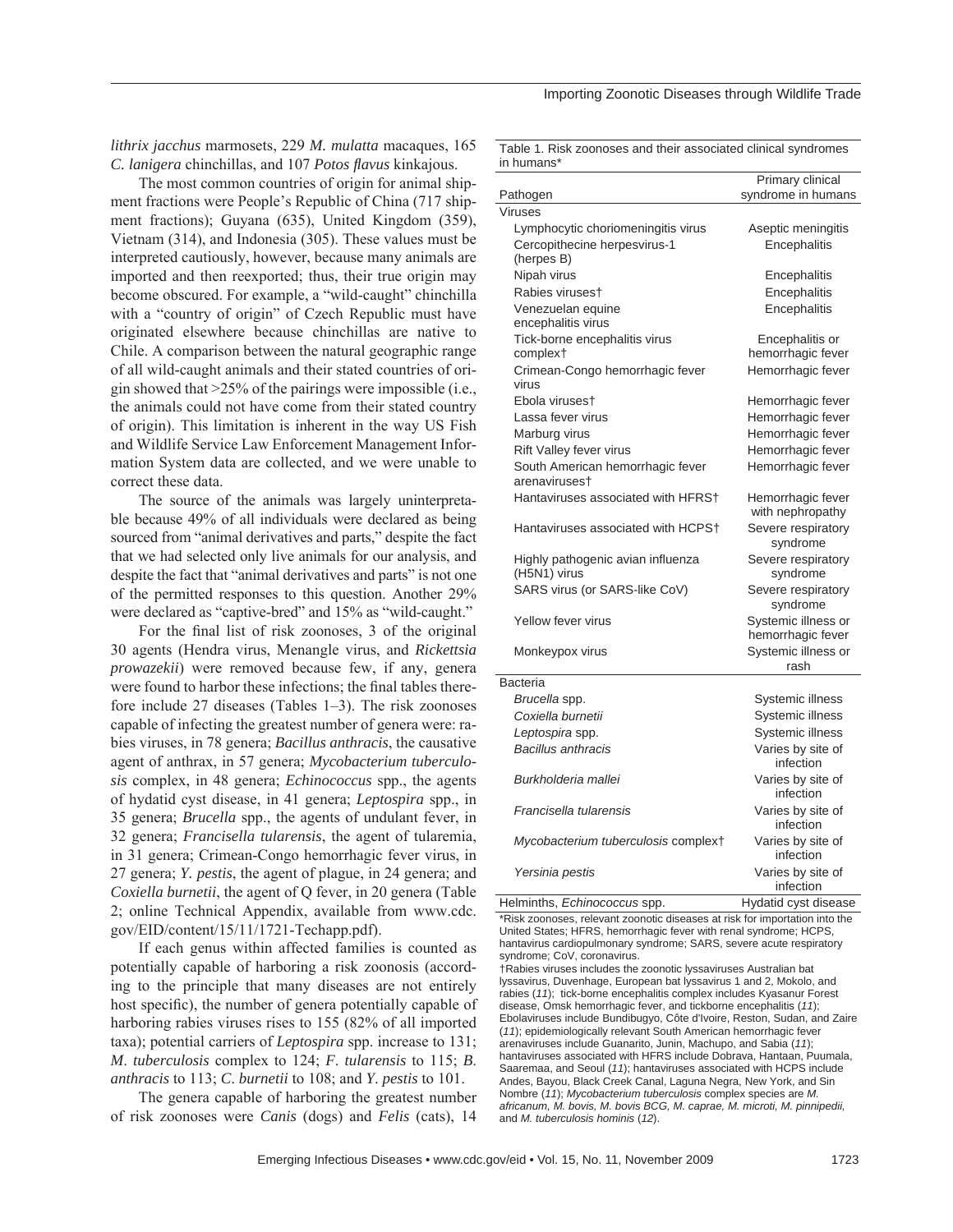## **PERSPECTIVE**

|                                                                            | No. (%) affected | No. (%) potentially |
|----------------------------------------------------------------------------|------------------|---------------------|
| Pathogen                                                                   | genera*          | affected generat    |
| Rabies viruses <sup>+</sup>                                                | 78 (41)          | 155 (82)            |
| <b>Bacillus anthracis</b>                                                  | 57 (30)          | 113 (59)            |
| Mycobacterium                                                              | 48 (25)          | 124 (65)            |
| tuberculosis complex‡                                                      |                  |                     |
| Echinococcus spp.                                                          | 41 (22)          | 89 (47)             |
| Leptospira spp.                                                            | 35(18)           | 131 (69)            |
| Brucella spp.                                                              | 32(17)           | 95(50)              |
| Francisella tularensis                                                     | 31(16)           | 115 (61)            |
| Crimean-Congo                                                              | 27(14)           | 91 (48)             |
| hemorrhagic fever virus                                                    |                  |                     |
| Yersinia pestis                                                            | 24 (13)          | 101 (53)            |
| Coxiella burnetii                                                          | 20 (11)          | 108 (57)            |
| *Risk zoonosis (relevant zoonotic disease at risk for importation into the |                  |                     |

Table 2. Risk zoonoses capable of infecting the greatest number of imported mammal genera

United States) identified in genus; n = 190.

†Risk zoonosis identified in different genus within same family; n = 190. ‡Risk zoonoses, relevant zoonotic diseases at risk for importation into the United States. Refer to Table 1 footnote for explanation of pathogen complexes.

risk zoonoses each; *Rattus* (rats), 13; *Equus* (horses), 11; *Macaca* (macaques), 10; *Lepus* (rabbits and hares), 10; and *Ovis* (sheep) and *Vulpes* (foxes), 9 each (Table 3). Of the individuals in these high-risk genera, 49% were intended for commercial purposes and 44% were intended for biomedical research.

The families found to harbor the most risk zoonoses (excluding Hominidae because, by definition, they are capable of harboring all zoonotic diseases) were Muridae (Old World mice and rats, gerbils, whistling rats, and relatives), 21 risk zoonoses; Cricetidae (New World rats and mice, voles, hamsters, and relatives), 20; Canidae (coyotes, dogs, foxes, jackals, and wolves), 16; and Bovidae (antelopes, cattle, gazelles, goats, sheep, and relatives) and Felidae (cats), 15 each.

#### **Discussion**

Our data demonstrate that myriad opportunities exist for key zoonotic pathogens to be imported into the United States or, if already present, to be introduced in a new context (e.g., in an animal sold as a pet). Imported animals of a large number of taxa were found to be capable of carrying risk zoonoses; these diseases include such serious public health threats as rabies, the filovirus hemorrhagic fevers, tuberculosis, and highly pathogenic avian influenza.

This study likely underestimates the broad nature of risk associated with the importation of wild animals. We examined only families in the class Mammalia that have been shown to harbor risk zoonoses; however, many pathogens routinely cross boundaries at least as high as the class level (e.g., human psittacosis from birds), if not higher. Furthermore, we included only live animals in this analysis; recent outbreaks associated with animal products (e.g., cutaneous anthrax from an imported goat hide used for making drums) attest to the risks associated even with dead animals (*13*). Finally, the study can neither estimate the risk for unknown pathogens, which may be imported but not yet identified, nor assess the volume and zoonotic risk created by illegal wildlife trade. Animals may be smuggled specifically because they have been banned from trade as a result of perceived or recognized health threats. Some animals on our list of risk zoonoses have already been banned from importation (e.g., masked palm civets, birds from countries affected by highly pathogenic avian influenza [H5N1]) (14). However, pathogens have been identified in illegally imported wildlife; e.g., a pair of crested hawkeagles (*Spizaetus nipalensis*) smuggled from Thailand and recently confiscated in Belgium were infected with highly pathogenic avian influenza (H5N1) (15).

We did not quantitatively assess the risk for transmission of each pathogen at each importation event. Rather, we attempted to demonstrate the breadth of risk associated with importations of wild animals in general. Quantitative prevalence of the various pathogens in each wildlife host is highly variable, and determining it is beyond the scope of our analysis. Some genera represent the primary reservoirs of certain pathogens (e.g., *Peromyscus* for certain hantaviruses), whereas proof of the permissiveness of other genera to certain pathogens is limited to isolated case reports (e.g., Ebola Zaire virus in the duiker *Cephalophus*). Perhaps the greatest unknown associated with quantifying risks for each of the zoonoses is a pathogen's infectivity in various hosts. Some pathogens may increase to a high enough load in their hosts to be infectious; others may cause nothing more than a measurable serologic response in what is otherwise a dead-end host (though explicitly known dead-end hosts have been excluded from these analyses).

Our analysis highlights several ways that the US Fish and Wildlife Service could improve data collection. To enhance public health officials' ability to trace back the sources of imported zoonotic diseases, record keeping of the point of origin of shipments could be expanded to include not just their most recent and previous point of origin (as is currently done with the "Country of Origin" and "Country of Importation/Exportation/Re-importation") but

| Table 3. Mammal genera capable of harboring the greatest<br>number of risk zoonoses* |                       |
|--------------------------------------------------------------------------------------|-----------------------|
| Genus (common name)                                                                  | No. (%) risk zoonoses |
| Canis (dogs)                                                                         | 14 (52)               |
| Felis (cats)                                                                         | 14 (52)               |
| Rattus (rats)                                                                        | 13 (48)               |
| Equus (horses)                                                                       | 11(41)                |
| Macaca (macaques)                                                                    | 10 (37)               |
| Lepus (rabbits and hares)                                                            | 10 (37)               |
| Ovis (sheep)                                                                         | 9(33)                 |
| Vulpes (foxes)                                                                       | 9(33)                 |

\*Risk zoonoses, relevant zoonotic diseases at risk for importation into the United States:  $n = 27$ .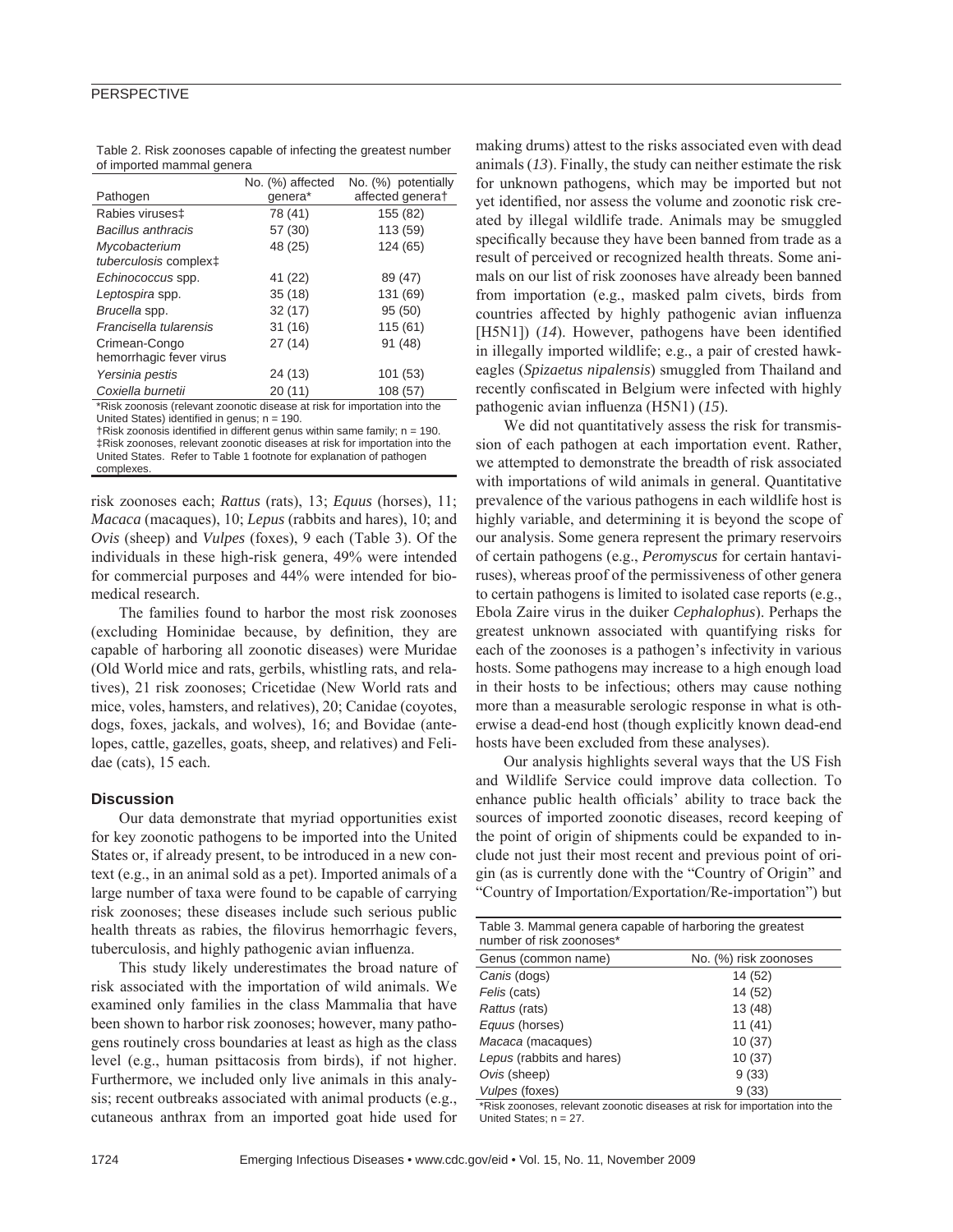also their actual origin. Accurate recording of the source of the animals (e.g., wild-caught, captive-bred) is also needed. Our results showed that half of all individuals had a declared source that was not one of the allowed choices (e.g., wild-caught, captive-bred). The source of an animal affects not only the likely level of risk (i.e., one would expect captive-bred individuals to carry fewer zoonotic diseases than wild-caught individuals) but also mitigation strategies when zoonotic diseases are identified (e.g., euthanizing a colony vs. improving quarantine after capture).

The potential for importation of zoonoses that would pose a major public health threat suggests that increased surveillance should be applied to imported wildlife in the United States. One opportunity to reduce this threat is restriction of importation of key high-risk species, as was done when the Centers for Disease Control and Prevention used emergency powers to restrict importation of Gambian pouched rats during the monkeypox outbreak (*14*). Given the great diversity of animals identified by our analysis as potentially hazardous, broad importation bans would likely be necessary if the goal were to substantially decrease the overall risk. Political or social support may be limited for such broad bans, both in the United States (as one of the world's largest purchasers of wildlife) and abroad (where wildlife trade can have profound economic benefits).

 Furthermore, illegalizing trade may only increase underground (illicit) trade, thereby eliminating the possibility of screening shipments for potential hazards. A more effective and acceptable strategy would be enhancing surveillance for the specific pathogens noted for the key risk genera (those harboring the greatest number of risk zoonoses, i.e., *Canis, Felis*, *Rattus*, *Equus*, *Macaca*, *Lepus*, *Ovis,* and *Vulpes*). Notably, the numbers of shipments of mammals is low relative to other wildlife groups (e.g., fish and reptiles). Lawmakers' interests in protecting our borders from external bioterrorism threats intersect with the need to protect ourselves from zoonotic diseases; many Category A bioterrorism threats (e.g., anthrax, plague, tularemia, and the viral hemorrhagic fevers) (*10*) are represented in the risk zoonoses outlined above. Finally, to facilitate the standardization of surveillance and detection of infection events, the Council of State and Territorial Epidemiologists should include all of the risk zoonoses among their states' notifiable diseases (most of which are already included).

Perhaps one of the simplest practical interventions for minimizing zoonotic disease risk is reduction of opportunities for transmission from wildlife to humans. Although a large proportion of imported animals are destined for biomedical research (in which potential occupational risks are largely understood and quarantine procedures likely mitigate risk), a greater proportion (even among the high-risk genera) are destined for commercial use and therefore could expose a wider group of persons to zoonotic diseases. Education of professionals likely to come in close contact with imported animals (e.g., veterinarians, importers, pet store employees), as well as the general public, should emphasize the risks for contracting zoonotic diseases from wildlife and pets (*16*) and the need for proper hygiene, safety procedures, and personal protective equipment (*17*).

The recommendations above mirror others that exist in policy documents by the Defenders of Wildlife (*5*), in the 2003 joint position statement by the National Association of Public Health Veterinarians and the Council of State and Territorial Epidemiologists (*18*), and in a recent Policy Forum article (*19*). These reports describe clear steps for mitigating the risks presented by imported wildlife, yet their recommendations have so far gone largely unheeded. To ensure public safety, immediate proactive changes are needed at multiple levels. Such measures would be most effective if organized in consultation with groups involved in the wildlife trade.

#### **Acknowledgments**

We thank Gary Townsend for data acquisition and support and Katherine Smith for preparation of the data used in this manuscript. This work was funded by a National Science Foundation, Human and Social Dynamics "Agents of Change" award (SES-HSD-AOC, BCS-0826779 and BCS-0826840) to P.D. and by the Eppley Foundation and New York Community Trust."

Dr Pavlin is a medical epidemiologist with the Communicable Disease Surveillance and Response unit of the World Health Organization's Office of the South Pacific. He specializes in the epidemiology and control of emerging infectious diseases and those prone to causing epidemics, particularly viral hemorrhagic fevers and other serious zoonoses. The research for this manuscript was conducted while he was specializing in preventive medicine at the Johns Hopkins Bloomberg School of Public Health, Baltimore, MD, USA.

#### **References**

- 1. Jones KE, Patel NG, Levy MA, Storeygard A, Balk D, Gittleman JL, et al. Global trends in emerging infectious diseases. Nature. 2008;451:990–3. DOI: 10.1038/nature06536
- 2. Taylor LH, Latham SM, Woolhouse ME. Risk factors for human disease emergence. Philos Trans R Soc Lond B Biol Sci. 2001;356:983–9. DOI: 10.1098/rstb.2001.0975
- 3. Wolfe ND, Dunavan CP, Diamond J. Origins of major human infectious diseases. Nature. 2007;447:279–83. DOI: 10.1038/nature 05775
- 4. US Fish and Wildlife Service. U.S. wildlife trade: an overview for 1997–2003 [cited 2007 Apr 7]. Available from http://www.fws.gov/ le/pdffi les/Wildlife%20Trade%20Overview%20Report.pdf
- 5. Defenders of Wildlife. Broken screens: the regulation of live animal imports in the United States. Washington: The Defenders; 2007 [cited 2008 Feb 20]. Available from http://www.fws.gov/le/pdffiles/ Wildlife%20Trade%20Overview%20Report.pdf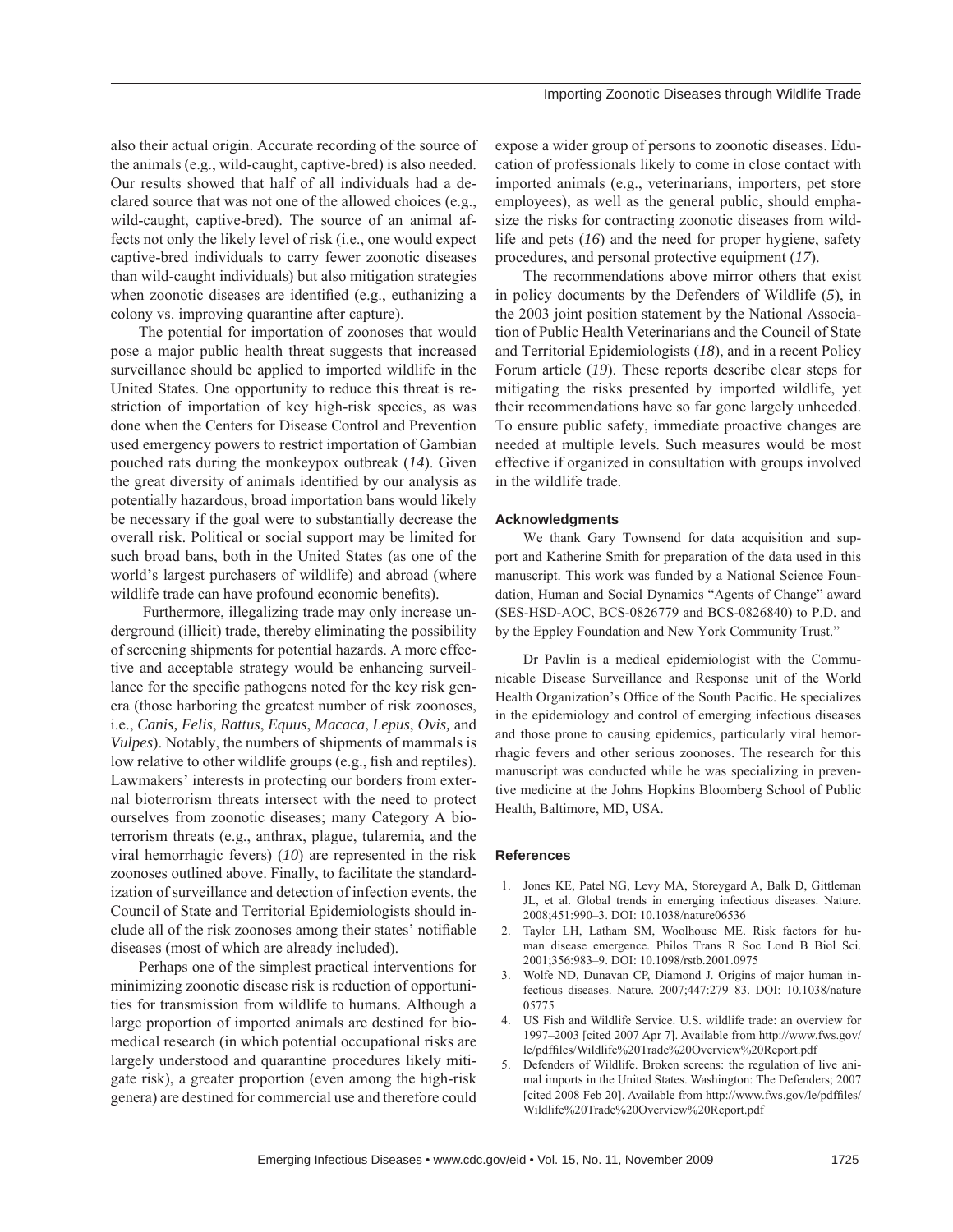## **PERSPECTIVE**

- 6. Associated Press. Imported animals pose major health threat. Nov 28, 2006 [cited 2007 Apr 7]. Available from http://www.cbsnews. com/stories/2006/11/28/health/main2211698.shtml
- 7. Jahrling PB, Geisbert TW, Dalgard DW, Johnson ED, Ksiazek TG, Hall WC, et al. Preliminary report: isolation of Ebola virus from monkeys imported to USA. Lancet. 1990;335:502–5. DOI: 10.1016/0140-6736(90)90737-P
- 8. Guarner J, Johnson BJ, Paddock CD, Shieh W-J, Goldsmith CS, Reynolds MG, et al. Monkeypox transmission and pathogenesis in prairie dogs. Emerg Infect Dis. 2004;10:426–31.
- 9. Keele BF, Van Heuverswyn F, Li Y, Bailes E, Takehisa J, Santiago ML, et al. Chimpanzee reservoirs of pandemic and nonpandemic HIV-1. Science. 2006;313:523–6. DOI: 10.1126/science.1126531
- 10. Department of Health and Human Services. HHS and USDA select agents and toxins: 7 CFR Part 331, 9 CFR Part 121, and 42 CFR Part 73 [cited 2007 Apr 10]. Available from http://www.selectagents.gov/ Select%20Agents%20and%20Toxins%20List.html
- 11. International Committee on Taxonomy of Viruses. The universal database of the International Committee on Taxonomy of Viruses [cited 2009 Sep 19]. Available from http://www.ncbi.nlm.nih.gov/ ICTVdb/
- 12. Cousins DV, Bastida R, Cataldi A, Quse V, Redrobe S, Dow S, et al. Tuberculosis in seals caused by a novel member of the *Mycobacterium tuberculosis* complex: *Mycobacterium pinnipedii* sp. nov. Int J Syst Evol Micr 2003;53:1305–14.
- 13. Centers for Disease Control and Prevention. Cutaneous anthrax associated with drum making using goat hides from West Africa— Connecticut, 2007. MMWR Morb Mortal Wkly Rep. 2008;57: 628–31.
- 14. Centers for Disease Control and Prevention. Restricted animals, agents, hosts, and vectors [cited 2009 Sep 22]. Available from http:// www.cdc.gov/ncidod/dq/animal/restricted.htm
- 15. Van Borm S, Thomas I, Hanquet G, Lambrecht B, Boschmans M, Dupont G, et al. Highly pathogenic H5N1 influenza virus in smuggled eagles, Belgium. Emerg Infect Dis. 2005;11:702–5.
- Centers for Disease Control and Prevention. Healthy pets, healthy people [cited 2007 Apr 26]. Available from http://www.cdc.gov/ healthypets
- 17. Elchos BL, Scheftel JM, Cherry B, DeBess EE, Hopkins SG, Levine JF, et al. Compendium of veterinary standard precautions for zoonotic disease prevention in veterinary personnel. J Am Vet Med Assoc. 2008;233:415–32. DOI: 10.2460/javma.233.3.415
- 18. Council of State and Territorial Epidemiologists and National Association of State Public Health Veterinarians. Developing importation and exportation restrictions on exotic and native wildlife with potential adverse impact on public health. Policy statement #03-ID-13, 2003 [cited 2008 Oct 20]. Available from http://www.cste.org/ PS/2003pdfs/03-ID-13%20-%20FINAL.pdf
- 19. Smith KF, Behrens M, Schloegel LM, Marano N, Burgiel S, Daszak P. Reducing the risks of the wildlife trade. Science. 2009;324:594–5.

Address for correspondence: Boris I. Pavlin, World Health Organization, Communicable Disease Surveillance and Response, PO Box PS70, Department of Health and Social Affairs, Palikir, Pohnpei, FM 96941, Federated States of Micronesia; email: pavlinb@wpro.who.int

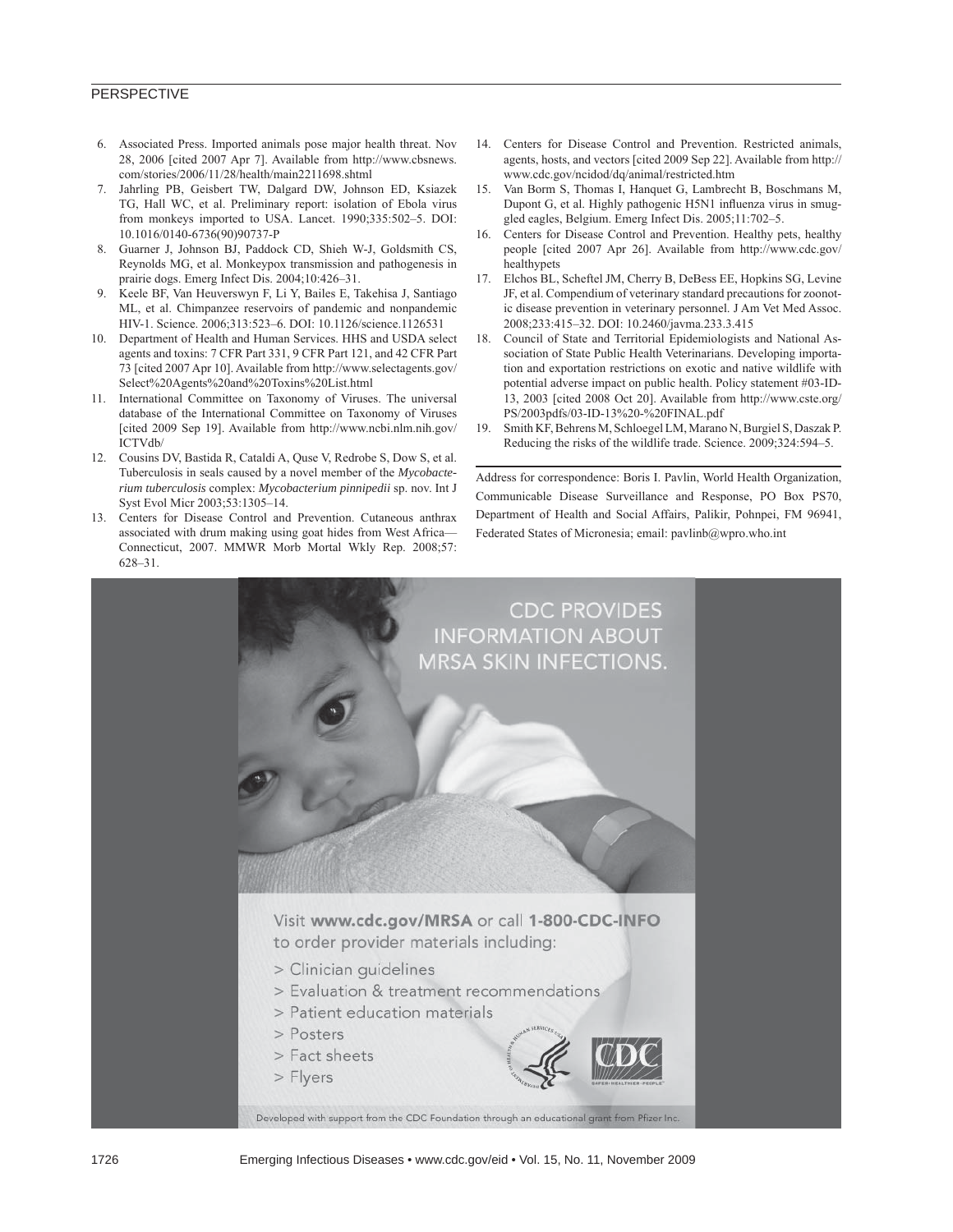# Risk of Importing Zoonotic Diseases through Wildlife Trade, United States

## **Technical Appendix**

Technical Appendix Table. Risk zoonoses capable of infecting mammals imported into the United States, 2000–2005

|               | i echnical Appendix Table. Risk zoonoses capable of infecting mammals imported into the United States, 2000–2005 |                |                                               |                                 |                                                                            |                                                        |                                          |                                             |                                                                    |                                                               |                                          |                                     |                                |                                                              |                                                                            |                                                |                                                           |                                                           |                                         |                                  |                           |                                     |                                                          |                                                                  |                                                   |                                                |                                    |                                                         |                                                       |                              |                                                                         |
|---------------|------------------------------------------------------------------------------------------------------------------|----------------|-----------------------------------------------|---------------------------------|----------------------------------------------------------------------------|--------------------------------------------------------|------------------------------------------|---------------------------------------------|--------------------------------------------------------------------|---------------------------------------------------------------|------------------------------------------|-------------------------------------|--------------------------------|--------------------------------------------------------------|----------------------------------------------------------------------------|------------------------------------------------|-----------------------------------------------------------|-----------------------------------------------------------|-----------------------------------------|----------------------------------|---------------------------|-------------------------------------|----------------------------------------------------------|------------------------------------------------------------------|---------------------------------------------------|------------------------------------------------|------------------------------------|---------------------------------------------------------|-------------------------------------------------------|------------------------------|-------------------------------------------------------------------------|
|               |                                                                                                                  |                | Helminths                                     |                                 |                                                                            |                                                        | Bacteria                                 |                                             |                                                                    |                                                               |                                          |                                     |                                |                                                              |                                                                            |                                                |                                                           |                                                           |                                         | Viruses                          |                           |                                     |                                                          |                                                                  |                                                   |                                                |                                    |                                                         |                                                       |                              |                                                                         |
| Genus         | Common name or type                                                                                              | Family         | Echinococcus spp.<br>2,80,163-184,186,196,203 | Yersinia pestis 2,32,80,101-105 | Mycobacterium tuberculosis complex* <sup>2,49,80,116-135,196,200,217</sup> | Francisella tularensis <sup>2,80,150-162,188,201</sup> | Burkholderia mallei <sup>`2,80,149</sup> | Bacillus anthracis <sup>2,49,80,84-93</sup> | $Leptospira$ spp. $^{2,80,136+48,187,202,205,209,210,218,219,232}$ | Coxiella burnetii <sup>2,80,106-115,187,204,205,207,220</sup> | Brucella spp. 2,49,80,94-100,208,211,221 | Monkeypox virus 2,80-82,198,199,206 | Yellow fever virus 2,20,80,202 | SARS virus (or SARS-like CoV) <sup>2,31,80,194,225,226</sup> | Highly pathogenic avian influenza (H5N1) virus <sup>`2,49,80,83,-215</sup> | Hantaviruses associated with HCPS* 2.78-80,231 | Hantaviruses associated with HFRS* 278-80.190.191.216.231 | South American hemorrhagic fever arenaviruses*23.16.17.80 | Rift Valley fever virus 1,2,7-15,80,190 | Marburg virus 2,28,29,80,212,225 | Lassa fever virus 2,49,80 | Ebola viruses* 1.2,24-28,80,189,223 | Crimean-Congo hemorrhagic fever virus <sup>2-26,80</sup> | Tick-borne encephalitis virus complex* 2.18.19.78.80.186.191.198 | Venezuelan equine encephalitis virus 1,2,21,23,80 | Rabies viruses* 2,32-74,80,135,195,227-229,233 | Nipah virus <sup>2,77,80,230</sup> | Cercopithecine herpesvirus-1 (herpes B) 2.75,80,192,199 | Lymphocytic choriomeningitis virus 2,29,30,80,222,226 | Total Risk Zoonoses in genus | Total potential Risk Zoonoses (i.e., Risk Zoonosis found within family) |
| Acinonyx      | Cheetah                                                                                                          | Felidae        | o                                             | $\mathbf{o}$                    | χ                                                                          | $\mathbf{o}$                                           | $\circ$                                  | X                                           | o                                                                  | $\mathbf{o}$                                                  | $\mathbf{o}$                             |                                     |                                | $\bullet$                                                    | $\mathbf{o}$                                                               |                                                |                                                           |                                                           | $\mathbf{o}$                            |                                  |                           |                                     | $\mathbf{o}$                                             |                                                                  |                                                   | $\boldsymbol{\mathsf{x}}$                      | $\mathbf{o}$                       |                                                         |                                                       | $\mathbf{3}$                 | 15                                                                      |
| Aepyceros     | Impala                                                                                                           | Bovidae        | X                                             | $\mathbf{o}$                    | $\pmb{\mathsf{x}}$                                                         | $\mathbf{o}$                                           | $\mathbf{o}$                             | $\pmb{\mathsf{x}}$                          | $\bullet$                                                          | $\mathbf{o}$                                                  | $\pmb{\mathsf{x}}$                       |                                     |                                |                                                              |                                                                            |                                                |                                                           |                                                           | $\pmb{\chi}$                            |                                  |                           | $\mathbf{o}$                        | $\pmb{\mathsf{X}}$                                       | $\mathbf{o}$                                                     | $\mathbf{o}$                                      | $\mathbf{x}$                                   |                                    |                                                         |                                                       | $\overline{7}$               | 15                                                                      |
| Ailuropoda    | <b>Giant panda</b>                                                                                               | Ursidae        |                                               | $\mathbf{o}$                    |                                                                            | $\mathbf{o}$                                           |                                          | $\mathbf{o}$                                | $\pmb{\chi}$                                                       | $\circ$                                                       | $\mathbf{o}$                             |                                     |                                |                                                              |                                                                            |                                                |                                                           |                                                           |                                         |                                  |                           |                                     |                                                          |                                                                  |                                                   | $\mathbf{o}$                                   |                                    |                                                         |                                                       | $\mathbf{1}$                 | $\overline{7}$                                                          |
| Alcelaphus    | <b>Hartebeest</b>                                                                                                | <b>Bovidae</b> | o                                             | $\mathbf{o}$                    | o                                                                          | $\mathbf{o}$                                           | $\circ$                                  | X                                           | $\bullet$                                                          | $\mathbf{o}$                                                  | X                                        |                                     |                                |                                                              |                                                                            |                                                |                                                           |                                                           | $\mathbf{o}$                            |                                  |                           | $\mathbf{o}$                        | X                                                        | $\bullet$                                                        | $\mathbf{o}$                                      | $\mathbf{o}$                                   |                                    |                                                         |                                                       | $\mathbf{3}$                 | 15                                                                      |
| <b>Alopex</b> | Fox                                                                                                              | Canidae        | X                                             | $\mathbf{o}$                    | $\bullet$                                                                  | X                                                      | $\circ$                                  | $\mathbf{o}$                                | $\bullet$                                                          | $\mathbf{o}$                                                  | $\pmb{\mathsf{x}}$                       |                                     |                                | $\mathbf{o}$                                                 | $\mathbf{o}$                                                               |                                                |                                                           |                                                           | $\mathbf{o}$                            |                                  |                           |                                     | $\mathbf{o}$                                             |                                                                  | $\mathbf{o}$                                      | $\boldsymbol{\mathsf{x}}$                      | $\mathbf{o}$                       |                                                         |                                                       | $\overline{\mathbf{4}}$      | 16                                                                      |
| Amblonyx      | Otter                                                                                                            | Mustelidae     |                                               | $\mathbf{o}$                    | $\mathbf{o}$                                                               | $\mathbf{o}$                                           |                                          | $\mathbf{o}$                                | $\bullet$                                                          | $\circ$                                                       | $\mathbf{o}$                             |                                     | $\mathbf{o}$                   | $\mathbf{o}$                                                 | $\mathbf{o}$                                                               |                                                |                                                           |                                                           |                                         |                                  |                           |                                     |                                                          |                                                                  |                                                   | $\mathbf{o}$                                   |                                    |                                                         |                                                       |                              | 11                                                                      |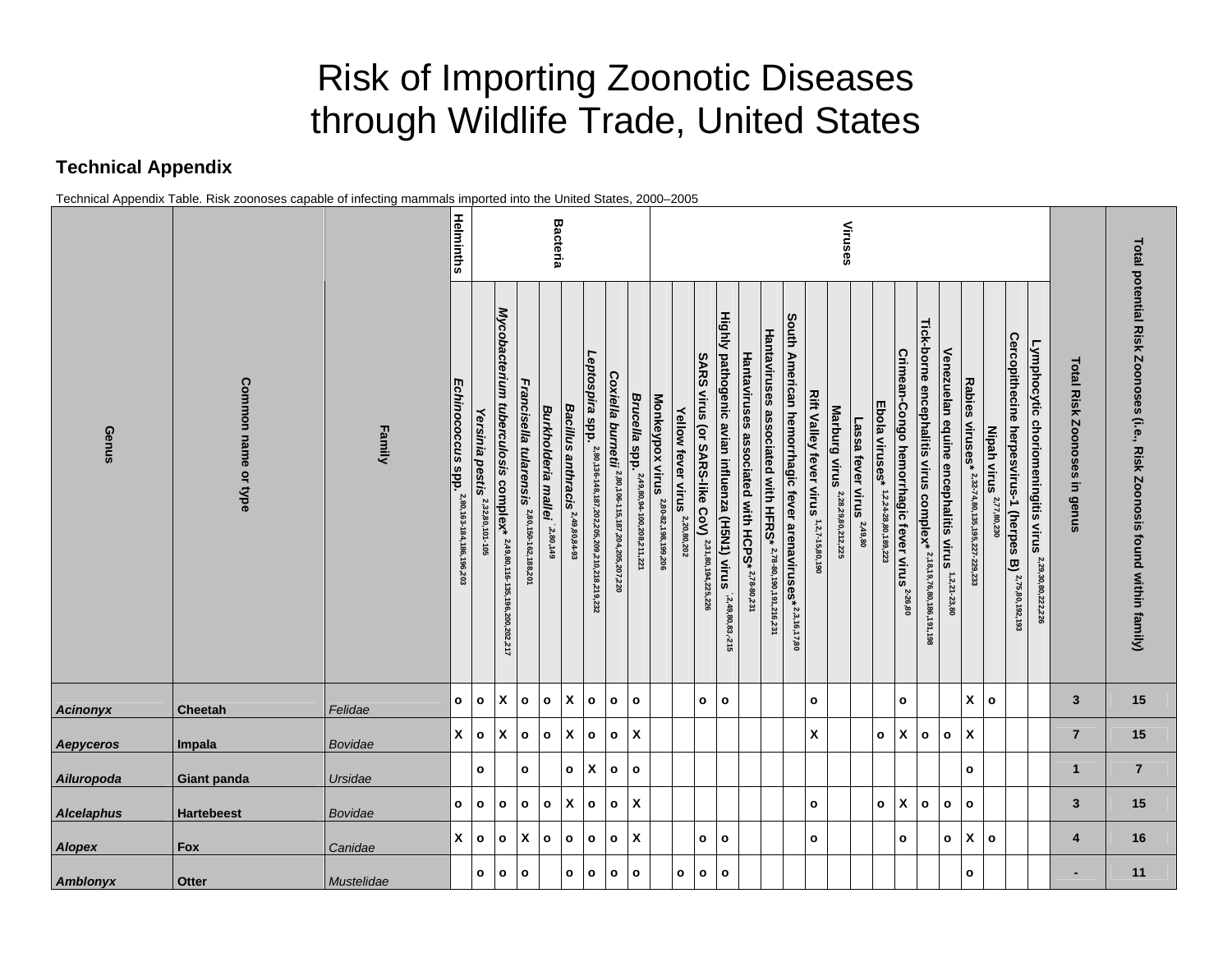| <b>Antidorcas</b>     | <b>Springbok</b>        | Bovidae         | $\bullet$    | $\mathbf{o}$       | X                  | $\mathbf{o}$ | $\circ$                   | $\mathbf{x}$ | $\bullet$    | $\circ$      | $\mathbf{o}$ |                           |                           |              |                    |  | $\circ$      |   | $\mathbf{o}$ | X                  | $\mathbf{o}$ | $\mathbf{o}$ | $\mathsf{I} \mathsf{X}$ |              |                    |              | 4               | 15               |
|-----------------------|-------------------------|-----------------|--------------|--------------------|--------------------|--------------|---------------------------|--------------|--------------|--------------|--------------|---------------------------|---------------------------|--------------|--------------------|--|--------------|---|--------------|--------------------|--------------|--------------|-------------------------|--------------|--------------------|--------------|-----------------|------------------|
| Aonyx                 | <b>Clawless otter</b>   | Mustelidae      |              | $\mathbf{o}$       | $\circ$            | $\mathbf{o}$ |                           | $\mathbf{o}$ | $\circ$      | $\bullet$    | $\mathbf{o}$ |                           | $\mathbf{o}$              | $\mathbf{o}$ | $\mathbf{o}$       |  |              |   |              |                    |              |              | $\mathbf{o}$            |              |                    |              | ٠               | 11               |
| <b>A</b> otus         | <b>Monkey</b>           | Aotidae         |              |                    | X                  | $\mathbf{o}$ |                           | $\mathbf{o}$ | $\mathbf{o}$ | $\mathbf{o}$ |              | $\mathbf{o}$              | $\mathbf{o}$              |              | $\mathbf{o}$       |  |              | o | $\mathbf{o}$ |                    |              |              | $\mathbf{o}$            |              | $\mathbf{o}$       |              | $\mathbf{1}$    | 12               |
| <b>Atelerix</b>       | Hedgehog                | Erinaceidae     |              |                    | $\mathbf{o}$       | X            |                           |              | o            |              |              | $\boldsymbol{\mathsf{x}}$ |                           |              |                    |  |              |   |              | X                  |              |              | $\pmb{\chi}$            |              |                    |              | 4               | 6                |
| <b>Bison</b>          | <b>Bison</b>            | Bovidae         | $\mathbf{x}$ | $\circ$            | X                  | $\mathbf{o}$ | $\mathbf{o}$              | X            | $\mathbf{o}$ | $\circ$      | $\pmb{\chi}$ |                           |                           |              |                    |  | $\mathbf{o}$ |   | $\bullet$    | o                  | $\mathbf{o}$ | $\mathbf{o}$ | X                       |              |                    |              | $5\phantom{.0}$ | 15               |
| Cacajao               | <b>Uakari</b>           | Cebidae         |              |                    | $\mathbf{o}$       | $\mathbf{o}$ |                           |              |              |              |              | $\mathbf{o}$              | $\mathbf{o}$              |              |                    |  |              |   |              |                    |              |              | $\mathbf{o}$            |              |                    | $\mathbf{o}$ | ۰               | 6                |
| <b>Callithrix</b>     | <b>Monkey</b>           | Cebidae         |              |                    | X                  | $\pmb{\chi}$ |                           |              |              |              |              | $\mathbf{o}$              | $\boldsymbol{\mathsf{x}}$ |              |                    |  |              |   |              |                    |              |              | $\boldsymbol{x}$        |              |                    | X            | 5               | 6                |
| <b>Callosciurus</b>   | <b>Squirrel</b>         | Sciuridae       | $\mathbf{o}$ | $\mathbf{o}$       |                    | $\mathbf{o}$ |                           |              | $\mathbf{o}$ | $\circ$      |              | $\mathbf{o}$              |                           |              |                    |  | $\circ$      |   |              | $\mathbf{o}$       | $\mathbf{o}$ |              | $\mathbf{o}$            |              |                    |              | ٠               | 10               |
| <b>Canis</b>          | Canine                  | Canidae         | X            | X                  | x                  | X            | $\boldsymbol{\mathsf{x}}$ | $\mathbf{o}$ | X            | $\mathbf{x}$ | X            |                           |                           | $\mathbf{o}$ | $\pmb{\mathsf{X}}$ |  | $\pmb{\chi}$ |   |              | X                  |              | X            | Χ                       | X            |                    |              | 14              | 16               |
| <b>Capromys</b>       | <b>Rodent</b>           | Capromyidae     |              |                    |                    |              |                           |              |              |              |              |                           |                           |              |                    |  |              |   |              |                    |              |              |                         |              |                    |              | -               |                  |
| <b>Caracal</b>        | <b>Caracal</b>          | Felidae         | $\bullet$    | $\mathbf{o}$       | $\mathbf{o}$       | $\mathbf{o}$ | $\circ$                   | X            | $\mathbf{o}$ | $\bullet$    | $\mathbf{o}$ |                           |                           | $\mathbf{o}$ | $\mathbf{o}$       |  | $\circ$      |   |              | $\mathbf{o}$       |              |              | $\pmb{\mathsf{X}}$      | $\mathbf{o}$ |                    |              | $\overline{2}$  | 15               |
| <b>Castor</b>         | <b>Beaver</b>           | Castoridae      | X            |                    |                    | X            |                           |              |              |              |              |                           |                           |              |                    |  |              |   |              |                    |              |              | X                       |              |                    |              | $\mathbf{3}$    | $\mathbf{3}$     |
| Cavia                 | Guinea pig              | Caviidae        |              | $\pmb{\mathsf{x}}$ |                    |              |                           | X            |              |              |              |                           |                           |              |                    |  |              |   |              |                    |              |              | $\pmb{\chi}$            |              |                    |              | $\mathbf{3}$    | $\mathbf{3}$     |
| <b>Cebus</b>          | <b>Monkey</b>           | Cebidae         |              |                    | X                  | $\mathbf{o}$ |                           |              |              |              |              | $\mathbf{o}$              | X                         |              |                    |  |              |   |              |                    |              |              | $\mathbf{o}$            |              | $\pmb{\mathsf{X}}$ | $\bullet$    | $\mathbf{3}$    | $\overline{7}$   |
| <b>Cephalophus</b>    | <b>Duiker antelope</b>  | Bovidae         | $\mathbf{o}$ | $\mathbf{o}$       | o                  | $\mathbf{o}$ | $\circ$                   | $\mathbf{o}$ | $\mathbf{o}$ | $\mathbf{o}$ | $\mathbf{o}$ |                           |                           |              |                    |  | $\mathbf{o}$ |   | X            | o                  | $\mathbf{o}$ | $\mathbf{o}$ | $\mathbf{o}$            |              |                    |              | $\mathbf{1}$    | 15               |
| Cephalorhynchus       | <b>Dolphin</b>          | Delphinidae     |              | $\mathbf{o}$       | $\circ$            | o            |                           |              | $\mathbf{o}$ |              | X            | $\bullet$                 | $\mathbf{o}$              |              |                    |  |              |   |              |                    |              | o            | $\circ$                 |              |                    |              | $\mathbf{1}$    | 9                |
| Ceratotherium         | <b>White rhinoceros</b> | Rhinocerotidae  |              |                    | X                  |              |                           | X            | $\mathbf{o}$ |              |              |                           |                           |              |                    |  | $\pmb{\chi}$ |   |              | $\pmb{\mathsf{X}}$ |              |              |                         |              |                    |              | 4               | $5\phantom{.0}$  |
| <b>Cercopithecus</b>  | Guenon                  | Cercopithecidae |              |                    | $\pmb{\mathsf{X}}$ | $\pmb{\chi}$ |                           | $\mathbf{x}$ | $\pmb{\chi}$ | $\bullet$    |              | $\mathbf{x}$              | $\pmb{\mathsf{X}}$        |              | $\mathbf{o}$       |  |              | X | $\bullet$    |                    |              |              | $\mathbf{o}$            |              | $\mathbf{o}$       |              | $\overline{7}$  | 12               |
| Cerdocyon             | <b>Fox</b>              | Canidae         | X            | $\mathbf{o}$       | $\mathbf{o}$       | $\mathbf{o}$ | $\circ$                   | $\mathbf{o}$ | $\bullet$    | $\mathbf{o}$ | $\mathbf{o}$ |                           |                           | $\mathbf{o}$ | $\mathbf{o}$       |  | $\mathbf{o}$ |   |              | $\mathbf{o}$       |              | $\mathbf{o}$ | X                       | $\mathbf{o}$ |                    |              | $\mathbf{2}$    | 16               |
| <b>Cervus</b>         | <b>Deer</b>             | Cervidae        | $\mathbf{x}$ | $\mathbf{o}$       | χ                  | $\mathbf{o}$ |                           | X            | $\mathbf{x}$ | $\mathbf{x}$ | $\pmb{\chi}$ |                           |                           |              |                    |  |              |   |              |                    |              |              | X                       |              |                    |              | $\overline{7}$  | $\boldsymbol{9}$ |
| Chaeropus             | <b>Bandicoot</b>        | Peramelidae     |              |                    |                    |              |                           |              |              |              |              |                           |                           |              |                    |  |              |   |              |                    |              |              |                         |              |                    |              | ٠               | ٠                |
| <b>Chaetophractus</b> | <b>Armadillo</b>        | Dasypodidae     |              |                    |                    |              |                           |              |              |              |              |                           |                           |              |                    |  |              |   |              |                    |              |              | $\mathbf{o}$            |              |                    |              | ۰               | $\mathbf{1}$     |
| <b>Cheirogaleus</b>   | <b>Dwarf lemur</b>      | Cheirogaleidae  |              |                    |                    |              |                           |              |              |              |              |                           |                           |              |                    |  |              |   |              |                    |              |              |                         |              |                    |              | ٠               | $\blacksquare$   |
| <b>Chinchilla</b>     | Chincilla               | Chinchillidae   |              |                    |                    |              |                           |              |              |              |              | $\pmb{\mathsf{X}}$        |                           |              |                    |  |              |   |              |                    |              |              | $\pmb{\chi}$            |              |                    |              | $\mathbf{2}$    | $\mathbf{2}$     |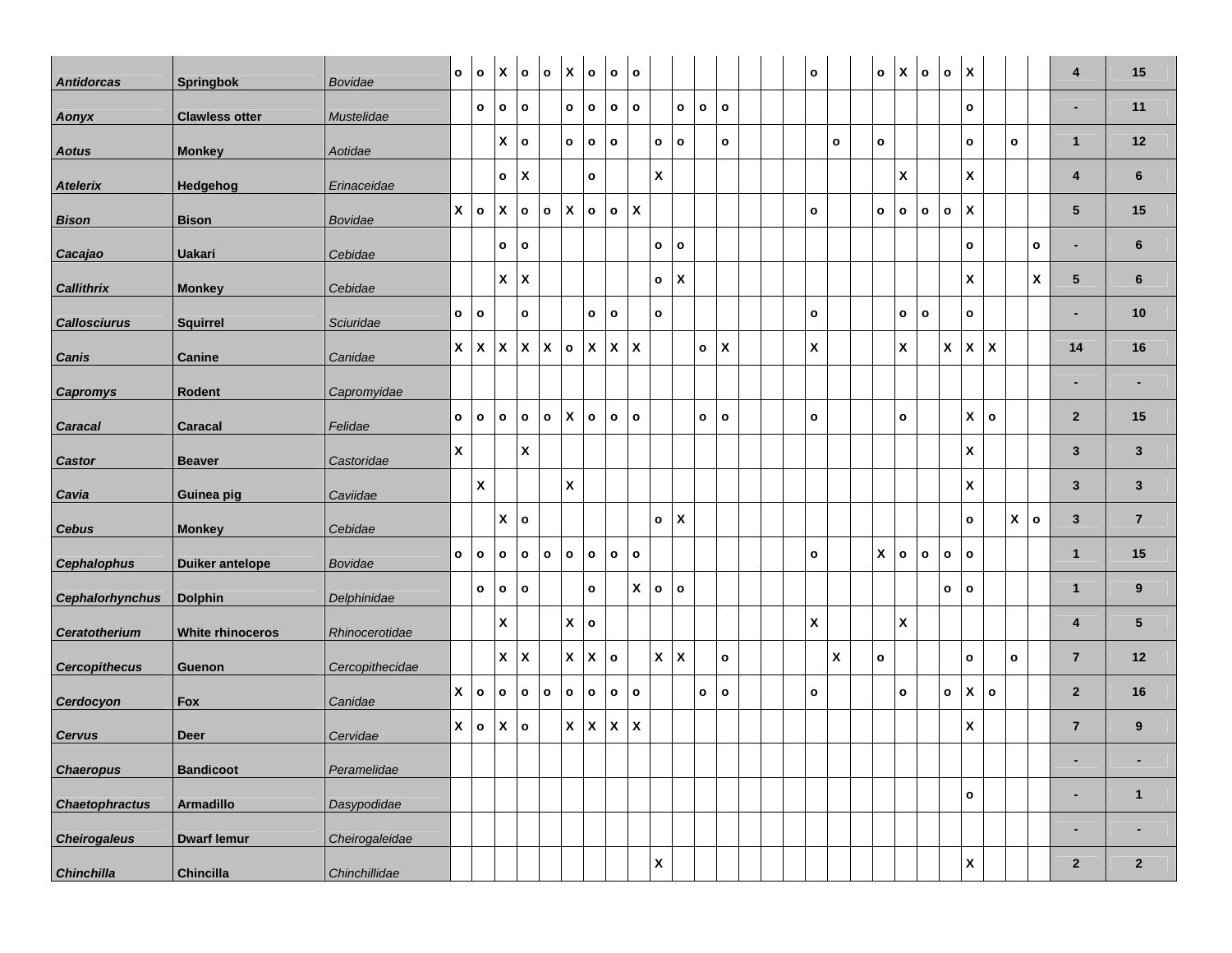| <b>Chlorocebus</b>  | <b>Monkey</b>         | Cercopithecidae |                    |                    | $\mathbf{o}$ | $\mathbf{o}$       |         | $\mathbf{o}$ | $\bullet$    | $\bullet$    |              | $\mathbf{o}$       | $\mathbf{o}$       |              | $\mathbf{o}$ |              |              |           |                    | X            |              | $\mathbf{o}$ |              |              |              | $\mathbf{o}$              | $\pmb{\mathsf{X}}$ |              | $\overline{2}$ | 12              |
|---------------------|-----------------------|-----------------|--------------------|--------------------|--------------|--------------------|---------|--------------|--------------|--------------|--------------|--------------------|--------------------|--------------|--------------|--------------|--------------|-----------|--------------------|--------------|--------------|--------------|--------------|--------------|--------------|---------------------------|--------------------|--------------|----------------|-----------------|
| <b>Choloepus</b>    | <b>Sloth</b>          | Megalonychidae  |                    |                    |              |                    |         |              |              |              |              |                    | X                  |              |              |              |              |           |                    |              |              |              |              |              |              |                           |                    |              | $\mathbf{1}$   | $\mathbf{1}$    |
| <b>Civettictis</b>  | African civet         | Viverridae      |                    |                    | $\mathbf{o}$ |                    |         | X            | $\circ$      |              |              |                    |                    | $\mathbf{o}$ | $\mathbf{o}$ |              |              |           |                    |              |              |              | $\mathbf{o}$ |              |              | $\pmb{\mathsf{X}}$        |                    |              | $\mathbf{2}$   | $\overline{7}$  |
| Coendou             | Porcupine             | Erethizontidae  |                    |                    |              |                    |         |              |              |              |              |                    | $\pmb{\mathsf{X}}$ |              |              |              |              |           |                    |              |              |              |              |              |              |                           |                    |              | $\mathbf{1}$   | $\mathbf{1}$    |
| <b>Colobus</b>      | <b>Monkey</b>         | Cercopithecidae |                    |                    | $\mathbf{o}$ | $\mathbf{o}$       |         | X            | $\mathbf{o}$ | $\circ$      |              | $\mathbf{o}$       | X                  |              | $\mathbf{o}$ |              |              |           |                    | $\mathbf{o}$ |              | $\mathbf{o}$ |              |              |              | $\pmb{\mathsf{x}}$        | $\pmb{\mathsf{x}}$ |              | 4              | 12              |
| <b>Connochaetes</b> | Wildebeest            | Bovidae         | X                  | $\mathbf{o}$       | χ            | $\mathbf{o}$       | $\circ$ | X            | o            | $\mathbf{o}$ | $\pmb{\chi}$ |                    |                    |              |              |              |              |           | $\pmb{\mathsf{x}}$ |              |              | $\mathbf{o}$ | o            | o            | $\mathbf{o}$ | $\mathbf{o}$              |                    |              | 5              | 15              |
| <b>Cricetomys</b>   | Pouched rat           | Nesomyidae      |                    |                    |              |                    |         |              |              |              |              | $\pmb{\mathsf{x}}$ |                    |              |              |              |              |           |                    |              |              |              |              |              |              |                           |                    |              | $\mathbf{1}$   | $\mathbf{1}$    |
| <b>Cricetus</b>     | <b>Hamster</b>        | Cricetidae      | $\mathbf{o}$       | X                  | $\mathbf{o}$ | $\pmb{\chi}$       |         | $\mathbf{o}$ | $\mathbf{o}$ | $\mathbf{o}$ | $\mathbf{o}$ | $\bullet$          |                    | $\mathbf{o}$ | $\bullet$    | $\mathbf{o}$ | $\bullet$    | $\bullet$ | $\mathbf{o}$       |              | $\mathbf{o}$ |              | $\mathbf{o}$ | $\mathbf{o}$ |              | $\pmb{\chi}$              |                    | $\mathbf{o}$ | $\mathbf{3}$   | 20              |
| Crocuta             | Hyena                 | Hyaenidae       | $\pmb{\mathsf{x}}$ |                    | X            |                    |         | $\mathbf{x}$ | $\pmb{\chi}$ |              | X            |                    |                    |              |              |              |              |           |                    |              |              |              |              |              |              | X                         |                    |              | 6              | 6               |
| <b>Crossarchus</b>  | <b>Mongoose</b>       | Herpestidae     |                    |                    | $\bullet$    |                    |         |              |              |              |              |                    |                    |              |              |              |              |           |                    |              |              |              |              |              |              | $\pmb{\mathsf{x}}$        |                    |              | $\mathbf 1$    | $\overline{2}$  |
| <b>Cryptomys</b>    | <b>Mole rat</b>       | Bathyergidae    |                    |                    |              |                    |         |              |              |              |              |                    |                    |              |              |              |              |           |                    |              |              |              |              |              |              |                           |                    |              |                | $\blacksquare$  |
| Cryptoprocta        | Fosa                  | Viverridae      |                    |                    | $\bullet$    |                    |         | $\mathbf{x}$ | $\mathbf{o}$ |              |              |                    |                    | $\mathbf{o}$ | $\mathbf{o}$ |              |              |           |                    |              |              |              | $\mathbf{o}$ |              |              | $\mathbf{o}$              |                    |              | 1              | $\overline{7}$  |
| <b>Cryptotis</b>    | <b>Shrew</b>          | Soricidae       |                    |                    |              | $\mathbf{o}$       |         |              |              |              |              |                    |                    |              |              |              | $\mathbf{o}$ |           |                    |              |              | $\mathbf{o}$ |              | $\mathbf{o}$ |              | $\mathbf{o}$              |                    |              |                | $5\phantom{.0}$ |
| <b>Cynictis</b>     | <b>Mongoose</b>       | Herpestidae     |                    |                    | $\mathbf{o}$ |                    |         |              |              |              |              |                    |                    |              |              |              |              |           |                    |              |              |              |              |              |              | $\pmb{\mathsf{x}}$        |                    |              | $\mathbf{1}$   | $\overline{2}$  |
| <b>Cynomys</b>      | Prairie dog           | Sciuridae       | $\mathbf{o}$       | $\pmb{\mathsf{X}}$ |              | $\pmb{\mathsf{x}}$ |         |              | $\mathbf{o}$ | $\circ$      |              | $\pmb{\mathsf{x}}$ |                    |              |              |              |              |           | $\mathbf{o}$       |              |              |              | $\mathbf{o}$ | $\mathbf{o}$ |              | $\mathbf{o}$              |                    | X            | 4              | 11              |
| <b>Dactylopsila</b> | <b>Striped possum</b> | Petauridae      |                    |                    |              |                    |         |              | $\mathbf{o}$ |              |              |                    |                    |              |              |              |              |           |                    |              |              |              |              |              |              |                           |                    |              | -              | $\mathbf{1}$    |
| <b>Damaliscus</b>   | Antelope              | Bovidae         | $\mathsf{x}$       | $\mathbf{o}$       | X            | $\mathbf{o}$       | $\circ$ | X            | $\mathbf{o}$ | $\mathbf{o}$ | X            |                    |                    |              |              |              |              |           | $\mathbf{o}$       |              |              | $\mathbf{o}$ | X            | $\mathbf{o}$ | $\mathbf{o}$ | $\boldsymbol{\mathsf{x}}$ |                    |              | 6              | 15              |
| <b>Dasyprocta</b>   | Agouti                | Dasyproctidae   | X                  |                    |              |                    |         |              |              |              |              |                    | $\pmb{\mathsf{X}}$ |              |              |              |              |           |                    |              |              |              |              |              |              |                           |                    |              | $\overline{2}$ | $\overline{2}$  |
| <b>Dasypus</b>      | <b>Armadillo</b>      | Dasypodidae     |                    |                    |              |                    |         |              |              |              |              |                    |                    |              |              |              |              |           |                    |              |              |              |              |              |              | $\pmb{\chi}$              |                    |              | $\mathbf 1$    | $\mathbf{1}$    |
| Dendrohyrax         | <b>Hyrax</b>          | Hyracoidea      |                    | $\mathbf{o}$       |              |                    |         | $\bullet$    |              |              |              |                    |                    |              |              |              |              |           |                    |              |              |              |              |              |              | $\pmb{\chi}$              |                    |              | $\mathbf{1}$   | $\mathbf{3}$    |
| <b>Dendrolagus</b>  | Kangaroo              | Macropodidae    | $\mathbf{o}$       |                    |              |                    |         | $\mathbf{o}$ |              | $\mathbf{o}$ |              |                    |                    |              |              |              |              |           |                    |              |              |              |              |              |              |                           |                    |              | ٠              | $\mathbf{3}$    |
| <b>Desmodus</b>     | Vampire bat           | Phyllostomidae  |                    |                    |              |                    |         |              |              |              |              |                    |                    |              |              |              |              |           |                    |              |              |              |              |              | $x \mid x$   |                           |                    |              | $\overline{2}$ | $\mathbf{2}$    |
| <b>Dolichotis</b>   | <b>Mara</b>           | Caviidae        |                    | $\mathbf{o}$       |              |                    |         | $\mathbf{o}$ |              |              |              |                    |                    |              |              |              |              |           |                    |              |              |              |              |              |              | $\mathbf{o}$              |                    |              | ٠              | $\mathbf{3}$    |
| Eira                | <b>Tayra</b>          | Mustelidae      |                    | $\mathbf{o}$       | l o          | $\mathbf{o}$       |         | $\mathbf{o}$ | $\circ$      | $\bullet$    | $\bullet$    |                    | $ X $ o            |              | $\mathbf{o}$ |              |              |           |                    |              |              |              |              |              |              | $\mathbf{o}$              |                    |              | $\mathbf{1}$   | $11$            |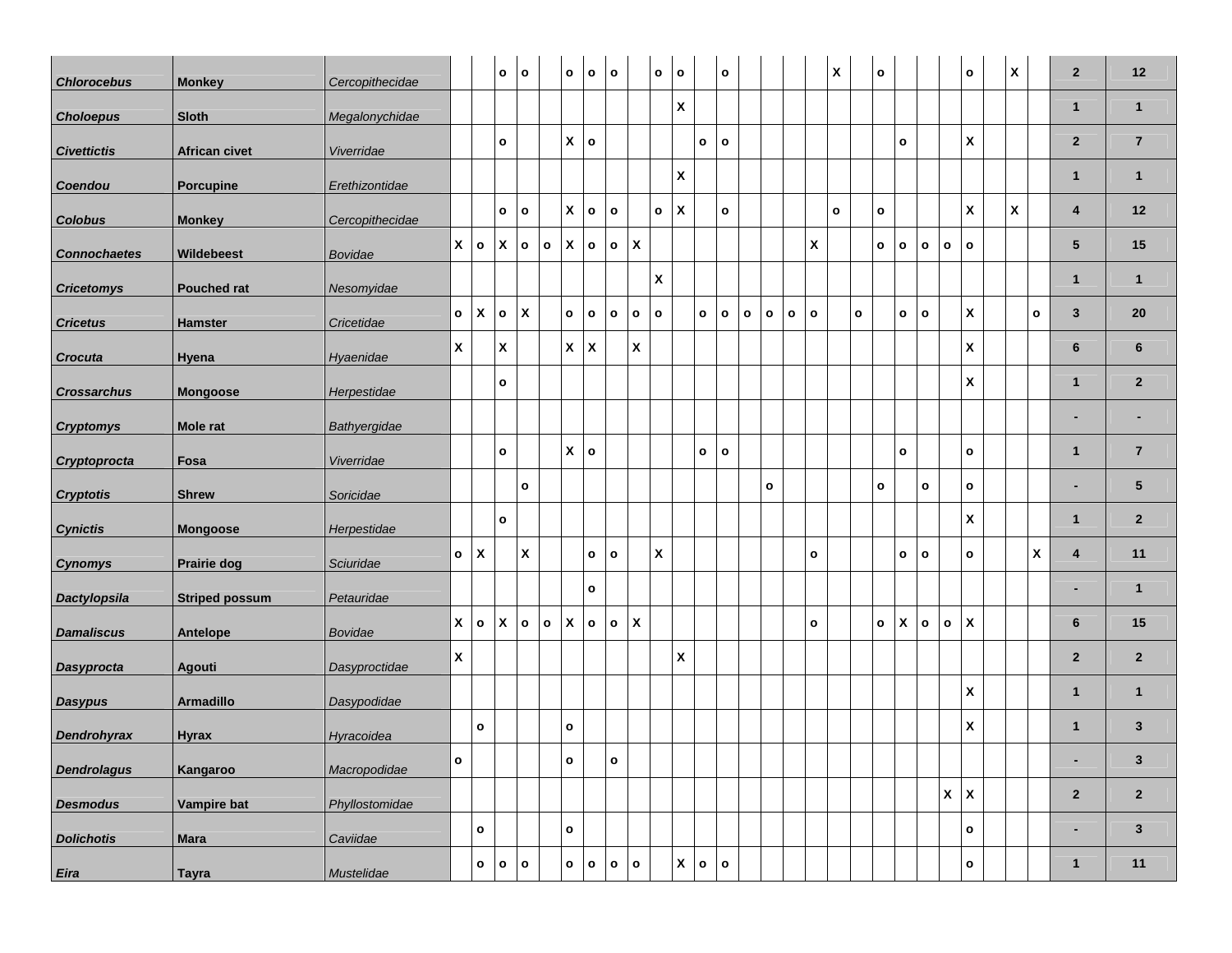| Elephas           | Asian elephant        | Elephantidae   |                  |              | X            |                    |                         | X            |                    |                    |              |              |                    |                    |              |              |              |              |              |              |              | $\mathbf{o}$       |              |              | $\boldsymbol{\mathsf{X}}$ |                    |              | $\mathbf{3}$    | 4               |
|-------------------|-----------------------|----------------|------------------|--------------|--------------|--------------------|-------------------------|--------------|--------------------|--------------------|--------------|--------------|--------------------|--------------------|--------------|--------------|--------------|--------------|--------------|--------------|--------------|--------------------|--------------|--------------|---------------------------|--------------------|--------------|-----------------|-----------------|
| <b>Eliomys</b>    | <b>Dormouse</b>       | Gliridae       |                  |              |              |                    |                         |              |                    |                    |              | $\mathbf{o}$ |                    |                    |              |              | $\mathbf{o}$ |              |              |              |              |                    |              |              |                           |                    |              | -               | $\overline{2}$  |
| Equus             | Horse                 | Equidae        | X                |              | X            |                    | $\pmb{\chi}$            | X            | X                  | $\pmb{\mathsf{X}}$ | $\pmb{\chi}$ |              |                    |                    |              |              |              |              | $\pmb{\chi}$ |              |              | $\pmb{\mathsf{X}}$ |              | X            | $\boldsymbol{\mathsf{x}}$ |                    |              | 11              | 11              |
| <b>Erinaceus</b>  | Hedgehog              | Erinaceidae    |                  |              | X            | $\pmb{\chi}$       |                         |              | $\boldsymbol{x}$   |                    |              | $\mathbf{o}$ |                    |                    |              |              |              |              |              |              |              | $\mathbf{o}$       |              |              | $\mathbf{o}$              |                    |              | $\mathbf{3}$    | 6               |
| <b>Euoticus</b>   | Galago                | Galagidae      |                  |              | $\bullet$    |                    |                         |              | $\mathbf{o}$       |                    |              |              | $\mathbf{o}$       |                    |              |              |              |              |              |              |              |                    |              |              | $\mathbf{o}$              |                    |              | ٠               | 4               |
| <b>Euphractus</b> | Armadillo             | Dasypodidae    |                  |              |              |                    |                         |              |                    |                    |              |              |                    |                    |              |              |              |              |              |              |              |                    |              |              | $\mathbf{o}$              |                    |              | -               | $\mathbf{1}$    |
| <b>Eutamias</b>   | <b>Chipmunk</b>       | Sciuridae      | $\mathbf{o}$     | X            |              | $\pmb{\mathsf{X}}$ |                         |              | $\mathbf{o}$       | $\pmb{\chi}$       |              | $\mathbf{o}$ |                    |                    |              |              |              |              | $\mathbf{o}$ |              |              | $\mathbf{o}$       | $\mathbf{o}$ |              | X                         |                    |              | 4               | 10              |
| Felis             | Cat                   | Felidae        | $\boldsymbol{X}$ | X            | X            | X                  | $\mathsf{I} \mathsf{X}$ | X            | $\pmb{\chi}$       | $\mathbf{x}$       | $\circ$      |              |                    | $\pmb{\mathsf{X}}$ | $\pmb{\chi}$ |              |              |              | $\pmb{\chi}$ |              |              | X                  |              |              | $\boldsymbol{x}$          | $\pmb{\mathsf{X}}$ |              | 14              | 15              |
| Fossa             | <b>Malagasy civet</b> | Viverridae     |                  |              | $\bullet$    |                    |                         | $\mathbf{o}$ | $\mathbf{o}$       |                    |              |              |                    | $\mathbf{o}$       | $\mathbf{o}$ |              |              |              |              |              |              | $\mathbf{o}$       |              |              | $\mathbf{o}$              |                    |              | -               | $\overline{7}$  |
| Funambulus        | Palm squirrel         | Sciuridae      | $\mathbf{o}$     | $\mathbf{o}$ |              | $\mathbf{o}$       |                         |              | $\mathbf{o}$       | $\circ$            |              | $\mathbf{o}$ |                    |                    |              |              |              |              | $\mathbf{o}$ |              |              | $\mathbf{o}$       | χ            |              | $\mathbf{o}$              |                    |              | $\mathbf{1}$    | 10              |
| Galago            | Galago                | Galagidae      | X                |              | X            |                    |                         |              | $\pmb{\mathsf{x}}$ |                    |              |              | $\pmb{\mathsf{X}}$ |                    |              |              |              |              |              |              |              |                    |              |              | $\pmb{\mathsf{x}}$        |                    |              | 5               | $5\phantom{.0}$ |
| <b>Galictis</b>   | Grison                | Mustelidae     |                  | $\mathbf{o}$ | o            | $\mathbf{o}$       |                         | X            | o                  | $\mathbf{o}$       | $\mathbf{o}$ |              | $\mathbf{o}$       | $\mathbf{o}$       | $\mathbf{o}$ |              |              |              |              |              |              |                    |              |              | $\mathbf{o}$              |                    |              | $\mathbf{1}$    | 11              |
| Gazella           | <b>Gazelle</b>        | Bovidae        | X                | $\mathbf{o}$ | $\mathbf{o}$ | $\mathbf{o}$       | $\circ$                 | X            | X                  | $\mathbf{o}$       | $\pmb{\chi}$ |              |                    |                    |              |              |              |              | $\mathbf{o}$ |              | $\circ$      | $\mathbf{o}$       | $\mathbf{o}$ | $\mathbf{o}$ | $\mathbf{o}$              |                    |              | 4               | 15              |
| Genetta           | Genet                 | Viverridae     |                  |              | X            |                    |                         | $\mathbf{x}$ | $\pmb{\chi}$       |                    |              |              |                    | $\mathbf{o}$       | $\mathbf{o}$ |              |              |              |              |              |              | X                  |              |              | $\pmb{\mathsf{x}}$        |                    |              | $5\phantom{.0}$ | $\overline{7}$  |
| Geomys            | Gopher                | Geomyidae      |                  |              |              |                    |                         |              |                    |                    |              |              |                    |                    |              |              |              |              |              |              |              |                    |              |              |                           |                    |              |                 | $\blacksquare$  |
| Gerbillus         | Gerbil                | Muridae        | $\mathbf{o}$     | $\mathbf{o}$ | $\mathbf{o}$ | $\mathbf{o}$       |                         | $\mathbf{o}$ | $\circ$            | $\mathbf{o}$       | $\mathbf{o}$ | $\mathbf{o}$ |                    | $\mathbf{o}$       | $\mathbf{o}$ | $\mathbf{o}$ | $\mathbf{o}$ | $\mathbf{o}$ | $\mathbf{o}$ | o            | o            | $\mathbf{o}$       | $\mathbf{o}$ |              | X                         |                    | $\mathbf{o}$ | $\mathbf 1$     | 21              |
| Glossophaga       | Long-tongued bat      | Phyllostomidae |                  |              |              |                    |                         |              |                    |                    |              |              |                    |                    |              |              |              |              |              |              |              |                    |              | $\mathbf{o}$ | X                         |                    |              | $\mathbf{1}$    | $\overline{2}$  |
| Grammomys         | <b>Thicket rat</b>    | Muridae        | $\bullet$        | X            | $\mathbf{o}$ | $\mathbf{o}$       |                         | $\mathbf{o}$ | $\mathbf{o}$       | $\mathbf{o}$       | $\mathbf{o}$ | $\bullet$    |                    | $\mathbf{o}$       | $\mathbf{o}$ | $\mathbf{o}$ | $\mathbf{o}$ | $\mathbf{o}$ | $\mathbf{o}$ | $\mathbf{o}$ | $\mathbf{o}$ | $\mathbf{o}$       | $\mathbf{o}$ |              | $\mathbf{o}$              |                    | $\mathbf{o}$ | $\mathbf{1}$    | 21              |
| <b>Helarctos</b>  | Sun bear              | Ursidae        |                  | $\mathbf{o}$ |              | $\mathbf{o}$       |                         | $\mathbf{o}$ | $\mathbf{o}$       | $\mathbf{o}$       | $\mathbf{o}$ |              |                    |                    |              |              |              |              |              |              |              |                    |              |              | $\mathbf{o}$              |                    |              | ٠               | $\overline{7}$  |
| Hemiechinus       | Indian hedgehog       | Erinaceidae    |                  |              | $\mathbf{o}$ | X                  |                         |              | o                  |                    |              | $\mathbf{o}$ |                    |                    |              |              |              |              |              |              |              | $\mathbf{o}$       |              |              | $\mathbf{o}$              |                    |              | $\mathbf{1}$    | 6               |
| Hemitragus        | Tahr goat             | Bovidae        | 0                |              | $  \circ$    | $  \circ  $        | $  \circ  $             | $  \circ  $  | 0 0                |                    |              |              |                    |                    |              |              |              |              | $\mathbf{o}$ |              | $\mathbf{o}$ | $  \circ  $        | 0            |              | $  \circ$                 |                    |              | ٠               | 15              |
| <b>Herpestes</b>  | <b>Mongoose</b>       | Herpestidae    |                  |              | $\mathbf{o}$ |                    |                         |              |                    |                    |              |              |                    |                    |              |              |              |              |              |              |              |                    |              |              | $\pmb{\chi}$              |                    |              | $\mathbf{1}$    | $\mathbf{2}$    |
| Heterocephalus    | Naked mole rat        | Bathyergidae   |                  |              |              |                    |                         |              |                    |                    |              |              |                    |                    |              |              |              |              |              |              |              |                    |              |              |                           |                    |              |                 |                 |
| Heterohyrax       | Hyrax                 | Procaviidae    |                  | $\mathbf{o}$ |              |                    |                         | $\mathbf{o}$ |                    |                    |              |              |                    |                    |              |              |              |              |              |              |              |                    |              |              | $\mathbf{o}$              |                    |              | ٠               | $\mathbf 3$     |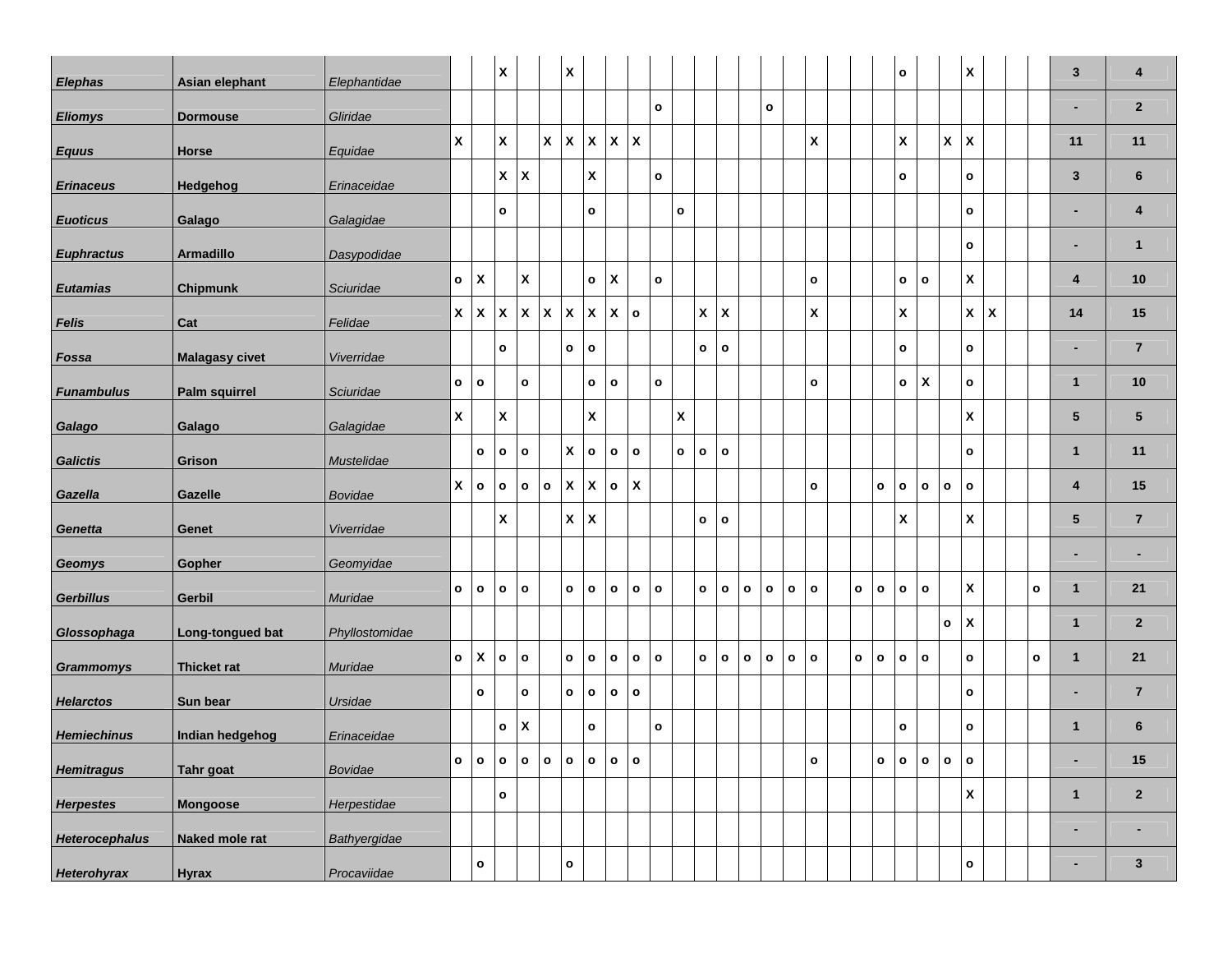| Hexaprotodon         | Pygmy hippopotamus      | Hippopotamidae  |                    |              |              |                  |              |                           |                   |                           | $\mathbf{o}$       |                           |                    |              |                    |              |              |              |                    |              |              |              |                    |              |              |              |              |              |              | -                       | $\mathbf{1}$   |
|----------------------|-------------------------|-----------------|--------------------|--------------|--------------|------------------|--------------|---------------------------|-------------------|---------------------------|--------------------|---------------------------|--------------------|--------------|--------------------|--------------|--------------|--------------|--------------------|--------------|--------------|--------------|--------------------|--------------|--------------|--------------|--------------|--------------|--------------|-------------------------|----------------|
| <b>Hippotragus</b>   | <b>Antelope</b>         | Bovidae         | $X$ o              |              | $\mathsf{x}$ | $\mathbf{o}$     | $\mathbf{o}$ | <b>X</b>                  | $\mathbf{o}$      | $\bullet$                 | X                  |                           |                    |              |                    |              |              |              | $\pmb{\mathsf{X}}$ |              |              | $\mathbf{o}$ | X                  | $\mathbf{o}$ | $\mathbf{o}$ | X            |              |              |              | $\overline{7}$          | 15             |
| Hyaena               | Hyena                   | Hyaenidae       | X                  |              | $\mathbf{o}$ |                  |              | $\bullet$                 | $\mathbf{o}$      |                           | $\mathbf{o}$       |                           |                    |              |                    |              |              |              |                    |              |              |              |                    |              |              | X            |              |              |              | $\mathbf{2}$            | 6              |
| Hydrochaeris         | Capybara                | Hylobatidae     |                    |              | $\mathbf{o}$ |                  |              |                           | X                 |                           | $\pmb{\mathsf{X}}$ |                           |                    |              |                    |              |              |              |                    |              |              |              |                    |              |              |              |              |              |              | $\overline{2}$          | $\mathbf{3}$   |
| Hylobates            | Gibbon                  | Hylobatidae     |                    |              | X            |                  |              |                           | $\mathbf{o}$      |                           | $\mathbf{o}$       | $\boldsymbol{\mathsf{x}}$ |                    |              |                    |              |              |              |                    |              |              |              |                    |              |              |              |              |              |              | $\overline{2}$          | 4              |
| Hylochoerus          | <b>Forest hog</b>       | Suidae          | $\mathbf{o}$       |              | o            |                  |              | $\bullet$                 | $\mathbf{o}$      |                           | $\mathbf{o}$       |                           |                    | $\mathbf{o}$ | $\mathbf{o}$       |              | $\mathbf{o}$ |              |                    |              |              | o            | o                  |              | $\mathbf{o}$ | $\mathbf{o}$ |              |              |              | ٠                       | 12             |
| Hyperoodon           | <b>Bottlenose whale</b> | Ziphiidae       |                    |              |              |                  |              |                           |                   |                           |                    |                           |                    |              |                    |              |              |              |                    |              |              |              |                    |              |              |              |              |              |              | -                       |                |
| Hypogeomys           | Malagasy giant rat      | Muridae         | $\mathbf{o}$       | $\mathbf{o}$ | $\mathbf{o}$ | $\bullet$        |              | $\mathbf{o}$              | $\mathbf{o}$      | $\mathbf{o}$              | $\mathbf{o}$       | $\mathbf{o}$              |                    | $\mathbf{o}$ | $\mathbf{o}$       | $\mathbf{o}$ | $\bullet$    | $\mathbf{o}$ | $\mathbf{o}$       |              | $\mathbf{o}$ | o            | o                  | $\mathbf{o}$ |              | $\mathbf{o}$ |              |              | $\mathbf{o}$ | ۰                       | 21             |
| <b>Hystrix</b>       | African porcupine       | Hystricidae     |                    |              |              |                  |              | $\boldsymbol{\mathsf{X}}$ |                   |                           |                    |                           |                    |              |                    |              |              |              |                    |              |              |              | X                  |              |              | X            |              |              |              | 3                       | $\mathbf{3}$   |
| Lemniscomys          | Rodent                  | Muridae         | $\mathbf{o}$       | X            | o            | $\mathbf{o}$     |              | $\mathbf{o}$              | $\mathbf{o}$      | $\mathbf{o}$              | $\mathbf{o}$       | $\mathbf{o}$              |                    | $\mathbf{o}$ | $\mathbf{o}$       | $\mathbf{o}$ | $\mathbf{o}$ | $\mathbf{o}$ | o                  |              | o            | $\mathbf{o}$ | $\mathbf{o}$       | $\mathbf{o}$ |              | X            |              |              | $\mathbf{o}$ | $\overline{2}$          | 21             |
| Leontopithecus       | <b>Monkey</b>           | Cebidae         |                    |              | $\mathbf{o}$ | X                |              |                           |                   |                           |                    | $\mathbf{o}$              | $\mathbf{o}$       |              |                    |              |              |              |                    |              |              |              |                    |              |              | $\mathbf{o}$ |              |              | X            | $\overline{2}$          | 6              |
| Leptailurus          | Cat                     | Felidae         | $\mathbf{o}$       | o            | o            | $\mathbf{o}$     | $\bullet$    | $\circ$                   | X                 | $\mathbf{o}$              | $\mathbf{o}$       |                           |                    | $\mathbf{o}$ | $\bullet$          |              |              |              | o                  |              |              |              | $\mathbf{o}$       |              |              | $\mathbf{o}$ | $\mathbf{o}$ |              |              | $\mathbf{1}$            | 15             |
| Lepus                | Hare                    | Leporidae       | X                  | X            | x            | X                |              |                           | X                 | $\pmb{\chi}$              | X                  | $\mathbf{o}$              |                    |              |                    |              |              |              |                    |              |              |              | $\pmb{\mathsf{X}}$ | X            |              | X            |              |              |              | $1 -$                   | 11             |
| Litocranius          | Antelope                | Bovidae         | $\mathbf{o}$       | $\mathbf{o}$ | $\mathbf{o}$ | $\bullet$        | $\bullet$    | X                         | $\mathbf{o}$      | $\mathbf{o}$              | $\circ$            |                           |                    |              |                    |              |              |              | $\bullet$          |              |              | $\mathbf{o}$ | o                  | $\mathbf{o}$ | $\mathbf{o}$ | $\mathbf{o}$ |              |              |              | $\mathbf{1}$            | 15             |
| Lophocebus           | Mangabey                | Cercopithecidae |                    |              | $\mathbf{o}$ | $\mathbf{o}$     |              | $\mathbf{o}$              | $\bullet$         | $\mathbf{o}$              |                    | $\mathbf{o}$              | $\bullet$          |              | $\mathbf{o}$       |              |              |              |                    | $\mathbf{o}$ |              | o            |                    |              |              | $\mathbf{o}$ |              | $\mathbf{o}$ |              |                         | 12             |
| Loxodonta            | African elephant        | Elephantidae    |                    |              | X            |                  |              | X                         |                   |                           |                    |                           |                    |              |                    |              |              |              |                    |              |              |              | $\pmb{\chi}$       |              |              | X            |              |              |              | 4                       | 4              |
| <b>Lutra</b>         | <b>Otter</b>            | Mustelidae      |                    | $\mathbf{o}$ | o            | $\bullet$        |              | $\mathbf{o}$              | $\mathbf{o}$      | $\mathbf{o}$              | X                  |                           | $\mathbf{o}$       | $\mathbf{o}$ | $\mathbf{o}$       |              |              |              |                    |              |              |              |                    |              |              | X            |              |              |              | $\mathbf{2}$            | 11             |
| Lycaon               | Wild dog                | Canidae         | $\mathbf{x}$       | $\mathbf{o}$ | $\mathbf{o}$ | $\mathbf{o}$     | $\mathbf{o}$ | X                         | $\mathbf{o}$      | $\mathbf{o}$              | X                  |                           |                    | $\mathbf{o}$ | $\mathbf{o}$       |              |              |              | o                  |              |              |              | $\mathbf{o}$       |              | $\mathbf{o}$ | X            | $\mathbf{o}$ |              |              | 4                       | 16             |
| Lynx                 | Cat                     | Felidae         | X                  | X            | x            | $\mathbf{o}$     | $\mathbf{o}$ | X                         | $\mathbf{o}$      | $\mathbf{o}$              | X                  |                           |                    | $\mathbf{o}$ | $\mathbf{o}$       |              |              |              | $\bullet$          |              |              |              | $\mathbf{o}$       |              |              | X            | $\mathbf{o}$ |              |              | 6                       | 15             |
| <b>Macaca</b>        | <b>Monkey</b>           | Cercopithecidae | X                  |              | X            | $\boldsymbol{X}$ |              | $\mathbf{o}$              | X                 | $\boldsymbol{\mathsf{X}}$ |                    | $\mathbf{x}$              | $\pmb{\mathsf{x}}$ |              | $\pmb{\mathsf{X}}$ |              |              |              |                    | $\bullet$    |              | X            |                    |              |              | $\mathbf{o}$ |              | X            |              | $1 -$                   | 13             |
| <b>Macropus</b>      | Kangaroo                | Macropodidae    | $\pmb{\mathsf{x}}$ |              |              |                  |              |                           | $x \mid x \mid x$ |                           |                    |                           |                    |              |                    |              |              |              |                    |              |              |              |                    |              |              |              |              |              |              | $\overline{\mathbf{4}}$ | $\pmb{4}$      |
| <b>Macroscelides</b> | <b>Elephant shrew</b>   | Macroscelididae |                    |              |              |                  |              |                           |                   |                           |                    | $\mathbf{o}$              |                    |              |                    |              |              |              |                    |              |              |              |                    |              |              |              |              |              |              | ٠                       | $\mathbf{1}$   |
| Madoqua              | Dik-dik antelope        | Bovidae         | $0$ 0              |              | $\bullet$    | $\bullet$        | $\bullet$    | Ιx.                       | $\circ$           | $\circ$                   | $\circ$            |                           |                    |              |                    |              |              |              | $\bullet$          |              |              | $0$ 0        |                    | $\bullet$    | $\mathbf{o}$ | ۱o           |              |              |              | $\mathbf{1}$            | 15             |
| <b>Manis</b>         | Pangolin                | Manidae         |                    |              |              |                  |              |                           |                   |                           |                    |                           |                    |              |                    |              |              |              |                    |              |              |              |                    |              |              |              |              |              |              | ٠                       | $\blacksquare$ |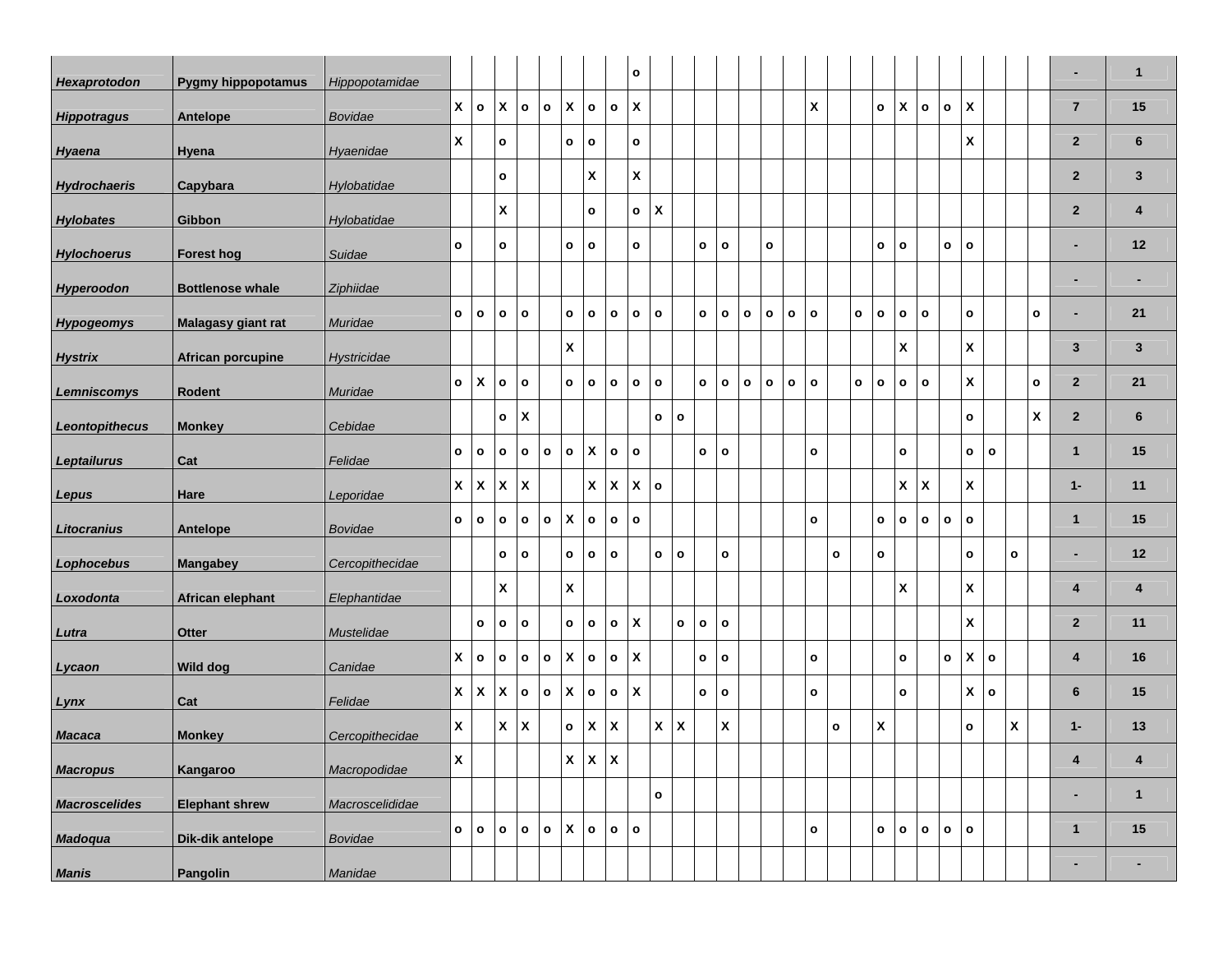| <b>Marmosa</b>      | <b>Mouse opossum</b>    | Didelphidae      |              | $\mathbf{o}$ | $\mathbf{o}$       | $\mathbf{o}$ |              |                    | $\bullet$                 |              | $\mathbf{o}$ | $\circ$            | $\mathbf{o}$       |              |              |              |              |              |              |              |              |              |                    |                          | X            | $\mathbf{o}$       |              |                    | $\mathbf{1}$            | 9                |
|---------------------|-------------------------|------------------|--------------|--------------|--------------------|--------------|--------------|--------------------|---------------------------|--------------|--------------|--------------------|--------------------|--------------|--------------|--------------|--------------|--------------|--------------|--------------|--------------|--------------|--------------------|--------------------------|--------------|--------------------|--------------|--------------------|-------------------------|------------------|
| <b>Mastomys</b>     | <b>Multimammate rat</b> | Muridae          | X            | $\mathbf{o}$ | $\mathbf{o}$       | $\bullet$    |              | $\mathbf{o}$       | X                         | $\mathbf{o}$ | $\mathbf{o}$ | $\bullet$          |                    | $\mathbf{o}$ | $\bullet$    | $\mathbf{o}$ | $\mathbf{o}$ | $\mathbf{o}$ | $\mathbf{o}$ |              | $\mathsf{x}$ | $\bullet$    | X                  | $\mathbf{o}$             |              | X                  |              | $\mathbf{o}$       | 5                       | 21               |
| Mellivora           | <b>Badger</b>           | Mustelidae       |              | o            | χ                  | $\mathbf{o}$ |              | X                  | $\mathbf{o}$              | $\mathbf{o}$ | $\mathbf{o}$ |                    | $\mathbf{o}$       | $\mathbf{o}$ | $\mathbf{o}$ |              |              |              |              |              |              |              |                    |                          |              | X                  |              |                    | 3                       | 11               |
| <b>Melursus</b>     | Sloth bear              | Ursidae          |              | o            |                    | $\mathbf{o}$ |              | $\mathbf{o}$       | $\mathbf{o}$              | $\mathbf{o}$ | $\mathbf{o}$ |                    |                    |              |              |              |              |              |              |              |              |              |                    |                          |              | $\pmb{\mathsf{X}}$ |              |                    | $\mathbf{1}$            | $\overline{7}$   |
| <b>Mephitis</b>     | <b>Skunk</b>            | Mustelidae       |              | X            | $\mathbf{o}$       | X            |              | X                  | X                         | X            | X            |                    | $\mathbf{o}$       | $\mathbf{o}$ | $\mathbf{o}$ |              |              |              |              |              |              |              |                    |                          |              | X                  |              |                    | $\overline{7}$          | 11               |
| <b>Meriones</b>     | Jird                    | Muridae          | χ            | χ            | o                  | X            |              | $\mathbf{o}$       | $\mathbf{o}$              | $\mathbf{o}$ | $\mathbf{o}$ | $\bullet$          |                    | $\mathbf{o}$ | $\mathbf{o}$ | $\mathbf{o}$ | $\mathbf{o}$ | $\mathbf{o}$ | $\mathbf{o}$ |              | o            | o            | o                  | $\mathbf{o}$             |              | $\bullet$          |              | $\mathbf{o}$       | $\mathbf{3}$            | 21               |
| <b>Mesocricetus</b> | <b>Hamster</b>          | Muridae          | $\mathbf{o}$ | o            | о                  | Χ            |              | $\mathbf{o}$       | $\circ$                   | $\mathbf{o}$ | $\mathbf{o}$ | $\circ$            |                    | $\mathbf{o}$ | $\mathbf{o}$ | $\mathbf{o}$ | $\mathbf{o}$ | $\circ$      | $\mathbf{o}$ |              | o            | $\mathbf{o}$ | о                  | $\mathbf{o}$             |              | $\mathbf{o}$       |              | $\mathbf{o}$       | $\mathbf{1}$            | 21               |
| <b>Microcebus</b>   | <b>Mouse lemur</b>      | Cheirogaleidae   |              |              |                    |              |              |                    |                           |              |              |                    |                    |              |              |              |              |              |              |              |              |              |                    |                          |              |                    |              |                    | -                       |                  |
| <b>Mirounga</b>     | <b>Elephant seal</b>    | Phocidae         |              |              |                    |              |              |                    | X                         | $\mathbf{o}$ | $\mathbf{o}$ |                    |                    |              |              |              |              |              |              |              |              |              |                    |                          |              | $\bullet$          |              |                    | 1                       | 4                |
| <b>Mus</b>          | <b>Mouse</b>            | Muridae          | X            | o            | о                  | X            |              | $\mathbf{o}$       | X                         | X            | $\mathbf{o}$ | $\bullet$          |                    | $\mathbf{o}$ | $\mathbf{o}$ | $\mathbf{o}$ | $\mathbf{o}$ | $\circ$      | $\mathbf{o}$ |              | o            | χ            | $\mathbf{o}$       | X                        |              | X                  |              | $\pmb{\mathsf{X}}$ | 8                       | 21               |
| <b>Mustela</b>      | Weasel                  | Mustelidae       |              | X            | X                  | X            |              | X                  | $\boldsymbol{\mathsf{X}}$ | $\mathbf{o}$ | $\mathbf{o}$ |                    | $\pmb{\mathsf{X}}$ | X            | $\mathbf{o}$ |              |              |              |              |              |              |              |                    |                          |              | $\mathsf{x}$       |              |                    | 8                       | 11               |
| <b>Myotis</b>       | <b>Bat</b>              | Vespertilionidae |              |              |                    |              |              |                    | X                         |              |              |                    |                    | $\mathbf{o}$ |              |              |              |              | $\mathbf{o}$ | $\mathbf{o}$ |              |              |                    | $\mathbf{o}$             |              | $x \mid x$         |              |                    | $\mathbf{3}$            | $\overline{7}$   |
| Myrmecophaga        | <b>Giant anteater</b>   | Myrmecophagidae  |              |              |                    |              |              |                    |                           |              |              | X                  | $\mathbf{o}$       |              |              |              |              |              |              |              |              |              |                    |                          |              |                    |              |                    | 1                       | $\mathbf{2}$     |
| <b>Nasua</b>        | Coati                   | Procyonidae      |              | $\mathbf{o}$ | o                  | $\mathbf{o}$ |              | X                  | $\mathbf{o}$              | $\mathbf{o}$ | $\mathbf{o}$ | $\pmb{\mathsf{X}}$ |                    |              |              |              |              |              |              |              |              |              |                    |                          |              | $\mathsf{x}$       |              |                    | $\mathbf{3}$            | $\boldsymbol{9}$ |
| Neophocaena         | <b>Porpoise</b>         | Phocoenidae      |              |              |                    |              |              |                    |                           |              | $\mathbf{o}$ |                    |                    |              |              |              |              |              |              |              |              |              |                    |                          |              |                    |              |                    | ۰                       | $\mathbf{1}$     |
| <b>Neotragus</b>    | Antelope                | Bovidae          | $\mathbf{o}$ | o            | o                  | $\mathbf{o}$ | $\mathbf{o}$ | $\mathbf{o}$       | $\mathbf{o}$              | $\mathbf{o}$ | $\mathbf{o}$ |                    |                    |              |              |              |              |              | $\mathbf{o}$ |              |              | o            | o                  | o                        | $\mathbf{o}$ | $\mathbf{o}$       |              |                    | -                       | 15               |
| <b>Nyctereutes</b>  | Raccoon dog             | Canidae          | $\mathsf{x}$ | o            | o                  | o            | $\bullet$    | $\mathbf{o}$       | $\bullet$                 | $\mathbf{o}$ | $\mathbf{o}$ |                    |                    | X            | $\mathbf{o}$ |              |              |              | $\mathbf{o}$ |              |              |              | $\mathbf{o}$       |                          | $\mathbf{o}$ | X                  | $\mathbf{o}$ |                    | $\mathbf{3}$            | 16               |
| <b>Nycticebus</b>   | <b>Slow loris</b>       | Loridae          |              |              | X                  |              |              |                    |                           |              |              |                    |                    |              |              |              |              |              |              |              |              |              |                    |                          |              |                    |              |                    | $\mathbf{1}$            | $\mathbf{1}$     |
| <b>Odocoileus</b>   | <b>Deer</b>             | Cervidae         | X            | X            | χ                  | X            |              | X                  | $\circ$                   | $\mathbf{o}$ | X            |                    |                    |              |              |              |              |              |              |              |              |              |                    |                          |              | X                  |              |                    | $\overline{7}$          | 9                |
| <b>Oreotragus</b>   | Antelope                | Bovidae          | $\mathbf{o}$ | О            | o                  | $\mathbf{o}$ | $\mathbf{o}$ | X                  | $\mathbf{o}$              | $\mathbf{o}$ | $\mathbf{o}$ |                    |                    |              |              |              |              |              | $\mathbf{o}$ |              |              | o            | o                  | o                        | $\mathbf{o}$ | $\mathbf{o}$       |              |                    | $\mathbf{1}$            | 15               |
| <b>Orycteropus</b>  | Aardvark                | Orycteropodidae  |              |              |                    |              |              | $\pmb{\mathsf{X}}$ |                           |              |              |                    |                    |              |              |              |              |              |              |              |              |              |                    |                          |              | $\pmb{\mathsf{X}}$ |              |                    | $\mathbf{2}$            | $\mathbf{2}$     |
| <b>Oryctolagus</b>  | European rabbit         | Leporidae        | $\bullet$    | $\mathbf{o}$ |                    | $\mathbf{x}$ |              |                    | $\pmb{\mathsf{x}}$        | $\circ$      | $\circ$      | $\mathbf{x}$       |                    |              |              |              |              |              |              |              |              |              | $\mathbf{o}$       | $\overline{\phantom{a}}$ |              | $\mathbf{x}$       |              |                    | $\overline{\mathbf{4}}$ | $10$             |
| Oryx                | Oryx                    | Bovidae          | o   o        |              | $\pmb{\mathsf{X}}$ | $\circ$      | $\mathbf{o}$ | $\mathbf{x}$       | $\circ$                   | $\circ$      | $\mathbf{x}$ |                    |                    |              |              |              |              |              | $\bullet$    |              |              | o X          |                    | $\mathbf{o}$             | $\mathbf{o}$ | $\mathbf{o}$       |              |                    | $\overline{\mathbf{4}}$ | 15               |
| <b>Otocolobus</b>   | Pallas cat              | Felidae          | $0$ 0        |              | $\mathbf{o}$       | $\bullet$    | $\mathbf{o}$ | $\circ$            | $\bullet$                 | $\bullet$    | $\bullet$    |                    |                    | $\mathbf{o}$ | $\mathbf{o}$ |              |              |              | $\mathbf{o}$ |              |              |              | $\pmb{\mathsf{X}}$ |                          |              | $\circ$   $\circ$  |              |                    | $\mathbf{1}$            | $15$             |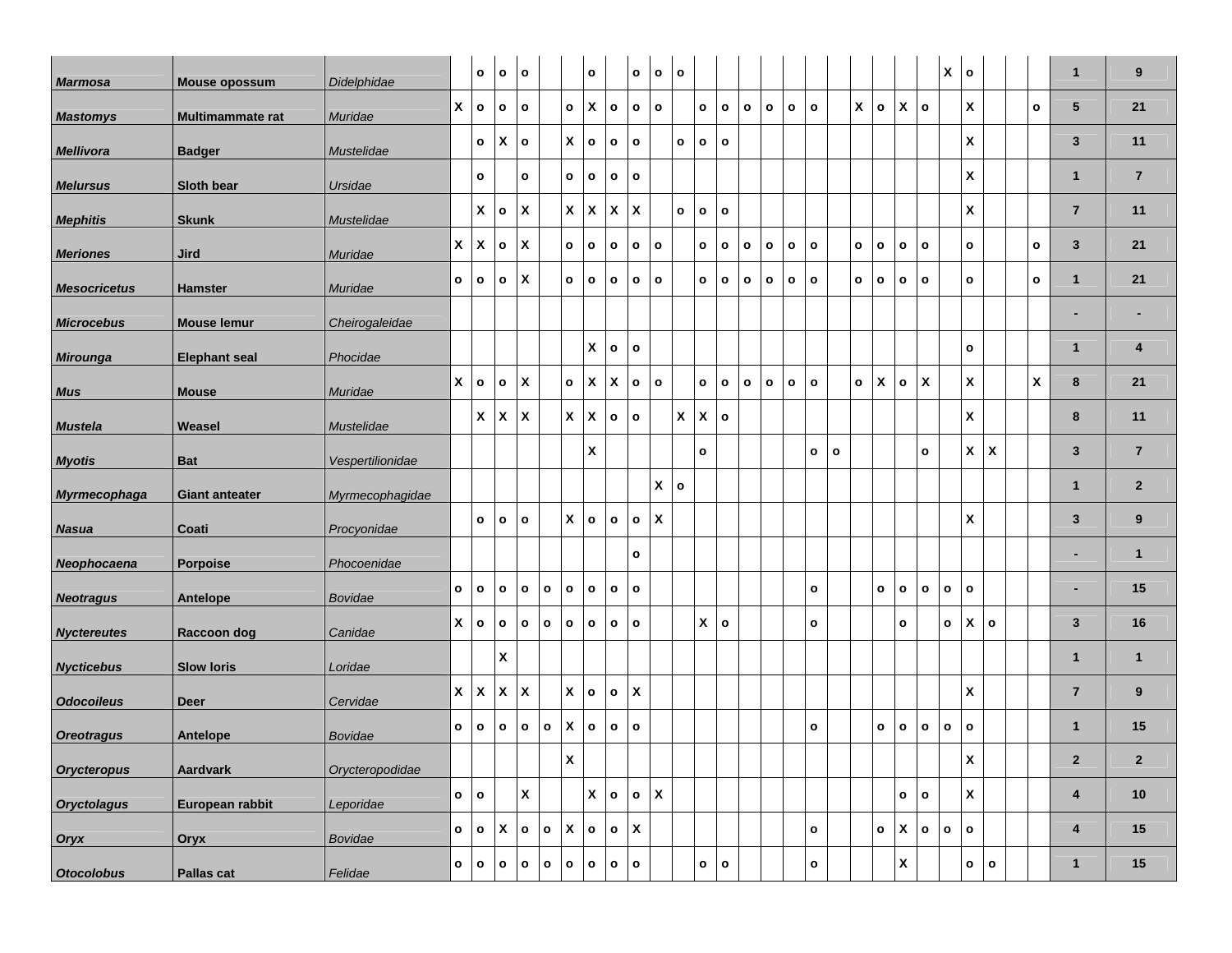| Otocyon         | <b>Bat-eared fox</b>   | Canidae         | $\mathbf{o}$       | $\bullet$    | $\mathbf{o}$              | $\mathbf{o}$ | $\mathbf{o}$ | $\mathbf{o}$              | $\mathbf{o}$ | $\mathbf{o}$ | $\mathbf{o}$      |                           |                    | $\mathbf{o}$ | $\circ$      |              |              |              | $\mathbf{o}$ |              |              |              | $\mathbf{o}$ |              | $\bullet$    | X            | $\mathbf{o}$ |              |              | $\mathbf{1}$   | 16             |
|-----------------|------------------------|-----------------|--------------------|--------------|---------------------------|--------------|--------------|---------------------------|--------------|--------------|-------------------|---------------------------|--------------------|--------------|--------------|--------------|--------------|--------------|--------------|--------------|--------------|--------------|--------------|--------------|--------------|--------------|--------------|--------------|--------------|----------------|----------------|
| Ovis            | <b>Sheep</b>           | Bovidae         | X                  | $\mathbf{o}$ | $\mathbf{o}$              | $\mathbf{o}$ | Χ            | $\mathbf{x}$              | $\bullet$    | $\mathbf{x}$ | X                 |                           |                    |              |              |              |              |              | X            |              |              | $\mathbf{o}$ | X            | X            | $\mathbf{o}$ | X            |              |              |              | 9              | 15             |
| Pachyuromys     | Gerbil                 | Muridae         | $\mathbf{o}$       | $\mathbf{o}$ | o                         | $\mathbf{o}$ |              | $\bullet$                 | $\mathbf{o}$ | $\mathbf{o}$ | $\mathbf{o}$      | $\mathbf{o}$              |                    | o            | $\mathbf{o}$ | $\mathbf{o}$ | $\mathbf{o}$ | $\mathbf{o}$ | $\mathbf{o}$ |              | o            | o            | О            | o            |              | $\mathbf{o}$ |              |              | $\mathbf{o}$ | ٠              | 21             |
| Pan             | Chimpanzee             | Hominidae       | $\mathbf{o}$       | $\mathbf{o}$ | X                         | $\mathbf{o}$ | $\mathbf{o}$ | X                         | X            | $\mathbf{o}$ | $\mathbf{o}$      | $\boldsymbol{\mathsf{X}}$ | X                  | $\mathbf{o}$ | $\mathbf{o}$ | $\mathbf{o}$ | $\mathbf{o}$ | $\mathbf{o}$ | $\mathbf{o}$ | $\mathbf{o}$ | o            | X            | o            | o            | $\mathbf{o}$ | X            | $\mathbf{o}$ | X            | $\mathbf{o}$ | 8              | 27             |
| Panthera        | <b>Great cats</b>      | Felidae         | $X$ o              |              | Χ                         | $\mathbf{o}$ | X            | $\boldsymbol{\mathsf{x}}$ | $\mathbf{o}$ | $\circ$      | $\mathbf{o}$      |                           |                    | $\mathbf{o}$ | X            |              |              |              | X            |              |              |              | $\mathbf{o}$ |              |              | $\mathbf{o}$ | $\mathbf{o}$ |              |              | 6              | 15             |
| Papio           | <b>Baboon</b>          | Cercopithecidae |                    |              | Χ                         | $\mathbf{o}$ |              | X                         | X            | $\mathbf{o}$ |                   | $\bullet$                 | $\pmb{\mathsf{x}}$ |              | $\mathbf{o}$ |              |              |              |              | X            |              | X            |              |              |              | $\mathbf{o}$ |              | X            |              | $\overline{7}$ | 12             |
| Paradoxurus     | Palm civet             | Viverridae      |                    |              | $\mathbf{o}$              |              |              | X                         | $\mathbf{o}$ |              |                   |                           |                    | $\mathbf{o}$ | $\mathbf{o}$ |              |              |              |              |              |              |              | $\mathbf{o}$ |              |              | $\mathbf{o}$ |              |              |              | $\mathbf{1}$   | $\overline{7}$ |
| Pedetes         | <b>Spring hare</b>     | Pedetidae       |                    |              |                           |              |              |                           |              |              |                   |                           |                    |              |              |              |              |              |              |              |              |              | X            |              |              |              |              |              |              | $\mathbf{1}$   | $\mathbf{1}$   |
| Pelea           | <b>Rhebok</b>          | Bovidae         | $\mathbf{o}$       | $\mathbf{o}$ | o                         | $\mathbf{o}$ | $\mathbf{o}$ | $\bullet$                 | $\mathbf{o}$ | $\mathbf{o}$ | $\mathbf{o}$      |                           |                    |              |              |              |              |              | $\mathbf{o}$ |              |              | o            | о            | o            | $\mathbf{o}$ | $\mathbf{o}$ |              |              |              | ٠              | 15             |
| Peromyscus      | <b>Mouse</b>           | Muridae         | X                  | X            | $\mathbf{o}$              | Χ            |              | $\mathbf{o}$              | $\mathbf{o}$ | X            | $\mathbf{o}$      | $\circ$                   |                    | $\mathbf{o}$ | $\mathbf{o}$ | Χ            | $\mathbf{o}$ | $\mathbf o$  | $\mathbf{o}$ |              | o            | $\mathbf{o}$ | о            | o            |              | $\mathbf{o}$ |              |              | $\mathbf{o}$ | 5              | 21             |
| Petaurillus     | <b>Squirrel</b>        | Sciuridae       | $\mathbf{o}$       | $\mathbf{o}$ |                           | $\mathbf{o}$ |              |                           | $\mathbf{o}$ | $\circ$      |                   | $\mathbf{o}$              |                    |              |              |              |              |              | $\mathbf{o}$ |              |              |              | $\mathbf{o}$ | $\mathbf{o}$ |              | $\mathbf{o}$ |              |              |              |                | 10             |
| Petaurista      | <b>Flying squirrel</b> | Sciuridae       | $\mathbf{o}$       | $\mathbf{o}$ |                           | $\mathbf{o}$ |              |                           | $\mathbf{o}$ | $\mathbf{o}$ |                   | $\mathbf{o}$              |                    |              |              |              |              |              | $\mathbf{o}$ |              |              |              | o            | $\mathbf{o}$ |              | $\mathbf{o}$ |              |              |              | ٠              | 10             |
| <b>Petaurus</b> | Glider                 | Petauridae      |                    |              |                           |              |              |                           | X            |              |                   |                           |                    |              |              |              |              |              |              |              |              |              |              |              |              |              |              |              |              | $\mathbf{1}$   | $\mathbf{1}$   |
| Petrogale       | Wallaby                | Macropodidae    | $\pmb{\mathsf{x}}$ |              |                           |              |              | $\mathbf{o}$              |              | $\mathbf{o}$ |                   |                           |                    |              |              |              |              |              |              |              |              |              |              |              |              |              |              |              |              | $\mathbf{1}$   | $\mathbf{3}$   |
| Phacochoerus    | Warthog                | Suidae          | X                  |              | X                         |              |              | X                         | $\mathbf{o}$ |              | $\mathbf{o}$      |                           |                    | $\mathbf{o}$ | $\mathbf{o}$ |              | $\mathbf{o}$ |              |              |              |              | o            | χ            |              | $\mathbf{o}$ | X            |              |              |              | 5              | 12             |
| Phascolarctos   | Koala                  | Phascolarctidae |                    |              |                           |              |              |                           |              |              |                   |                           |                    |              |              |              |              |              |              |              |              |              |              |              |              |              |              |              |              | ٠              |                |
| Philander       | <b>Opossum</b>         | Didelphidae     |                    | $\mathbf{o}$ | $\mathbf{o}$              | $\mathbf{o}$ |              |                           | X            |              | $\mathbf{o}$      | $\circ$                   | $\mathbf{o}$       |              |              |              |              |              |              |              |              |              |              |              | $\mathbf{o}$ | $\mathbf{o}$ |              |              |              | $\mathbf{1}$   | 9              |
| Phodopus        | <b>Rodent</b>          | Muridae         | $\mathbf{o}$       | $\mathbf{o}$ | $\mathbf{o}$              | $\mathbf{o}$ |              | $\mathbf{o}$              | $\mathbf{o}$ | $\mathbf{o}$ | $\mathbf{o}$      | $\circ$                   |                    | $\mathbf{o}$ | $\mathbf{o}$ | o            | $\mathbf{o}$ | $\mathbf{o}$ | $\mathbf{o}$ |              | o            | o            | о            | o            |              | $\mathbf{o}$ |              |              | $\mathbf{o}$ | ٠              | 21             |
| Pongo           | Orangutan              | Hominidae       | $\mathbf{o}$       | $\mathbf{o}$ | χ                         | $\mathbf{o}$ | $\mathbf{o}$ | $\mathbf{o}$              | $\mathbf{o}$ | $\mathbf{o}$ | $\circ$           | X                         | $\mathbf{o}$       | $\mathbf{o}$ | $\mathbf{o}$ | o            | $\mathbf{o}$ | $\mathbf{o}$ | $\mathbf{o}$ | $\mathbf{o}$ | $\mathbf{o}$ | $\mathbf{o}$ | o            | o            | $\mathbf{o}$ | $\mathbf{o}$ | $\mathbf{o}$ | $\mathbf{o}$ | $\mathbf{o}$ | $\mathbf{2}$   | 27             |
| Potamochoerus   | African bush pig       | Suidae          | X                  |              | X                         |              |              | X                         | $\mathbf{o}$ | $\mathbf{o}$ | $\mathbf{o}$      |                           |                    | $\mathbf{o}$ | $\mathbf{o}$ |              | $\mathbf{o}$ |              |              |              |              | $\mathbf{o}$ | o            |              | $\mathbf{o}$ | $\mathbf{o}$ |              |              |              | $\mathbf{3}$   | 13             |
| Potos           | Kinkajou               | Procyonidae     |                    | $\mathbf{o}$ | $\overline{\phantom{a}}$  | $  \circ$    |              | $\mathbf{o}$              | $  \circ  $  | $\bullet$    | $\circ$   $\circ$ |                           |                    |              |              |              |              |              |              |              |              |              |              |              |              | $\mathbf{o}$ |              |              |              | ٠              | $\pmb{9}$      |
| Prionailurus    | Feline                 | Felidae         | $\mathbf{o}$       | $\bullet$    | $\mathbf{o}$              | $\mathbf{o}$ | $\mathbf{o}$ | $\mathbf{x}$              | $\bullet$    | $\circ$      | $\circ$           |                           |                    | $\mathbf{x}$ | $\mathbf{o}$ |              |              |              | $\mathbf{o}$ |              |              |              | $\mathbf{o}$ |              |              | $\bullet$    | $  \circ$    |              |              | $\mathbf{2}$   | 15             |
| Procapra        | Antelope               | Bovidae         | $\mathbf{o}$       | $\circ$      | $\circ$                   | $\mathbf{o}$ | $\mathbf{o}$ | $\circ$                   | $\mathbf{o}$ | $\circ$      | $\mathbf{o}$      |                           |                    |              |              |              |              |              | $\mathbf{o}$ |              |              | $o$   $o$    |              | $\mathbf{o}$ | $\mathbf{o}$ | $\mathbf{o}$ |              |              |              | ٠              | 15             |
| Procavia        | <b>Hyrax</b>           | Procaviidae     |                    | $\mathbf{o}$ | $\boldsymbol{\mathsf{X}}$ |              |              | $\mathbf{o}$              |              |              |                   |                           |                    |              |              |              |              |              |              |              |              |              |              |              |              | $\mathsf{x}$ |              |              |              | $\mathbf{2}$   | 4              |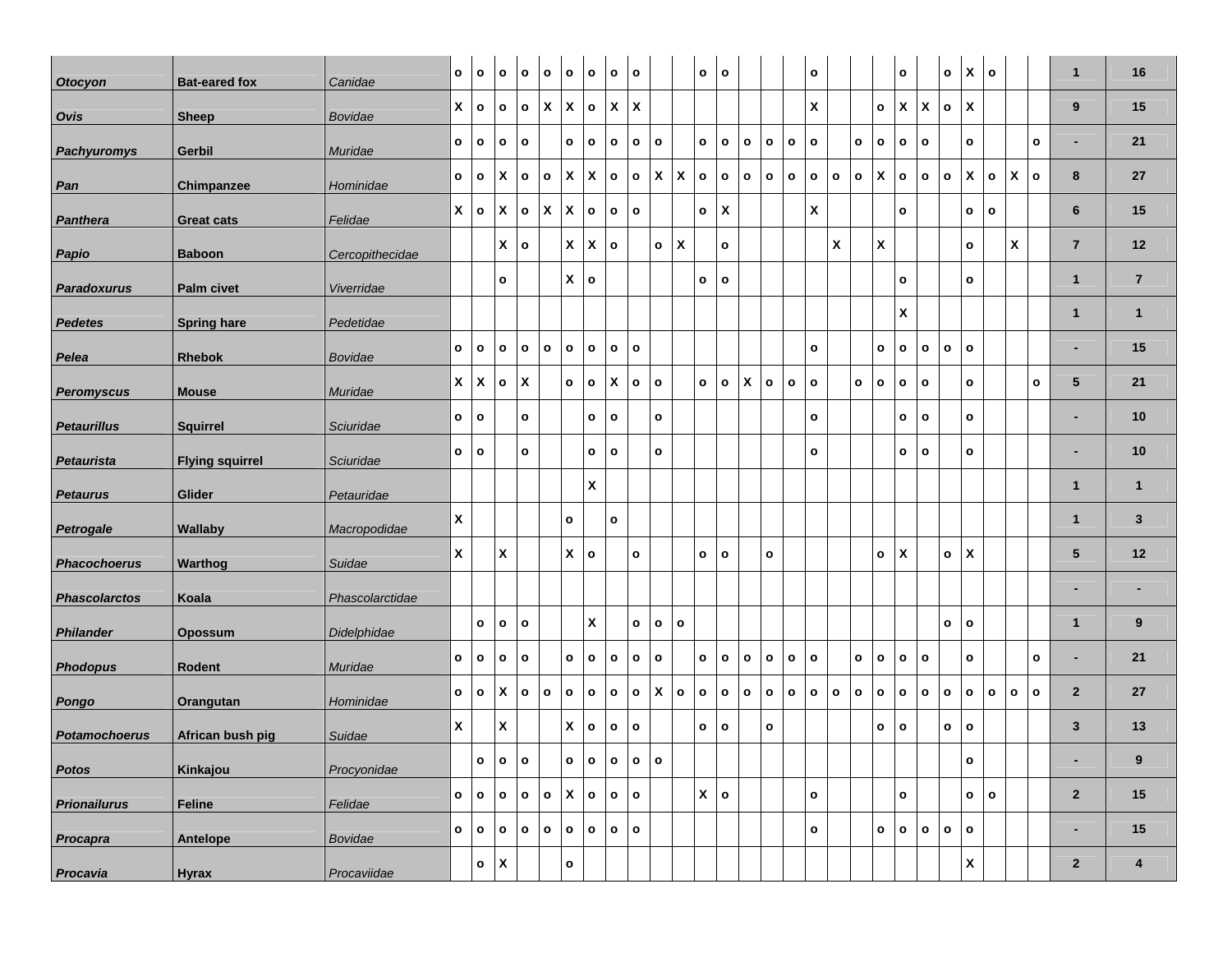| Procyon           | Raccoon                  | Procyonidae     |              | $\mathbf{x}$       | $\boldsymbol{\mathsf{x}}$ | $\mathbf{x}$              |              | $\mathbf{x}$              | $\mathbf{x}$       | $\mathbf{x}$              | $\mathbf{x}$ | $\bullet$          |                    |                    |              |              |              |              |              |              |              |              |              |                    |              | X                  |                         |              |                    | 8                       | 9              |
|-------------------|--------------------------|-----------------|--------------|--------------------|---------------------------|---------------------------|--------------|---------------------------|--------------------|---------------------------|--------------|--------------------|--------------------|--------------------|--------------|--------------|--------------|--------------|--------------|--------------|--------------|--------------|--------------|--------------------|--------------|--------------------|-------------------------|--------------|--------------------|-------------------------|----------------|
| Psammomys         | Rodent                   | Muridae         | $\circ$      | $\circ$            | $\mathbf{o}$              | $\mathbf{o}$              |              | $\mathbf{o}$              | $\mathbf{o}$       | $\mathbf{o}$              | $\mathbf{o}$ | $\mathbf{o}$       |                    | $\mathbf{o}$       | $\mathbf{o}$ | $\mathbf{o}$ | $\mathbf{o}$ | $\mathbf{o}$ | $\mathbf{o}$ |              | $\mathbf{o}$ | $\bullet$    | $\mathbf{o}$ | $\mathbf{o}$       |              | $\mathbf{o}$       |                         |              | $\mathbf{o}$       | ٠                       | 21             |
| Pseudalopex       | Fox                      | Canidae         | X            | o                  | o                         | $\mathbf{o}$              | $\mathbf{o}$ | $\mathbf{o}$              | $\mathbf{o}$       | $\mathbf{o}$              | $\circ$      |                    |                    | $\mathbf{o}$       | $\mathbf{o}$ |              |              |              | o            |              |              |              | $\mathbf{o}$ |                    | $\mathbf{o}$ | Χ                  | $\mathbf{o}$            |              |                    | $\mathbf{2}$            | 16             |
| Pseudocheirus     | <b>Ringtailed possum</b> | Pseudocheiridae |              |                    |                           |                           |              |                           |                    |                           |              |                    |                    |                    |              |              |              |              |              |              |              |              |              |                    |              |                    |                         |              |                    | -                       |                |
| <b>Pteronotus</b> | <b>Bat</b>               | Mormoopidae     |              |                    |                           |                           |              |                           |                    |                           |              |                    |                    |                    |              |              |              |              |              |              |              |              |              |                    |              | X                  |                         |              |                    | $\mathbf{1}$            | $\mathbf{1}$   |
| Pteronura         | Otter                    | Mustelidae      |              | $\bullet$          | o                         | $\mathbf{o}$              |              | $\bullet$                 | $\mathbf{o}$       | $\mathbf{o}$              | $\mathbf{o}$ |                    | $\mathbf{o}$       | $\mathbf{o}$       | $\mathbf{o}$ |              |              |              |              |              |              |              |              |                    |              | $\bullet$          |                         |              |                    | -                       | 11             |
| <b>Pteropus</b>   | <b>Bat</b>               | Pteropodidae    |              |                    |                           |                           |              |                           |                    |                           |              |                    |                    | $\mathbf{o}$       |              |              |              |              | $\mathbf{o}$ | $\mathbf{o}$ |              | $\mathbf{o}$ |              | $\mathbf{o}$       |              | X                  | $\mathsf{I} \mathsf{X}$ |              |                    | $\overline{2}$          | $\overline{7}$ |
| Puma              | Feline                   | Felidae         | $X$ o        |                    | o                         | $\mathbf{o}$              | $\mathbf{o}$ | X                         | $\bullet$          | $\mathbf{o}$              | $\mathbf{o}$ |                    |                    | $\mathbf{o}$       | $\mathbf{o}$ |              |              |              | o            |              |              |              | $\mathbf{o}$ |                    |              | X                  | $\mathbf{o}$            |              |                    | $\mathbf{3}$            | 15             |
| Pygathrix         | Langur                   | Cercopithecidae |              |                    | o                         | $\mathbf{o}$              |              | $\mathbf{o}$              | $\mathbf{o}$       | $\mathbf{o}$              |              | $\mathbf{o}$       | $\bullet$          |                    | $\mathbf{o}$ |              |              |              |              | $\mathbf{o}$ |              | o            |              |                    |              | $\bullet$          |                         | $\mathbf{o}$ |                    | $\blacksquare$          | 12             |
| Raphicerus        | Antelope                 | Bovidae         | $\mathbf{o}$ | $\mathbf{o}$       | o                         | $\mathbf{o}$              | $\circ$      | X                         | $\mathbf{o}$       | $\mathbf{o}$              | X            |                    |                    |                    |              |              |              |              | o            |              |              | o            | o            | $\mathbf{o}$       | $\mathbf{o}$ | X                  |                         |              |                    | $\mathbf{3}$            | 15             |
| Rattus            | Rat                      | Muridae         | $\mathsf{x}$ | X                  | X                         | X                         |              | $\boldsymbol{\mathsf{X}}$ | X                  | $\boldsymbol{\mathsf{X}}$ | $\mathbf{o}$ | $\mathbf{o}$       |                    | $\pmb{\mathsf{X}}$ | $\mathbf{o}$ | $\mathbf{o}$ | X            | $\mathbf{o}$ | X            |              | o            | $\mathbf{o}$ | $\mathbf{o}$ | X                  |              | X                  |                         |              | $\pmb{\mathsf{x}}$ | 13                      | 21             |
| Ratufa            | Squirrel                 | Sciuridae       | X            | $\mathbf{o}$       |                           | $\mathbf{o}$              |              |                           | $\mathbf{o}$       | $\circ$                   |              | $\mathbf{o}$       |                    |                    |              |              |              |              | $\bullet$    |              |              |              | o            | $\mathbf{o}$       |              | $\bullet$          |                         |              |                    | $\mathbf{1}$            | 10             |
| Redunca           | <b>Reedbuck</b>          | Bovidae         | $\mathbf{o}$ | $\mathbf{o}$       | χ                         | $\mathbf{o}$              | $\mathbf{o}$ | X                         | $\mathbf{o}$       | $\mathbf{o}$              | $\mathbf{o}$ |                    |                    |                    |              |              |              |              | $\mathbf{o}$ |              |              | $\mathbf{o}$ | X            | o                  | $\mathbf{o}$ | X                  |                         |              |                    | 4                       | 15             |
| Rhinolophus       | <b>Bat</b>               | Rhinolophidae   |              |                    |                           |                           |              |                           |                    |                           |              |                    |                    | $\pmb{\mathsf{X}}$ |              |              | $\pmb{\chi}$ |              |              | $x \mid x$   |              |              |              | $\pmb{\mathsf{X}}$ |              | $x \mid x$         |                         |              |                    | $\overline{7}$          | $\overline{7}$ |
| <b>Rhipidomys</b> | <b>Rodent</b>            | Muridae         | $\mathbf{o}$ | $\mathbf{o}$       | $\mathbf{o}$              | $\mathbf{o}$              |              | $\mathbf{o}$              | $\mathbf{o}$       | $\mathbf{o}$              | $\mathbf{o}$ | $\mathbf{o}$       |                    | $\mathbf{o}$       | $\mathbf{o}$ | $\mathbf{o}$ | $\mathbf{o}$ | $\mathbf{o}$ | o            |              | $\mathbf{o}$ | $\mathbf{o}$ | o            | $\mathbf{o}$       |              | $\bullet$          |                         |              | $\mathbf{o}$       |                         | 21             |
| Rupicapra         | <b>Chamois</b>           | Bovidae         | $\mathbf{o}$ | $\mathbf{o}$       | o                         | $\mathbf{o}$              | $\mathbf{o}$ | $\circ$                   | $\mathbf{o}$       | $\boldsymbol{\mathsf{x}}$ | X            |                    |                    |                    |              |              |              |              | o            |              |              | o            | o            | $\mathbf{o}$       | $\mathbf{o}$ | X                  |                         |              |                    | $\mathbf{3}$            | 15             |
| <b>Saguinus</b>   | <b>Tamarin</b>           | Cebidae         |              |                    | o                         | X                         |              |                           |                    |                           |              | $\mathbf{o}$       | X                  |                    |              |              |              |              |              |              |              |              |              |                    |              | $\mathbf{o}$       |                         |              | X                  | $\mathbf{3}$            | 6              |
| Saimiri           | <b>Squirrel monkey</b>   | Cebidae         |              |                    | $\mathbf{x}$              | $\boldsymbol{\mathsf{X}}$ |              |                           | X                  |                           |              | $\pmb{\mathsf{X}}$ | $\pmb{\mathsf{x}}$ |                    |              |              |              |              |              |              |              |              |              |                    |              | $\mathbf{o}$       |                         |              | $\mathbf{o}$       | 5                       | $\overline{7}$ |
| <b>Scapanus</b>   | <b>Mole</b>              | Talpidae        |              | $\pmb{\mathsf{x}}$ | $\mathbf{o}$              |                           |              |                           |                    |                           |              |                    |                    |                    |              |              |              |              |              |              |              |              |              |                    |              | $\mathbf{o}$       |                         |              |                    | $\mathbf{1}$            | $\mathbf{3}$   |
| <b>Sciurus</b>    | Squirrel                 | Sciuridae       | $\mathbf{o}$ | X                  |                           | $\pmb{\mathsf{x}}$        |              |                           | $\pmb{\mathsf{X}}$ | $\mathbf x$               |              | $\mathbf{o}$       |                    |                    |              |              |              |              | X            |              |              |              | $\mathbf{o}$ | $\bullet$          |              | X                  |                         |              | X                  | $\overline{7}$          | 11             |
| <b>Speothos</b>   | Canine                   | Canidae         | 0            |                    | $  \circ  $               | $  \circ  $               | $  \circ$    | $\circ$                   | $\circ$            | 0                         |              |                    |                    | $o$   $o$          |              |              |              |              | $\mathbf{o}$ |              |              |              | $\mathbf{o}$ |                    | $\mathbf{o}$ | o                  | $  \circ$               |              |                    | ٠                       | $16$           |
| Spermophilus      | <b>Ground squirrel</b>   | Sciuridae       | $\mathbf{o}$ | $\pmb{\mathsf{x}}$ |                           | $\pmb{\mathsf{X}}$        |              |                           | $\bullet$          | $\boldsymbol{\mathsf{x}}$ |              | $\mathbf{o}$       |                    |                    |              |              |              |              | $\bullet$    |              |              |              | $\mathbf{o}$ | ۱o                 |              | $\pmb{\mathsf{x}}$ |                         |              |                    | 4                       | $10$           |
| <b>Suricata</b>   | <b>Suricate</b>          | Herpestidae     |              |                    | $\pmb{\mathsf{X}}$        |                           |              |                           |                    |                           |              |                    |                    |                    |              |              |              |              |              |              |              |              |              |                    |              | $\pmb{\mathsf{x}}$ |                         |              |                    | $\mathbf{2}$            | $\mathbf{2}$   |
| Sylvicapra        | <b>Bush duiker</b>       | Bovidae         | 0            |                    | $\mathbf{o}$              | $\circ$                   | $\mathbf{o}$ | $\mathbf{x}$              | $\bullet$          | $\bullet$                 | $\mathbf{x}$ |                    |                    |                    |              |              |              |              | $\mathbf{o}$ |              |              | $\bullet$    | $X$ o        |                    | $\mathbf{o}$ | $\pmb{\mathsf{X}}$ |                         |              |                    | $\overline{\mathbf{4}}$ | 15             |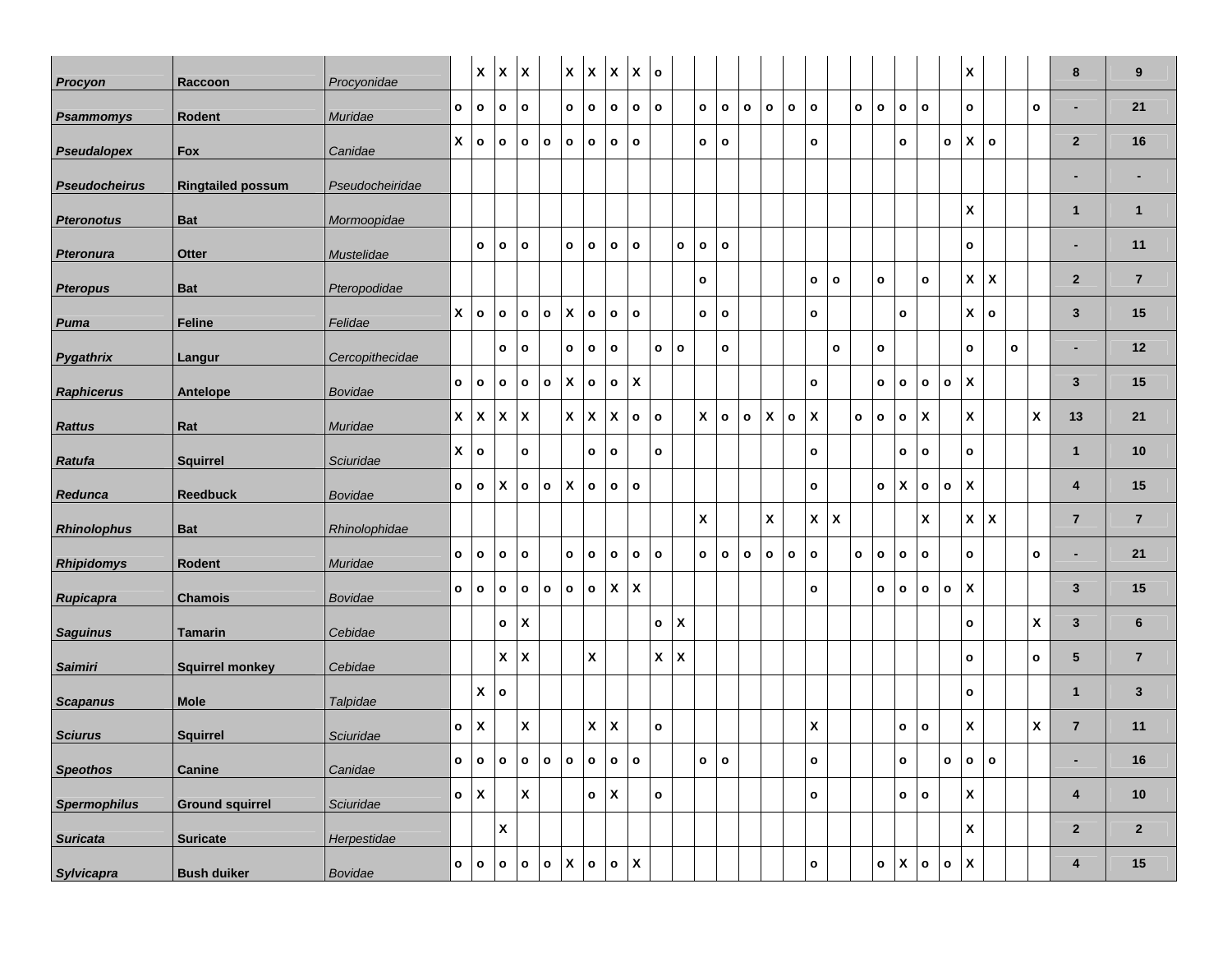| <b>Syncerus</b>       | Cape buffalo                                    | <b>Bovidae</b>                                                  | $X$ o        |                           | X                         | $\bullet$     | $\bullet$     | $X$ o           |                         | $\mathbf{o}$ | $\boldsymbol{\mathsf{x}}$ |              |                           |              |                  |                  |              |                         | X                       |                  |                  | $\mathbf{o}$ | $\mathbf{x}$              | $\mathbf{o}$ | $\bullet$        | $\mathbf{o}$ |               |              |                      | 6               | 15             |
|-----------------------|-------------------------------------------------|-----------------------------------------------------------------|--------------|---------------------------|---------------------------|---------------|---------------|-----------------|-------------------------|--------------|---------------------------|--------------|---------------------------|--------------|------------------|------------------|--------------|-------------------------|-------------------------|------------------|------------------|--------------|---------------------------|--------------|------------------|--------------|---------------|--------------|----------------------|-----------------|----------------|
| <b>Tamandua</b>       | Anteater                                        | Myrmecophagidae                                                 |              |                           |                           |               |               |                 |                         |              |                           | $\circ$      | $\boldsymbol{\mathsf{X}}$ |              |                  |                  |              |                         |                         |                  |                  |              |                           |              |                  |              |               |              |                      | $\mathbf{1}$    | 2 <sup>2</sup> |
| <b>Tamiasciurus</b>   | <b>Squirrel</b>                                 | Sciuridae                                                       | $\circ$      | $\boldsymbol{\mathsf{x}}$ |                           | X             |               |                 | $\mathbf{o}$            | $\mathbf{o}$ |                           | $\mathbf{o}$ |                           |              |                  |                  |              |                         | $\mathbf{o}$            |                  |                  |              | $\mathbf{o}$              | $\mathbf{o}$ |                  | $\bullet$    |               |              |                      | $\overline{2}$  | 10             |
| <b>Taurotragus</b>    | Eland                                           | <b>Bovidae</b>                                                  | $\mathbf{o}$ | $\mathbf{o}$              | X                         | $\mathbf{o}$  | $\bullet$     | $\mathsf{x}$    | $\mathbf{o}$            | $\mathbf{o}$ | $\pmb{\chi}$              |              |                           |              |                  |                  |              |                         | $\mathbf{o}$            |                  |                  | $\mathbf{o}$ | X                         | $\mathbf{o}$ | $\mathbf{o}$     | X            |               |              |                      | $5\phantom{.0}$ | 15             |
| <b>Tolypeutes</b>     | Armadillo                                       | Dasypodidae                                                     |              |                           |                           |               |               |                 |                         |              |                           |              |                           |              |                  |                  |              |                         |                         |                  |                  |              |                           |              |                  | $\mathbf{o}$ |               |              |                      |                 | $\mathbf{1}$   |
| <b>Trachypithecus</b> | <b>Monkey</b>                                   | Cercopithecidae                                                 |              |                           | $\mathbf{o}$              | $\mathbf{o}$  |               | $\mathbf{o}$    | $\circ$                 | $\mathbf{o}$ |                           | $\mathbf{o}$ | $\mathbf{o}$              |              | $\mathbf{o}$     |                  |              |                         |                         | $\mathbf{o}$     |                  | $\mathbf{o}$ |                           |              |                  | $\mathbf{o}$ |               | $\mathbf{o}$ |                      |                 | 12             |
| <b>Tragelaphus</b>    | Antelope                                        | <b>Bovidae</b>                                                  | x o          |                           | X                         | $\mathbf{o}$  | $\mathbf{o}$  | X               | $\mathsf{I} \mathsf{X}$ | $\mathbf{o}$ | $\mathbf{x}$              |              |                           |              |                  |                  |              |                         | $\mathbf{o}$            |                  |                  | $\mathbf{o}$ | X                         | $\mathbf{o}$ | $\mathbf{o}$     | X            |               |              |                      | $\overline{7}$  | 15             |
| <b>Tragulus</b>       | <b>Mouse deer</b>                               | Tragulidae                                                      |              |                           |                           |               |               |                 |                         |              |                           |              |                           |              |                  |                  |              |                         |                         |                  |                  |              |                           |              |                  |              |               |              |                      | -               |                |
| <b>Trichosurus</b>    | <b>Brushtail possum</b>                         | Phalangeridae                                                   |              |                           | $\boldsymbol{\mathsf{x}}$ |               |               |                 | Ιx.                     | $\mathbf{x}$ |                           |              |                           |              |                  |                  |              |                         |                         |                  |                  |              |                           |              |                  |              |               |              |                      | $\mathbf{3}$    | $\mathbf{3}$   |
| <b>Tupaia</b>         | <b>Tree shrew</b>                               | Tupaiidae                                                       |              |                           |                           |               |               |                 |                         |              |                           |              |                           |              |                  |                  |              |                         |                         |                  |                  |              |                           |              |                  |              |               |              |                      | -               |                |
| <b>Tursiops</b>       | <b>Dolphin</b>                                  | Delphinidae                                                     |              | $\mathbf{o}$              | $\mathbf{o}$              | $\mathbf{o}$  |               |                 | $\mathbf{o}$            |              | $\pmb{\chi}$              | $\circ$      | $\mathbf{o}$              |              |                  |                  |              |                         |                         |                  |                  |              |                           |              | $\mathbf{o}$     | $\mathbf{o}$ |               |              |                      | $\mathbf{1}$    | 9              |
| <b>Ursus</b>          | <b>Bear</b>                                     | Ursidae                                                         |              | $\pmb{\chi}$              |                           | X             |               | $x \mid x$      |                         | X            | $\boldsymbol{\mathsf{x}}$ |              |                           |              |                  |                  |              |                         |                         |                  |                  |              |                           |              |                  | X            |               |              |                      | $\overline{7}$  | $\overline{7}$ |
| <b>Viverra</b>        | <b>Civet</b>                                    | Viverridae                                                      |              |                           | $\mathbf{o}$              |               |               | $x _o$          |                         |              |                           |              |                           | $\mathbf{x}$ | $\mathbf{o}$     |                  |              |                         |                         |                  |                  |              | $\mathbf{o}$              |              |                  | $\mathbf{o}$ |               |              |                      | $\overline{2}$  | $\overline{7}$ |
| <b>Vulpes</b>         | <b>Fox</b>                                      | Canidae                                                         |              | $x \mid x$                | X                         | $\bullet$     | $\circ$       | $\mathbf{o}$    | $\mathbf{x}$            | X            | $\mathbf{x}$              |              |                           | $\mathbf{x}$ | $\mathbf{o}$     |                  |              |                         | $\mathbf{o}$            |                  |                  |              | $\pmb{\mathsf{X}}$        |              | $\mathbf{o}$     | X            | $\mathbf{o}$  |              |                      | 9               | 16             |
| Wallabia              | Wallaby                                         | Macropodidae                                                    | X            |                           |                           |               |               | $\mathbf{o}$    |                         | $\mathbf{o}$ |                           |              |                           |              |                  |                  |              |                         |                         |                  |                  |              |                           |              |                  |              |               |              |                      | $\mathbf{1}$    | $\mathbf{3}$   |
| <b>Xerus</b>          | <b>Squirrel</b>                                 | Sciuridae                                                       |              | $o \mid X$                |                           | $\mathbf{o}$  |               |                 | $\mathbf{o}$            | $\circ$      |                           | $\mathbf{o}$ |                           |              |                  |                  |              |                         | $\mathbf{o}$            |                  |                  |              | $\boldsymbol{\mathsf{x}}$ | $\mathbf{o}$ |                  | X            |               |              |                      | $\mathbf{3}$    | 10             |
|                       | Total affected generat                          |                                                                 | 41           | $\frac{24}{3}$            | $\frac{4}{8}$             | ಜ             | <b>ຕາ</b>     | 57              | ွ္တ                     | <b>SO</b>    | $\frac{8}{2}$             | $ \vec{v} $  | $\vec{e}$                 | $\infty$     | $\blacktriangle$ | $\blacktriangle$ | $\mathbf{v}$ |                         | $\frac{1}{3}$           | $\blacktriangle$ | $\blacktriangle$ | <b>ຕາ</b>    | $\overline{z}$            | ග            | $\blacktriangle$ | $\approx$    | ပာ            | $\bullet$    | $\blacktriangleleft$ |                 |                |
|                       | Total potentially affected genera‡              |                                                                 | 8            | $\overline{5}$            | $\frac{124}{12}$          | $\frac{1}{2}$ | $\frac{4}{5}$ | $\frac{113}{2}$ | $\frac{131}{2}$         |              | ္တ                        | $\sqrt{2}$   | $\frac{3}{2}$             | ဌ            | 8                | $\frac{1}{2}$    | 23           | $\overline{\mathsf{L}}$ | $\overline{\mathbf{e}}$ | $\frac{1}{4}$    | $\overline{1}$   | 95           | ೨                         | မွ           | $\frac{4}{5}$    | 35           | $\frac{2}{3}$ | $ \vec{v} $  | ಜ                    |                 |                |
|                       | Logond: V. Diel: Zeenesis identified in genus o | Diel: Zeonegie identified in different genue within come family |              |                           |                           |               |               |                 |                         |              |                           |              |                           |              |                  |                  |              |                         |                         |                  |                  |              |                           |              |                  |              |               |              |                      |                 |                |

Legend: X = Risk Zoonosis identified in genus; o = Risk Zoonosis identified in different genus within same family.

\*Rabies viruses includes the zoonotic lyssaviruses Australian bat lyssavirus, Duvenhage, European bat lyssavirus 1 and 2, Mokolo, and rabies (234); tick-borne encephalitis complex includes Kyasanur Forest disease, Omsk hemorrhagic fever, and tickborne encephalitis (234); Ebolaviruses include Bundibugyo, Côte d'Ivoire, Reston, Sudan and Zaire (234); epidemiologically relevant South American hemorrhagic fever arenaviruses include Guanarito Junin, Machupo, and Sabia (234); hantaviruses associated with HFRS include Dobrava, Hantaan, Puumala, Saaremaa, and Seoul (234); hantaviruses associated with HCPS include Andes, Bayou, Black Creek Canal, Laguna Negra, New York, and Sin Nombre (*234*); *Mycobacterium tuberculosis* complex species are *M. africanum, M. bovis, M. bovis BCG, M. caprae, M. microti, M. pinnipedii,* and *M. tuberculosis hominis* (*235*). †Risk zoonosis identified in genus.

‡Risk zoonosis identified in different genus within same family.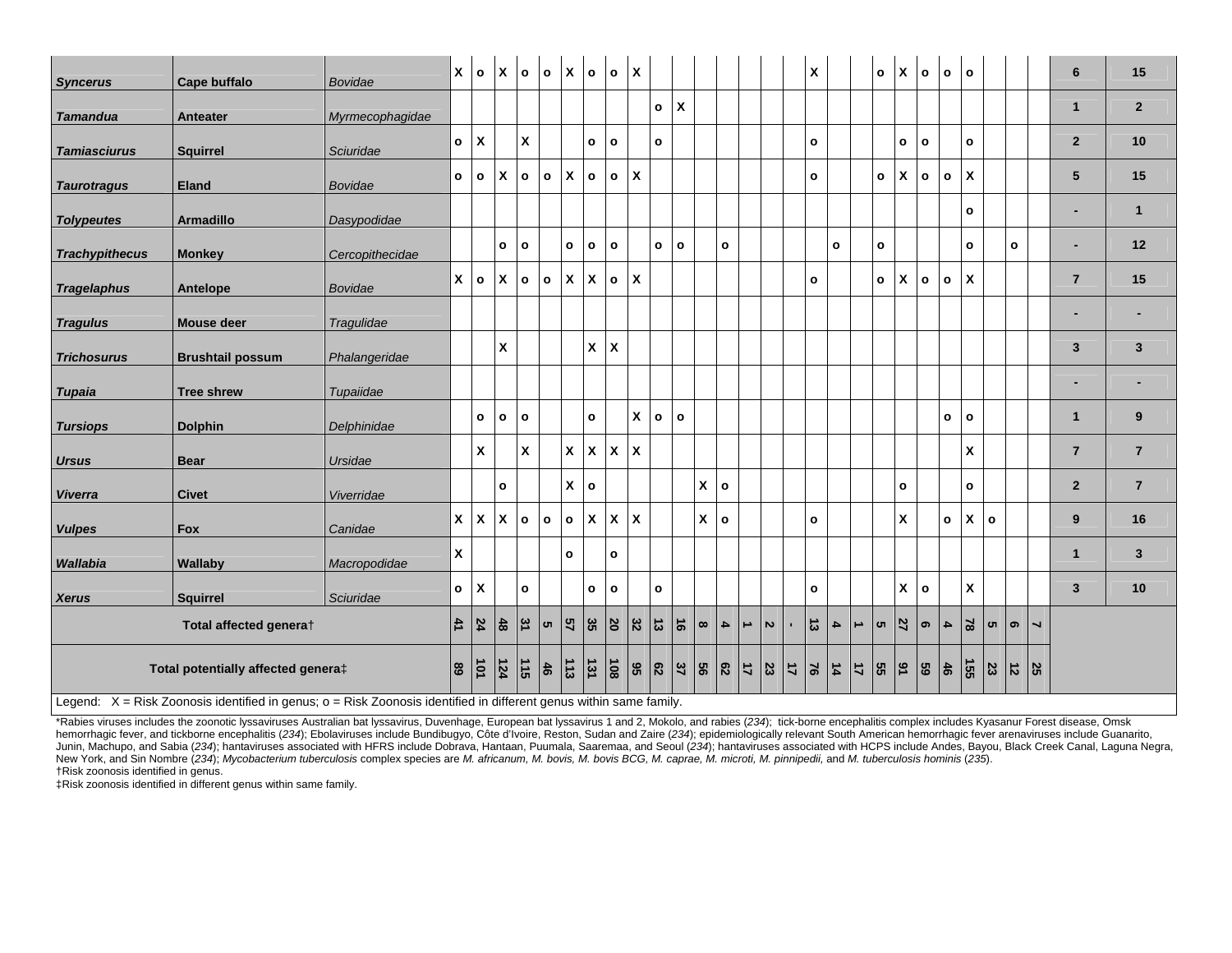## **References**

- 1. United States Animal Health Association. "The Grey Book" Foreign Animal Diseases. [Cited 2007 Apr 26]. Available from <http://www.usaha.org/pubs/fad.pdf>
- 2. PathInfo. Virginia Bioinformatics Institute PathPort: The Pathogen Portal Project. [Cited 2007 Apr 26]. Available from <http://pathport.vbi.vt.edu/pathinfo/index.php>
- 3. Centers for Disease Control and Prevention. Biosafety in microbiological and biomedical laboratories (BMBL), 4th ed [cited 2007 Apr 5]. Available from <http://www.cdc.gov/OD/ohs/biosfty/bmbl4/bmbl4toc.htm>
- 4. Ergönül O. Crimean-Congo haemorrhagic fever. Lancet Infect Dis 2006; 6(4): 203-214.
- 5. Shepherd AJ, Swanepoel R, Shepherd SP, McGillivray GM, Searle LA. Antibody to Crimean-Congo hemorrhagic fever virus in wild mammals from southern Africa. Am J Trop Med Hyg 1987; 36(1) 133-142.
- 6.Whitehouse CA. Crimean-Congo hemorrhagic fever. Antivir Res 2004; 63(3): 145-160.
- 7.World Organization for Animal Health. Animal Diseases Data [cited 2007 Apr 26]. Available from [http://www.oie.int/eng/maladies/en\\_alpha.htm?e1d7](http://www.oie.int/eng/maladies/en_alpha.htm?e1d7)
- 8. Anderson EC, Rowe LW. The prevalence of antibody to the viruses of bovine virus diarrhoea, bovine herpes virus 1, rift valley fever, ephemeral fever and bluetongue and to *Leptospira* sp. in free-ranging wildlife in Zimbabwe. Epidemiol Infect 1998; 121: 441-449.
- 9. Boiro I, Konstaninov OK, Numerov AD. Isolation of Rift Valley fever virus from bats in the Republic of Guinea. Bull Soc Pathol Exot Filiales 1987; 80(1): 62-67.
- 10. Davies FG, Martin V. Recognizing Rift Valley fever. FAO Animal Health Manual No. 17. 2003 [cited 2007 Apr 8]. Available from <http://www.fao.org/DOCREP/006/Y4611E/y4611e00.htm>
- 11. Youssef BZ, Donia HA. The potential role of *Rattus rattus* in enzootic cycle of Rift Valley Fever in Egypt. 1-Detection of RVF antibodies in *R. rattus*  blood samples by both enzyme linked immuno sorbent assay (ELISA) and immuno-diffusion technique (ID). J Egypt Public Health Assoc 2001; 76(5-6): 431-441.
- 12. Kansas State University National Agricultural Security Center. Rift Valley fever fact sheet [cited 2007 Apr 8]. Available from [http://nabc.ksu.edu/content/factsheets/category/Rift%20Valley%20Fever](http://nabc.ksu.edu/content/factsheets/category/Rift Valley Fever)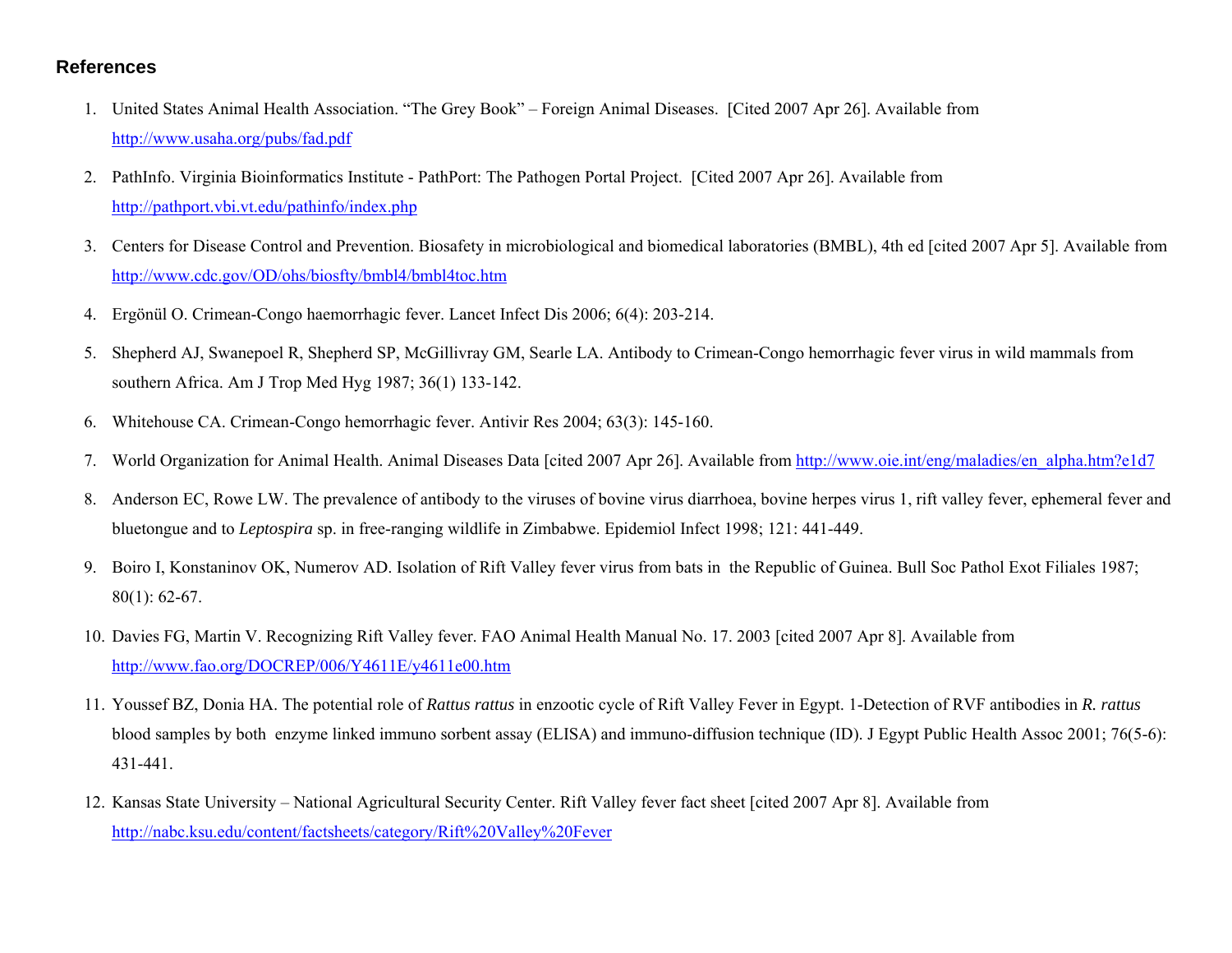- 13. House C, Alexander KA, Kat PW, O'Brien SJ, Mangiafico J. Serum antibody to Rift Valley fever virus in African carnivores. Ann NY Acad Sci 1996; 791(1): 345–349.
- 14. United Kingdom Department of Environment, Food and Rural Affairs (DEFRA). International Animal Health Division. Preliminary outbreak assessment: Rift Valley Fever in Kenya 1/11/07 [cited 2007 Apr 5]. Available from<http://www.defra.gov.uk/animalh/diseases/monitoring/pdf/rvf-kenya.pdf>
- 15. Public Health Agency of Canada Office of Laboratory Security. Material safety data sheet: Infectious substances [cited 2007 Apr 8]. Available from <http://www.phac-aspc.gc.ca/msds-ftss/msds89e.html>
- 16. Fulhorst CF, Ksiazek TG, Peters CJ, Tesh RB. Experimental infection of the cane mouse *Zygodontomys brevicauda* (Family Muridae) with Guanarito virus (Arenaviridae), the etiologic agent of Venezuelan hemorrhagic fever. J Infect Dis 1999; 180: 966–969.
- 17. Centers for Disease Control and Prevention. Tick-borne encephalitis [cited 2007 Apr 6]. Available from <http://www.cdc.gov/ncidod/dvrd/spb/mnpages/dispages/TBE.htm>
- 18. Bakhvalova VN, Dobrotvorsky AK, Panov VV, Matveeva VA, Tkachev SE, Morozova OV. Natural tick-borne encephalitis virus infection among wild small mammals in the southeastern part of western Siberia, Russia. Vector-Borne Zoonot 2006; 6(1): 32 -41.
- 19. Barrett ADT, Higgs S. Yellow fever: A disease that has yet to be conquered. Annu Rev Entomol 2007; 52: 209–229.
- 20. Salas RA, Garcia CZ, Liria J, Barrera R, Navarro JC, Medina G, et al. Ecological studies of enzootic Venezuelan equine encephalitis in north-central Venezuela, 1997–1998. Am J Trop Med Hyg 2001; 64(1, 2): 84–92.
- 21. Ubico SR, McLean RG. Serologic survey of neotropical bats in Guatemala for virus antibodies. J Wildl Dis 1995; 31(1): 1-9.
- 22. Calisher CH, Maness KS. Laboratory studies of Venezuelan equine encephalitis virus in equines, Texas, 1971. J Clin Microbiol 1975; 2(3): 198-205.
- 23. Rouquet P, Froment JM, Bermejo M, Kilbourn A, Karesh W, Reed P, et al. Wild animal mortality monitoring and human Ebola outbreaks, Gabon and Republic of Congo, 2001– 2003. Emerg Infect Dis 2005; 11(2): 283-290.
- 24. Leroy EM, Kumulungui B, Pourrut X, Rouquet P, Hassanin A, Yaba P, et al. Fruit bats as reservoirs of Ebola virus. Nature 2005; 435(7068): 575-6.
- 25. Georges-Courbot MC, Sanchez A, Lu CY, Baize S, Leroy E, Lansout-Soukate J, et al. Isolation and phylogenetic characterization of Ebola viruses causing different outbreaks in Gabon. Emerg Infect Dis 1997; 3(1): 59-62.
- 26. Peters CJ, LeDuc JW. An introduction to Ebola: The virus and the disease. J Infect Dis 1999; 179(Suppl 1): ix-xvi.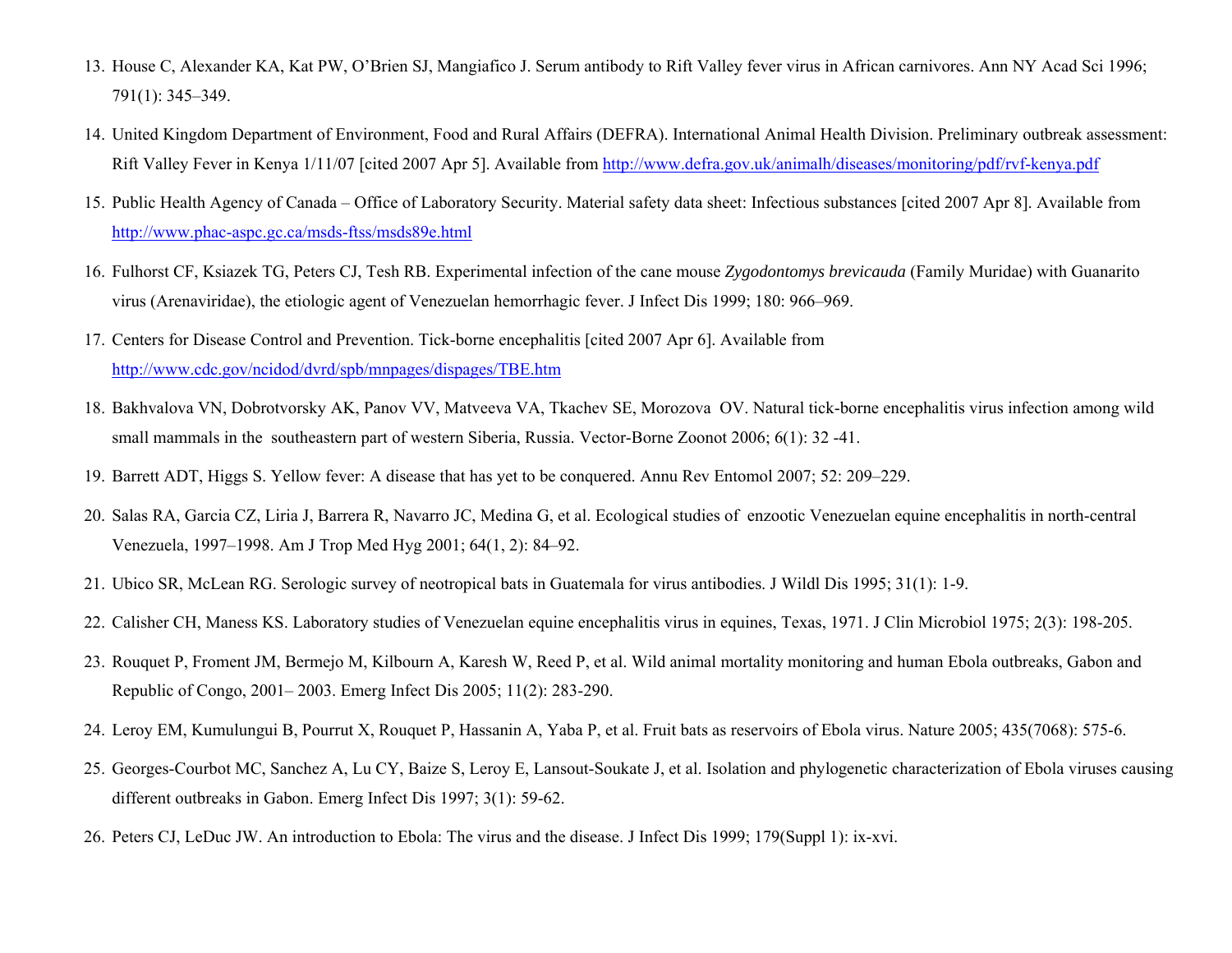- 27. Iowa State University Institute for International Cooperation in Animal Biologics. Viral Hemorrhagic Fevers–Ebola and Marburg [cited 2007 Apr 6]. Available from [http://www.cfsph.iastate.edu/Factsheets/pdfs/viral\\_hemorrhagic\\_fever\\_filovirus.pdf](http://www.cfsph.iastate.edu/Factsheets/pdfs/viral_hemorrhagic_fever_filovirus.pdf)
- 28. Stephensen CB, Jacob JR, Montali RJ, Holmes KV, Muchmore E, Compans RW, et al. Isolation of an arenavirus from a marmoset with callitrichid hepatitis and its serologic association with disease. J Virol 1991; 65(8): 3995–4000.
- 29. Amman BR, Pavlin BI, Albariño CG, Comer JA, Erickson BR, Oliver JB, et al. Pet rodents and fatal lymphocytic choriomeningitis in transplant patients. Emerg Infect Dis 2007; 13(5): 719-725.
- 30. Li W, Shi Z, Yu M, Ren W, Smith C, Epstein JH, et al. Bats are natural reservoirs of SARS-like coronaviruses. Science 2005; 310(5748): 676-9.
- 31. Steppan SJ, Hamm SM. Xerini: African ground squirrels. The Tree of Life Web Project [cited 2007 Apr 20]. Available from <http://tolweb.org/Xerini/16817/2006.08.10>
- 32. Marker LL. Aspects of cheetah (Acinonyx jubatus) biology, ecology and conservation strategies on Namibian farmlands. Doctoral thesis, Lady Margaret Hall, University of Oxford, 2002 [cited 2007 Apr 20]. Available from http://www.carnivoreconservation.org/files/thesis/marker\_2002\_phd.pdf
- 33. Wempe JM. Rabies in a pronghorn antelope, *Antilocapra americana*. J Wildl Dis 1976; 12: 347-348.
- 34. Riley PY, Chomel BB. Hedgehog zoonoses. Emerg Infect Dis 2005; 11(1): 1-5.
- 35. Favoretto SR, de Mattos CC, Morais NB, Alves Araújo FA, de Mattos CA. Rabies in marmosets (*Callithrix jacchus*), Ceará, Brazil. Emerg Infect Dis 2001; 7(6): 1062-1065.
- 36. Ontario Ministry of Natural Resources. Manual of common parasites, diseases and anomalies of wildlife in Ontario. Ontario: 1998, Queens Printer [cited 2007 Apr 28 ]. Available from [http://www.unbc.ca/nlui/wildlife\\_diseases/booklet.htm](http://www.unbc.ca/nlui/wildlife_diseases/booklet.htm)
- 37. Aghomo HO, Ako-Nai AK, Oduye OO, Tomori O, Rupprecht CE. Detection of rabies virus antibodies in fruit bats (*Eidolon helvum*) from Nigeria. J Wildl Dis 1990; 26(2): 258-261.
- 38. Greenhall AM. 1961. Bats in Agriculture. Ministry of Agriculture, Trinidad and Tobago. From: "Rabies" in Wikipedia, www.wikipedia.org
- 39. Eidson M, Matthews SD, Willsey AL, Cherry B, Rudd RJ, Trimarchi CV. Rabies virus infection in a pet guinea pig and seven pet rabbits. J Am Vet Med Assoc 2005; 227(6): 932-935.
- 40. Krebs JW, Williams SM, Smith JS, Rupprecht CE, Childs JE. Rabies among infrequently reported mammalian carnivores in the United States, 1960-2000. J Wildl Dis 2003; 39(2): 253-261.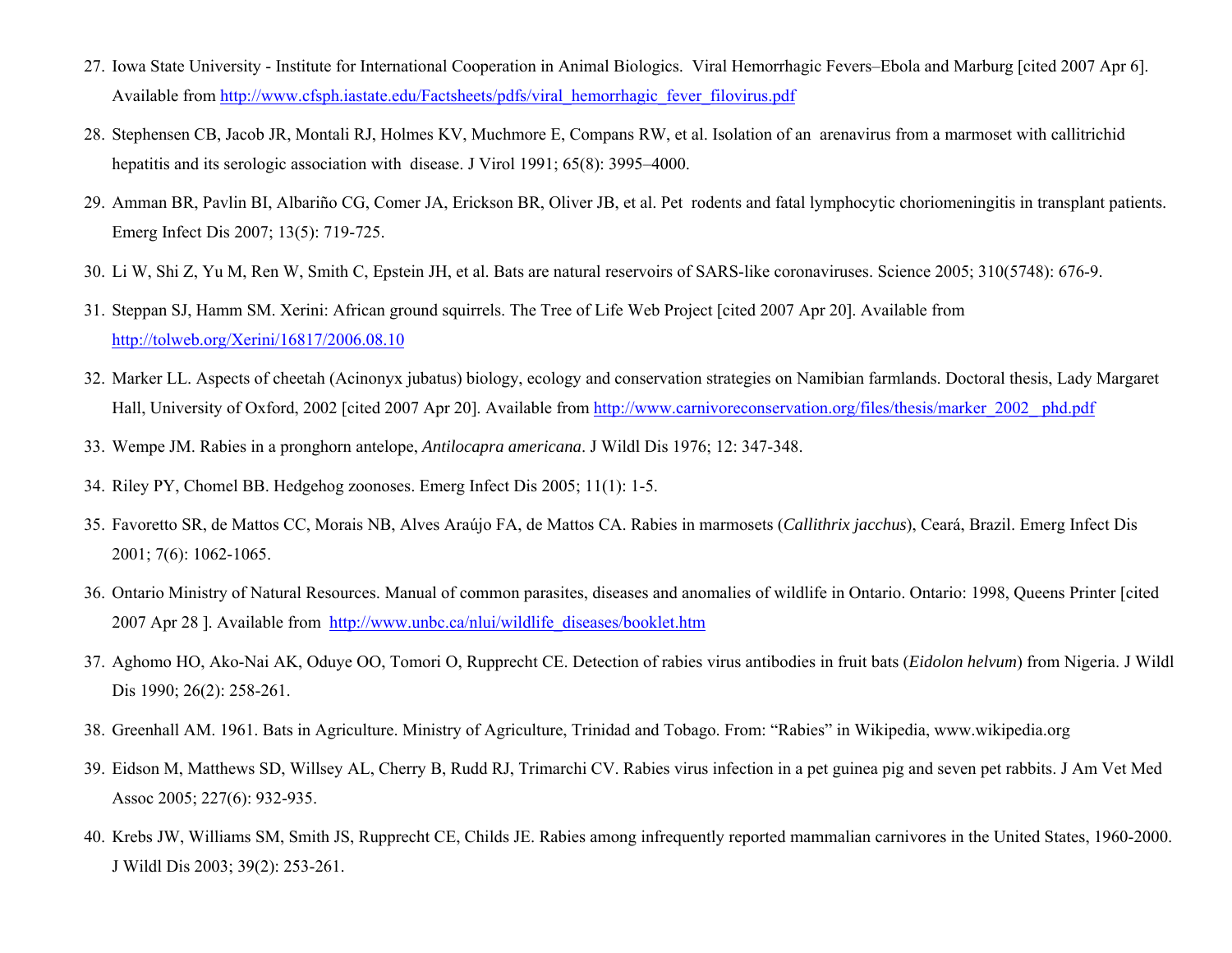- 41. Johnson N, Black C, Smith J, Un H, McElhinney LM, Aylan O, Fooks AR. Rabies emergence among foxes in Turkey. J Wildl Dis 2003; 39(2): 262-270.
- 42. Krebs JW, Mondul AM, Rupprecht CE, Childs JE. Rabies surveillance in the United States during 2000. J Am Vet Med Assoc 2001; 219(12): 1687-1699.
- 43. Berry HH. Surveillance and control of anthrax and rabies in wild herbivores and carnivores in Namibia. Rev Sci Tech 1993; 12(1): 137-146.
- 44. Svrcek S, Ondrejka R, Mlynarcikova K, Svec J. Rabies in the common hamster (*Cricetus cricetus*) in Slovakia. Vet Med (Praha) 1984; 29(11): 643-652.
- 45. Leffingwell LM, Neill SU. Naturally acquired rabies in an armadillo (*Dasypus novemcinctus*) in Texas. J Clin Microbiol 9189; 27: 174-175.
- 46. Wilamaratne O, Kodikara DS. First reported case of elephant rabies in Sri Lanka. Vet Rec 1999; 144(4): 98.
- 47. Arizona Department of Health Services Office of Infectious Disease Services. Vector borne and zoonotic disease newsletter Winter 2001 [cited 2007 Apr 5]. Available from<http://www.azdhs.gov/phs/oids/vector/zoonotic1.htm>
- 48. World Organisation for Animal Health. Epidemiological review of wildlife diseases. World Animal Health 2004 [cited 2007 Apr 29]. Available from [ftp://ftp.oie.int/SAM/2004/FAUNE\\_ A.pdf](ftp://ftp.oie.int/SAM/2004/FAUNE_ A.pdf)
- 49. Botros BA, Moch RW, Kerkor M, Helmy I. Rabies in the Arab Republic of Egypt: III. Enzootic rabies in wildlife. J Trop Med Hyg 1977; 80(3): 59-62.
- 50. Sheeler-Gordon LL, Smith JS. Survey of bat populations from Mexico and Paraguay for rabies. J Wildl Dis 2001; 37(3): 582-593.
- 51. Davidson ML. Rabies in a llama. Vet Med 1998; 10: 934-936.
- 52. Mikota S. Elephant Care International fact sheet: Rabies [cited 2007 Apr 20]. Available from <http://www.elephantcare.org/rabies.htm>
- 53. FORTH For Travelers' Health. Rabies [cited 2007 Apr 20]. Available from <http://www.forth.go.jp/mhlw/animal/down/1dog/information-update.pdf>
- 54. Bishop GC, Durrheim DN, Kloeck PE, Godlonton JD, Bingham J, Speare R. Rabies: Guide for the medical, veterinary and allied health professions. Republic of South Africa Rabies Advisory Group [cited 2007 Apr 20]. Available from<http://www.nda.agric.za/docs/rabiesB5.pdf>
- 55. World Health Organization Technical Report Series #931. WHO expert consultation on rabies [cited 2007 Apr 20]. Available from [http://www.who.int/rabies/trs931\\_%2006\\_05.pdf](http://www.who.int/rabies/trs931_ 06_05.pdf)
- 56. Schoop U. *Praomys* (*Mastomys*) *natalensis*: an African mouse capable of sustaining persistent asymptomatic rabies infection. Ann Microbiol (Paris) 1997; 128(2): 289-298.
- 57. Jadav KK. Rabies in captive sloth bears (*Melursus ursinus*). 1st Scientific Meeting of the Asian Zoo & Wildlife Medicine 2005 [cited 2007 Apr 27]. Available from <http://blog.goo.ne.jp/jszwd>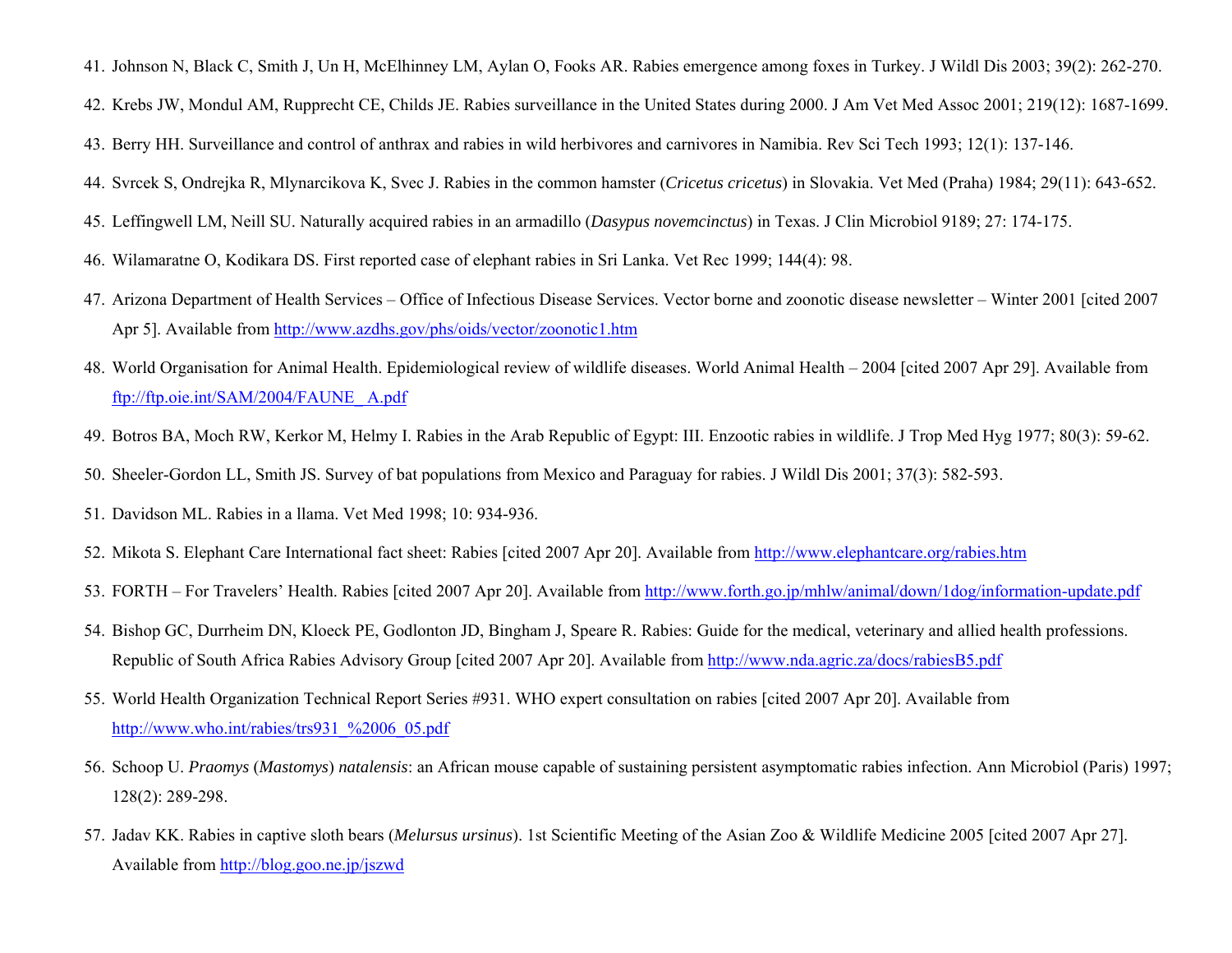- 58. Nel LH, Sabeta CT, von Teichman B, Jaftha JB, Rupprecht CE, Bingham J. Mongoose rabies in southern Africa: A re-evaluation based on molecular epidemiology. Virus Res 2005; 109(2): 165-173.
- 59. Favoretto SR, Carrieri ML, Cunha EMS, Aguiar EAC, Silva LH, Sodre MM, et al. Antigenic typing of Brazilian rabies virus samples isolated from animals and humans, 1989-2000. Rev Inst Med Trop S Paulo 2002; 44(2): 91-95.
- 60. Krebs JW, Noll HR, Rupprecht CE, Childs JE. Rabies surveillance in the United States during 2001. J Am Vet Med Assoc 2002; 221(12): 1690-1701.
- 61. Potter TM, Hanna JA, Freer L. Human North American river otter (*Lontra canadensis*) attack. Wild Environ Med 2007; 18(1): 41-44.
- 62. Shulaw W, James RE. Ohio State University Extension fact sheet: Rabies prevention in livestock [cited 2007 Apr 27]. Available from <http://ohioline.osu.edu/vme-fact/0001.html>
- 63. Miot MR, Sikes RK, Silberman MS. Rabies in a chimpanzee. J Am Vet Med Assoc 1973; 162(1): 54.
- 64. Centers for Disease Control and Prevention. Epidemiologic notes and reports rabies in a javelina Arizona. MMWR 1986; 35(35): 555-6,561.
- 65. Merck Veterinary Manual Viral Diseases. Marine mammals: Viral diseases [cited 2007 Apr 27]. Available from <http://www.merckvetmanual.com/mvm/index.jsp?cfile=htm/bc/170811.htm>
- 66. Cunha EMS, da Silva LHQ, Lara MCCSH, Nassar AFC, Albas A, Sodre MM, et al. Bat rabies in the north-northwestern regions of the state of Sao Paulo, Brazil: 1997-2002. Rev Saude Publica 2006; 40(6): 1082-1086.
- 67. Brandao N. Phylogeny of a rabies virus variant with an unusual antigenic pattern isolated from platyrrhinus sp from northern Brazil. The XV International Conference Rabies in the Americas (RITA XV), 2004 [cited 2007 Apr 28]. Available from<http://rita15.rabies-in-the-americas.org/I/program.htm>
- 68. Sato G, Kobayashi Y, Shoji Y, Sato T, Itou T, Ito FH, et al. Molecular epidemiology of rabies from Maranhao and surrounding states in the northeastern region of Brazil. Arch Virol 2006; 151(11): 2243-2251.
- 69. Pal SR, Arora B, Chhuttani PN, Broor S, Choudhury S, Joshi RM, et al. Rabies virus infection of a flying fox bat, *Pteropus policephalus* in Chandigarh, Northern India. Trop Geogr Med 1980; 32(3): 265-7.
- 70. Arkanimals.com. Cougar incidents & mountain lion attacks expert comments. Available at: www.arkanimals.com/dlg/cougar.htm
- 71. Centers for Disease Control and Prevention. Cases of rabies in the United States and Puerto Rico, by state and category, 2001 [cited 2007 Apr 28]. Available from <http://www.cdc.gov/ncidod/dvrd/rabies/Professional/publications/Surveillance/Surveillance01/Table1-01.htm>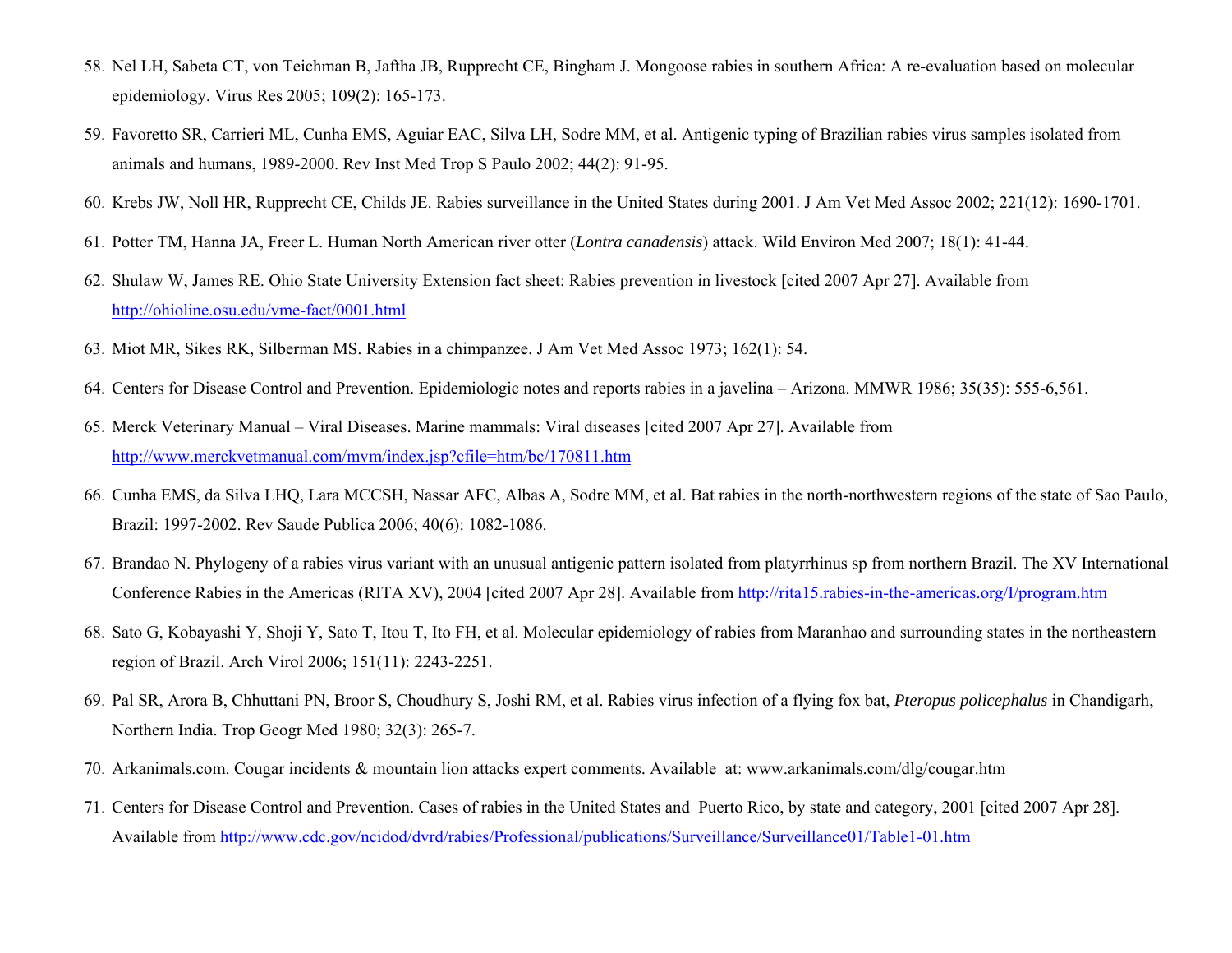- 72. Padilla M, Dowler RC. *Tapirus terrestris*. Mammalian Species, No. 481. American Society of Mammalogists 1994 [cited 2007 Apr 5]. Available from [http://links.jstor.org/sici?sici=0076-3519\(19941202\)5:481%3C1:TT%3E2.0.CO;2-G](http://links.jstor.org/sici?sici=0076-3519(19941202)5:481%3C1:TT%3E2.0.CO;2-G)
- 73. Mutinelli F, Lattuada E, Mustoni A. Detection of rabies antibodies in a brown bear (*Ursus arctos*). Vet Rec 2001; 149(25): 779-780.
- 74. University of Connecticut Health Center Animal Care Committee. Cercopithecine herpesvirus 1 (Herpes B virus) [cited 2007 Apr 5]. Available from [http://clacc.uchc.edu/ACC/Occupational%20Health%20and%20Safety/HerpesB.htm](http://clacc.uchc.edu/ACC/Occupational Health and Safety/HerpesB.htm)
- 75. Acha PN, Szyfres B. Kyasanur Forest disease. In: Zoonoses and communicable diseases common to man and animals, third edition Volume II: Chlamydioses, rickettsioses, and viroses [cited 2007 Apr 6]. Available from <http://athena.bioc.uvic.ca/bioDoc/flaviviridae/flavivirus/kyasanur.pdf>
- 76. Centers for Disease Control and Prevention. Hendra virus disease and Nipah virus encephalitis [cited 2007 Apr 8]. Available from <http://www.cdc.gov/ncidod/dvrd/spb/mnpages/dispages/nipah.htm>
- 77. Herbreteau V, Gonzalez JP, Hugot JP. Implication of phylogenetic systematics of rodent-borne hantaviruses allows understanding of their distribution. Ann NY Acad Sci 2006; 1081: 39-56.
- 78. Kariwa H, Lokugamage K, Lokugamage N, Miyamoto H, Yoshii K, Nakauchi M, et al. A comparative epidemiological study of hantavirus infection in Japan and Far East Russia. Jpn J Vet Res 2007; 54(4): 145-161.
- 79. Focosi D. Molecular Medicine [cited 2007 Apr 10]. Available from [http://focosi.altervista.org](http://focosi.altervista.org/)
- 80. Centers for Disease Control and Prevention. Human monkeypox Kasai Oriental, Zaire, 1996-1997. MMWR 1997; 46(14): 304-307.
- 81. Khodakevich L, Szczeniowski M, Manbu-ma-Disu, Jezek Z, Marennikova S, Nakano J, et al. The role of squirrels in monkeypox virus transmission. Trop Geogr Med 1987; 39(2): 115-122.
- 82. Cyranoski D. Bird flu data languish in Chinese journals. Nature 2004; 430(7003): 955.
- 83. Clegg SB, Turnbul PCB, Foggin CM, Lindeque PM. Massive outbreak of anthrax in wildlife in the Malilangwe Wildlife Reserve, Zimbabwe. Vet Rec 2007; 160: 113-118.
- 84. Nishi JS, Ellsworth TR, Lee N, Dewar D, Elkin BT, Dragon DC. Northwest Territories. An outbreak of anthrax (*Bacillus anthracis*) in free-roaming bison in the Northwest Territories, June-July 2006. Can Vet J 2007; 48(1): 37-38.
- 85. Ikede BO, Falade S, Golding RR. Anthrax in captive carnivores in Ibadan, Nigeria. J Wildl Dis 1976; 12(2): 130-132.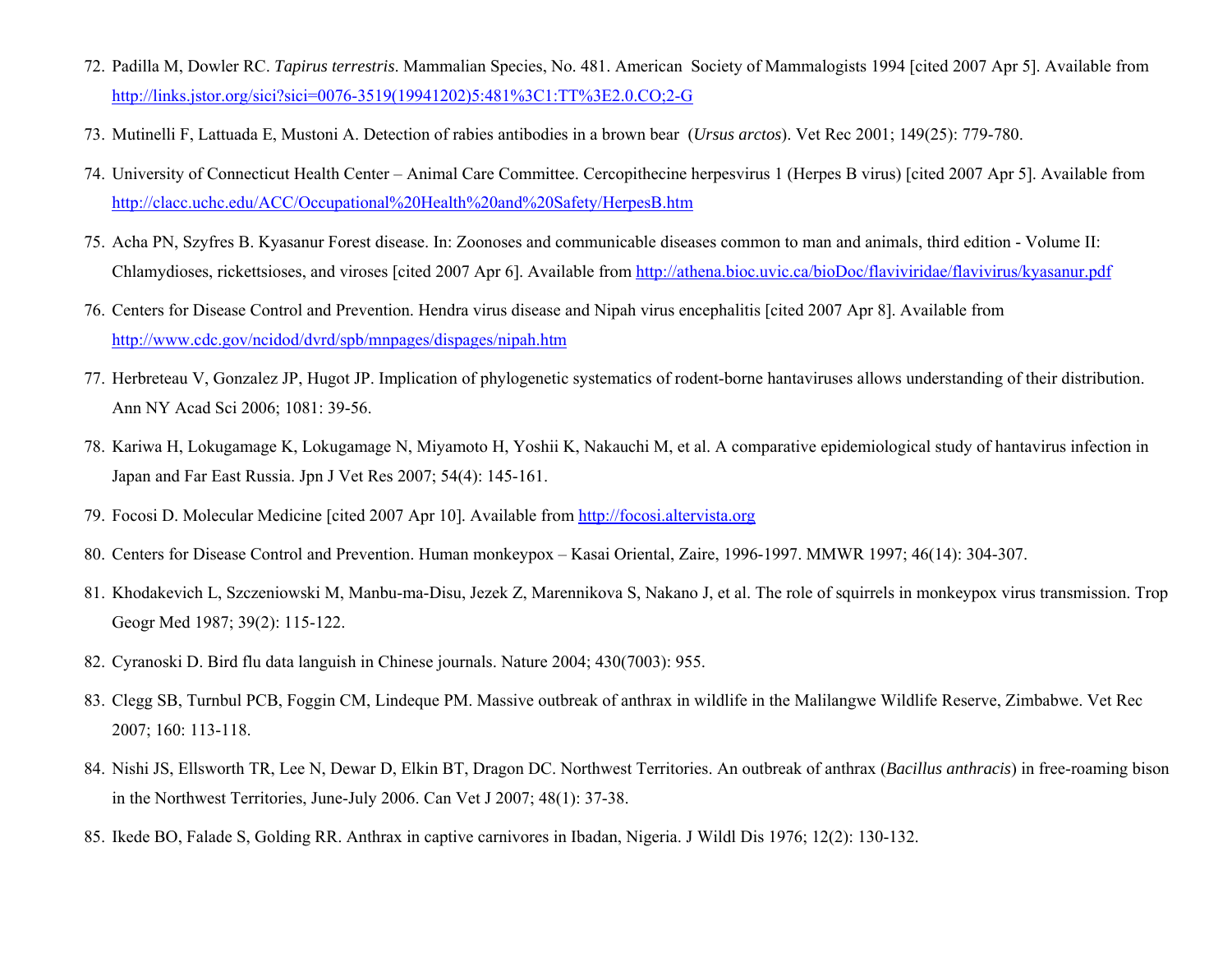- 86. Louisiana State University World Health Organization Collaborating Center for Remote Sensing and Geographic Information Systems for Public Health. World Anthrax Data Site [cited 2007 Apr 4]. Available from <http://www.vetmed.lsu.edu/whocc/AnthraxStats2001-DataFiles/Asia/India.htm>
- 87. Shiferaw F, Abditcho S, Gopilo A, Laurenson MK. Anthrax outbreak in Mago National Park, southern Ethiopia. Vet Rec 2002; 150: 318-320.
- 88. Hugh-Jones ME, de Vos V. Anthrax and wildlife. Rev Sci Tech Off Int Epiz 2002; 21(2): 359-383.
- 89. Bookrags.com. Anthrax summary pack [cited 2007 Apr 28]. Available from<http://www.bookrags.com/Anthrax>
- 90. Brashares JS, Arcese P, Sam MK, Coppolillo PB, Sinclair ARE, Balmford A. Bushmeat hunting, wildlife declines, and fish supply in West Africa. Science 2004; 306(5699): 1180-1183.
- 91. Pura Petspourri. Outbreaks of anthrax [cited 2007 Apr 28]. Available from <u>http://www.petspourri.com/trends05.htm</u>
- 92. Dodgson SJ, Forster RE II. Carbonic anhydrase activity of intact erythrocytes from seven mammals. J Appl Physiol 1983; 55(4): 1292-1298.
- 93. U.S. Department of the Interior Minerals Management Service. Population dynamics and biology of the California sea otter (*Enhydra lutris nereis*) at the southern end of its range. 2006 [cited 2007 Apr 28]. Available from<http://www.coastalresearchcenter.ucsb.edu/cmi/files/2006-007.pdf>
- 94. McDonald WL, Jamaludin R, Mackereth G, Hansen M, Humphrey S, Short P, et al. Characterization of a *Brucella* sp. strain as a marine-mammal type despite isolation from a patient with spinal osteomyelitis in New Zealand. J Clin Microbiol 2006; 44(12): 4363-4370.
- 95. Nielsen K, Duncan JR. Animal Brucellosis. 1990. CRC Press [cited 2007 Apr 30]. Available from [http://books.google.com/books?id=QQFDHBpNnTQC&pg=RA1-A143&lpg=RA1-](http://books.google.com/books?id=QQFDHBpNnTQC&pg=RA1-A143&lpg=RA1-PA143&dq=phacochoerus+brucella&sig=lmsalk7okERH4OAz9a2K16vZOuo#PPA1,M1) [PA143&dq=phacochoerus+brucella&sig=lmsalk7okERH4OAz9a2K16vZOuo#PPA1,M1](http://books.google.com/books?id=QQFDHBpNnTQC&pg=RA1-A143&lpg=RA1-PA143&dq=phacochoerus+brucella&sig=lmsalk7okERH4OAz9a2K16vZOuo#PPA1,M1)
- 96. Lundervold M. Infectious diseases of saiga antelopes and domestic livestock in Kazakhstan. Doctoral thesis, University of Warwick, UK, 2001 [cited 2007 Apr 2]. Available from<http://www.iccs.org.uk/papers/lundervold-thesis.pdf>
- 97. Higgins R. Bacteria and fungi of marine mammals: A review. Can Vet J 2000; 41: 105-116.
- 98. Schiemann B, Staak C. *Brucella melitensis* in impala (*Aepyceros melampus*). Vet Rec 1971; 88(13): 344.
- 99. Ito FH, Vasconcellos SA, Bernardi F, Nascimento AA, Labruna MB, Arantes IG. Serological evidence of brucellosis, leptospirosis and parasitism by ixodid ticks in wild animals of the pantanal of Mato Grosso do Sul, Brazil. Ars-Veterinaria 1998; 14(3): 302-310.
- 100. Levy CE, Gage KL. Plague in the United States, 1995-1997. Infect Med 1999; 16(1): 54-64.
- 101. Ruiz A. Plague in the Americas. Emerg Infect Dis 2001; 7(3 Suppl.): 539-540.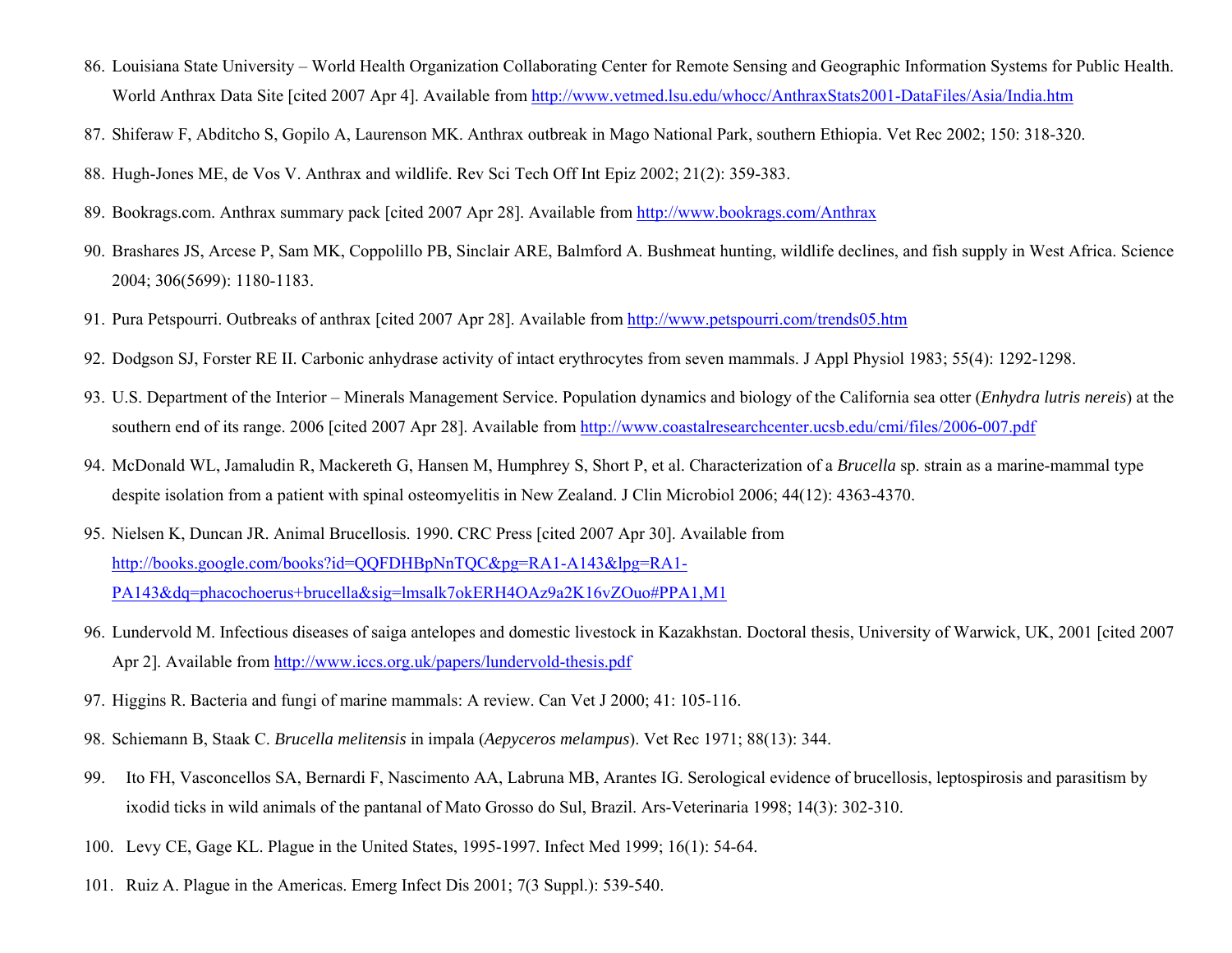- 102. Salkeld DJ, Stapp P. Seroprevalence rates and transmission of plague (*Yersinia pestis*) in mammalian carnivores. Vector-Borne Zoonot 2006; 6(3): 231- 239.
- 103. Nelson BC. Plague studies in California the roles of various species of sylvatic rodents in plague ecology in California. Proceedings of the 9th Vertebrate Pest Conference, 1980 [cited 2007 Apr 6]. Available from <http://digitalcommons.unl.edu/vpc9/30>
- 104. Kilonzo B, Mhina J, Sabuni C, Mgode G. The role of rodents and small carnivores in plague endemicity in Tanzania. Belg J Zool 2005; 135(Suppl): 119-125.
- 105. Woldehiwet Z. Q fever (coxiellosis): epidemiology and pathogenesis. Res Vet Sci 2004; 77(2): 93-100.
- 106. Marrie TJ, Schlech WF III, Williams JC, Yates L. Q fever pneumonia associated with exposure to wild rabbits. Lancet 1986; 1(8478): 427-429.
- 107. Pope JH, Scott W, Dwyer R. *Coxiella burnetii* in kangaroos and kangaroo ticks in western Queensland. Aust J Exp Biol Med Sci 1960; 38: 17-27.
- 108. Riemann HP, Behymer DE, Franti CE, Crabb C, Schwab RG. Survey of Q-fever agglutinins in birds and small rodents in Northern California, 1975-76. J Wildl Dis 1979; 15(4): 515-523.
- 109. McQuiston JH, Childs JE. Q fever in humans and animals in the United States. Vector-Borne Zoonot 2002; 2(3): 179-191.
- 110. American Veterinary Medical Association. Q fever backgrounder. 2006 [cited 2007 Apr 3]. Available from [http://www.avma.org/public\\_health/biosecurity/qfever\\_bgnd.asp](http://www.avma.org/public_health/biosecurity/qfever_bgnd.asp)
- 111. Secretariat of the Pacific Community. Q fever [cited 2007 Apr 3]. Available from [http://www.spc.int/rahs/Manual/Multiple\\_Species/QFEVERE.HTM](http://www.spc.int/rahs/Manual/Multiple_Species/QFEVERE.HTM)
- 112. Webster JP, Lloyd G, Macdonald DW. Q fever (*Coxiella burnetii*) reservoir in wild brown rat (Rattus norvegicus) populations in the UK. Parasitology 1995; 110(Pt 1): 31-35.
- 113. Enright JB, Franti CE, Behymer DE, Longhurst WM, Dutson VJ, Wright ME. Coxiella burneti in a wildlife-livestock environment: Distribution of Q fever in wild animals. Am J Epidemiol 1971; 94(1): 79-90.
- 114. Ejercito CL, Cai L, Htwe KK, Taki M, Inoshima Y, Kondo T, et al. Serological evidence of *Coxiella burnetii* infection in wild animals in Japan. J Wildl Dis 1993; 29(3): 481-484.
- 115. Gallagher J, Macadam I, Sayer J, van Lavieren LP. Pulmonary tuberculosis in free-living lechwe antelope in Zambia. Trop Anim Health Pro 1972; 4(4): 204-213.
- 116. Allgood MA, Price GT. Isoniazid therapy of tuberculosis in baboons. Primates 1971; 12(1): 81-90.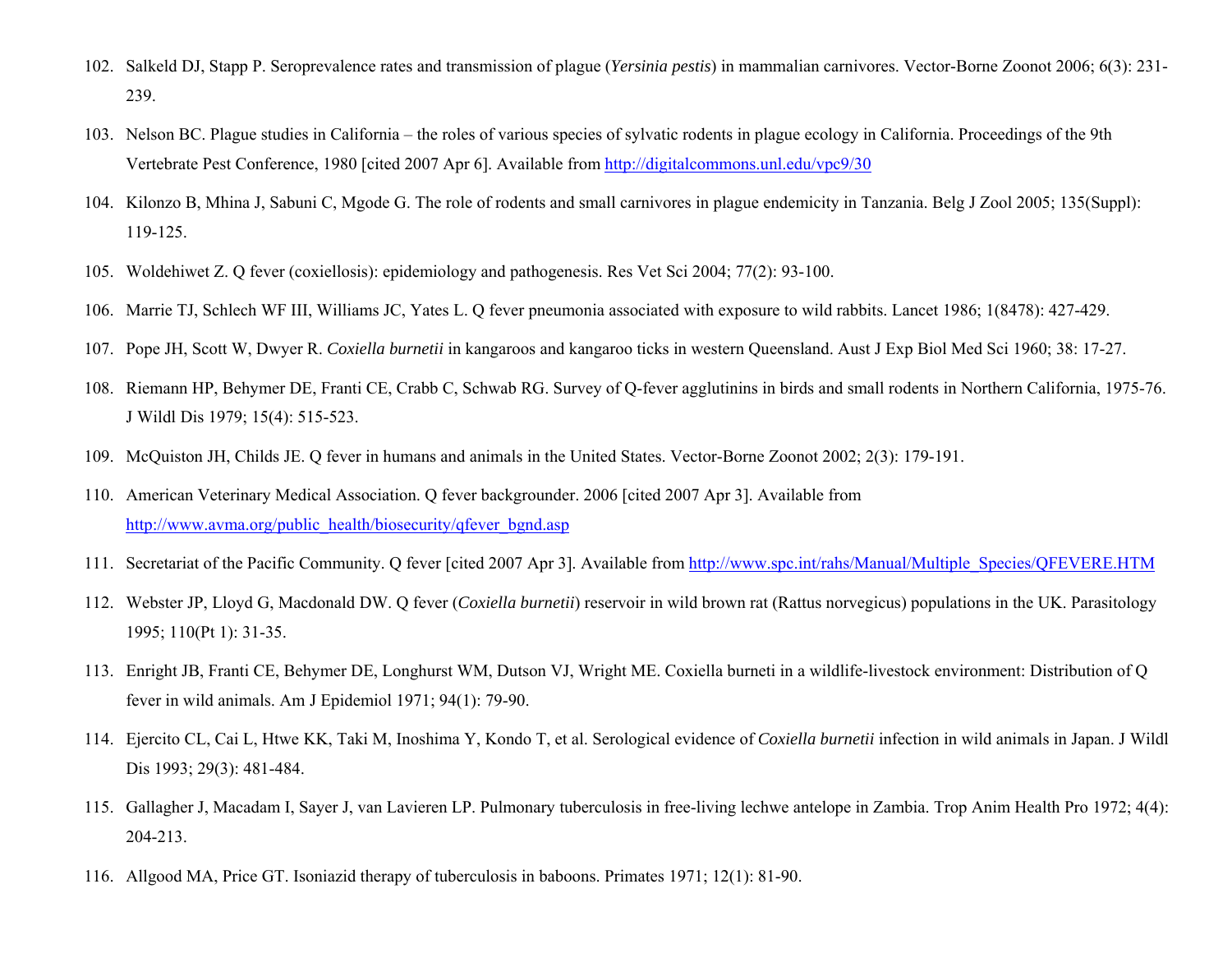- 117. Michel AL, Bengis RG, Keet DF, Hofmeyer M, Klerk LM, Cross PC, et al. Wildlife tuberculosis in South African conservation areas: implications and challenges. Vet Microbiol 2006; 112(2-4): 91-100.
- 118. Serraino A, Marchetti G, Sanguinetti V, Rossi MC, Zanoni RG, Catozzi L, et al. Monitoring of transmission of tuberculosis between wild boars and cattle: genotypical analysis of strains by molecular epidemiology techniques. J Clin Microbiol 1999; 37(9): 2766-2771.
- 119. Cleaveland S, Mlengeya T, Kazwala RR, Michel A, Kaare MT, Jones SL, et al. Tuberculosis in Tanzanian wildlife. J Wildl Dis 2005; 41(2): 446-453.
- 120. Payeur JB, Church S, Mosher L, Robinson-Dunn B, Schmitt S, Whipple D. Bovine tuberculosis in Michigan wildlife. Ann NY Acad Sci 2002; 969: 259- 261.
- 121. Pinto MR, Jainudeen MR, Panabokke RG. Tuberculosis in a domesticated Asiatic elephant *Elephas maximus*. Vet Rec 1973; 93(26): 662-664.
- 122. Gorton RJ. A Study of tuberculosis in hedgehogs so as to predict the location of tuberculous possums. Masters thesis, Massey University, NZ, 1998 [cited 2007 Apr 20]. Available from<http://epicentre.massey.ac.nz/Portals/0/EpiCentre/Downloads/Publications/Thesis/RobynGortonMVS.pdf>
- 123. Martin-Atance P, Palomares F, Gonzalez-Candela M, Revilla E, Cubero MJ, Calzada J, et al. Bovine tuberculosis in a free ranging red fox (*Vulpes vulpes*) from Doñana National Park (Spain). J Wildl Dis 2005; 41(2): 435-436.
- 124. Mangold BJ, Cook RA, Cranfield MR, Huygen K, Godfrey HP. Detection of elevated levels of circulating antigen 85 by dot immunobinding assay in captive wild animals with tuberculosis. J Zoo Wildl Med 1999; 30(4): 477-483.
- 125. Wilson P, Weavers E, West B, Taylor M, Kavanagh J, Jones P. *Mycobacterium bovis* infection in primates in Dublin Zoo: epidemiological aspects and implications for management. Lab Anim 1984; 18(4): 383-387.
- 126. Lewerin SS, Olsson SL, Eld K, Roken B, Ghebremichael S, Koivula T, et al. Outbreak of *Mycobacterium tuberculosis* infection among captive Asian elephants in a Swedish zoo. Vet Rec 2005; 156(6): 171-175.
- 127. University of Wisconsin-Madison National Primate Research Center. Tuberculosis [cited 2007 Apr 20]. Available from <http://pin.primate.wisc.edu/aboutp/pets/tb.html>
- 128. Leathers CW, Hamm TE Jr. Naturally occurring tuberculosis in a squirrel monkey and a cebus monkey. J Am Vet Med Assoc 1976; 169(9): 909-911.
- 129. Michel AL. Implications of tuberculosis in African wildlife and livestock. Ann NY Acad Sci 2002; 969: 251-255.
- 130. Cooke MM, Jackson R, Coleman JD. Tuberculosis in a free-living brown hare (*Lepus europaeus occidentalis*). New Zeal Vet J 1993; 41(3): 144-146.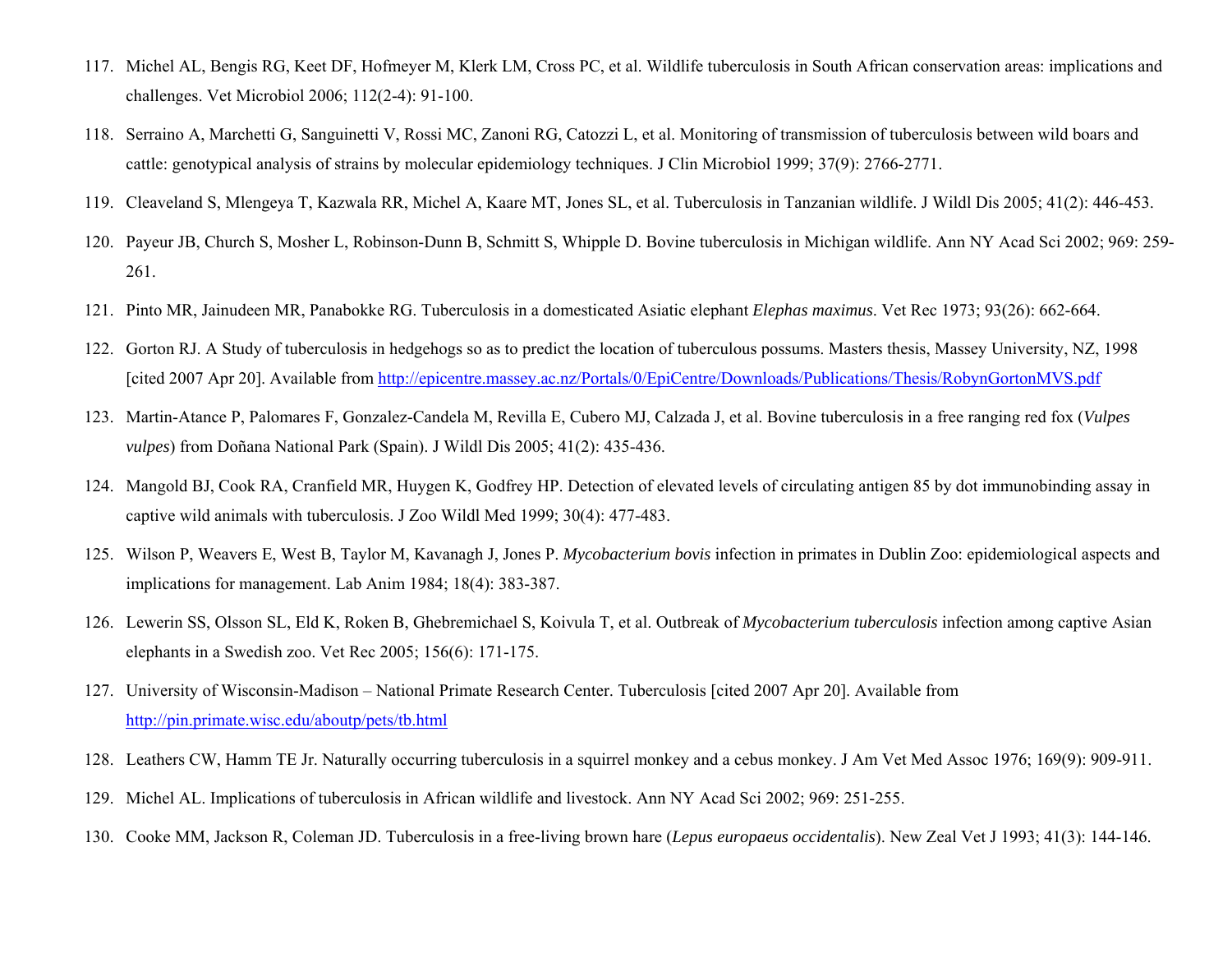- 131. Delahay RJ, Cheeseman CL, Clifton-Hadley RS. Wildlife disease reservoirs: the epidemiology of *Mycobacterium bovis* infection in the European badger (*Meles meles*) and other British mammals. Tuberculosis (Edinb) 2001; 81(1-2): 43-49.
- 132. Michalak K, Austin C, Diesel S, Bacon JM, Zimmerman P, Maslow JN. *Mycobacterium tuberculosis* infection as a zoonotic disease: transmission between humans and elephants. Emerg Infect Dis 1998; 4(2): 283-287.
- 133. Michel AL. *Mycobacterium tuberculosis*: an emerging disease of free-ranging wildlife. Emerg Infect Dis 2002; 8(6): 598-601.
- 134. Corner LAL. The role of wild animal populations in the epidemiology of tuberculosis in domestic animals: how to assess the risk. Vet Microbiol 2006; 112: 303-312.
- 135. Bunnell JE, Hice CL, Watts DM, Montrueil V, Tesh RB, Vinetz JM. Detection of pathogenic *Leptospira* spp. infections among mammals captured in the Peruvian Amazon Basin region. Am J Trop Med Hyg 2000; 63(5,6): 255-258.
- 136. Richardson DJ, Gauthier JL. A serosurvey of leptospirosis in Connecticut peridomestic wildlife. Vector-Borne Zoonot 2003; 3(4) 187-193.
- 137. Anderson EC, Rowe LW. The prevalence of antibody to the viruses of bovine virus diarrhoea, bovine herpes virus 1, rift valley fever, ephemeral fever and bluetongue and to Leptospira sp in free-ranging wildlife in Zimbabwe. Epidemiol Infect 1998; 121: 441-449.
- 138. Fennestad KL, Borg-Petersen C. Leptospirosis in Danish wild animals. J Wildl Dis 1972; 8: 343-351.
- 139. Diesch SL, McCulloch WF, Braun JL, Davis JR. Detection and ecology of leptospirosis in Iowa wildlife. J Wildl Dis 1970; 6: 275-288.
- 140. McKiel JA, Cousineau JG, Hall RR. Leptospirosis in wild animals in eastern Canada with particular attention to the disease in rats. Can J Comp Med Vet Sci 1961; 25: 15-18.
- 141. Sebek Z, Sixl W, Reinthaler F, Abdel-Nabi O, Stunzner D, Schneeweiss W, et al. Leptospirosis in the Melut district-upper Nile province (south Sudan) an overview. Geogr Med Suppl 1989; 5: 161-178.
- 142. Colegrove KM, Lowenstine LJ, Gulland FMD. Leptospirosis in northern elephant seals (*Mirounga angustirostris*) stranded along the California coast. J Wildl Dis 2005; 41(2): 426-430.
- 143. Stoyanova N, Tokarevich N, Gracheva L, Volkova G, Gracheva N, Kravchenko S, et al. Leptospirosis in north-west Russia. EpiNorth. 2004 [cited 2007 Apr 21]. Available from

[http://www.epinorth.org/eway/default0.asp?Pid=230&oid=0&e=0&trg=MainArea\\_5260&MainArea\\_5260=5273:44619::1:5262:1:5260;::10:0:0](http://www.epinorth.org/eway/default0.asp?Pid=230&oid=0&e=0&trg=MainArea_5260&MainArea_5260=5273:44619::1:5262:1:5260;::10:0:0)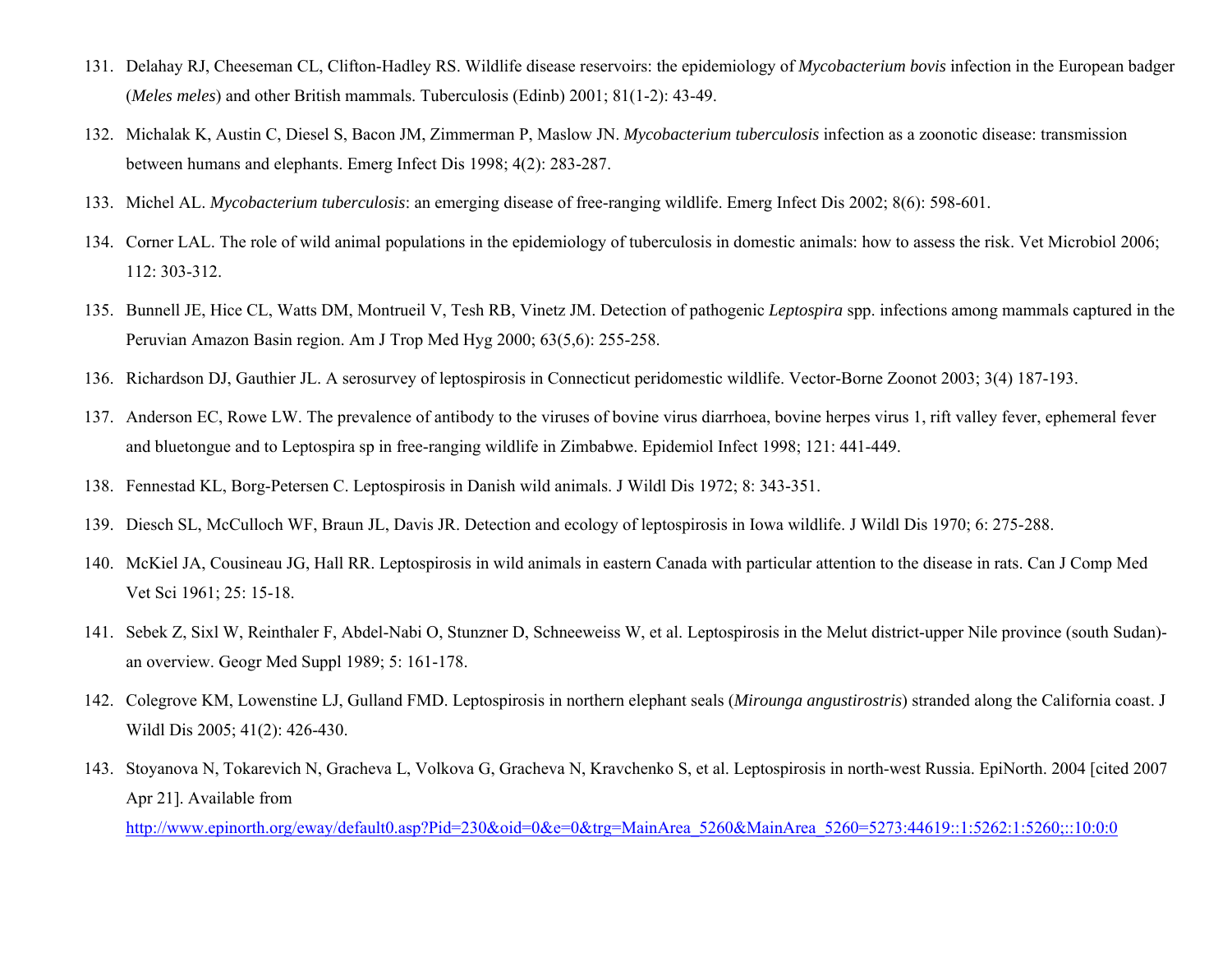- 144. Santa Rosa CA, Sulzer CR, Giorgi W, da Silva AS, Yanaquita RM, Lobao AO. Leptospirosis in wildlife in Brazil: isolation of a new serotype in the pyrogenes group. Am J Vet Res 1975; 36(9): 1363-1365.
- 145. Mendoza P, Mayor P, Galvez HA, Cespedes MJ, Jori F. Antibodies against *Leptospira* spp. In captive collared peccaries, Peru. Emerg Infect Dis 2007; 13(5): 793-794.
- 146. de Lisle GW, Almand KB, Julian AF, Wallace J. Leptospirosis in the opossum (*Trichosurus vulpecula*). New Zeal Vet J 1975; 23(9): 215-216.
- 147. Anderson DC, Geistfeld JG, Maetz HM, Patton CM, Kaufmann AF. Leptospirosis in zoo workers associated with bears. Am J Trop Med Hyg 1978; 27(1 Pt 1): 210-211.
- 148. CBWInfo. Factsheets on Chemical and Biological Warfare Agents: Glanders [cited 2007 Apr 22]. Available from <http://www.cbwinfo.com/Biological/Pathogens/BMa.html>
- 149. Berrada ZL, Goethert HK, Telford SR III. Raccoons and skunks as sentinels for enzootic tularemia. Emerg Infect Dis 2006; 12(6): 1019-1021.
- 150. Zhang F, Liu W, Chu MC, He J, Duan Q, Wu XM, et al. *Francisella tularensis* in rodents, China. Emerg Infect Dis 2006; 12(6): 994-996.
- 151. Morner T, Sandstrom G, Mattsson R, Nilsson PE. Infections with *Francisella tularensis* biovar palaearctica in hares (*Lepus tumidus*, *Lepus europaeus*) from Sweden. J Wildl Dis 1988; 24(3): 422-433.
- 152. Audet AM, Robbins CB, Lariviere S. *Alopex lagopus*. Mammalian Species 2002; 713: 1-10.
- 153. Posthaus H, Welle M, Morner T, Nicolet J, Kuhnert P. Tularemia in a common marmoset (*Callithrix jacchus*) diagnosed by 16S rRNA sequencing. Vet Microbiol 1998; 61(1): 145-150.
- 154. Emmons RW, Ruskin J, Bissett ML, Uyeda DA, Wood RM, Lear CL. Tularemia in a mule deer. J Wildl Dis 1976; 12(3): 459-463.
- 155. University of California Santa Barbara Institutional Animal Care and Use Committee. Zoonotic diseases [cited 2007 Apr 22]. Available from <http://research.ucsb.edu/connect/acc/policy.html>
- 156. Feldhamer GA, Whittaker JC, Bloemer SR. 2002. Often unseen fauna: small mammals and mesocarnivores on Land between the Lakes. Pp. 421-435 in J. S. Fralish and E. W. Chester, (eds.). Land Between The Lakes, Kentucky and Tennessee: Four Decades of Tennessee Valley Authority Stewardship. Austin Peay State University Center for Field Biology, Clarksville, TN [cited 2007 Apr 22]. Available from <http://campus.pc.edu/~jwhittak/Feldhameretal2002.pdf>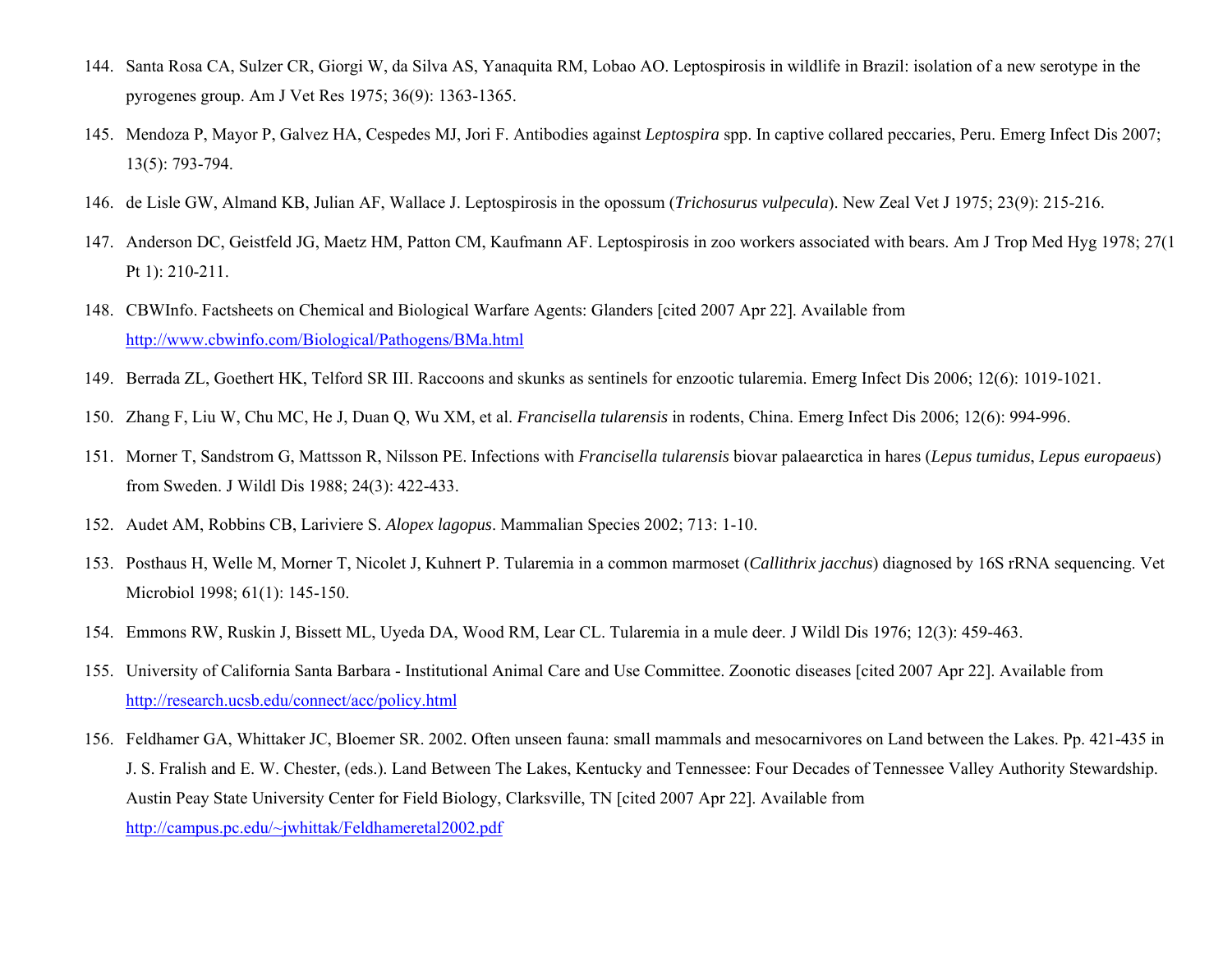- 157. U. S. Department of Agriculture Agricultural Research Service. Information resources on the North American opossum (*Didelphis virginiana*): A Bibliography on its natural history and use in biomedical research. Compiled by: Krause WJ [cited 2007 Apr 22]. Available from <http://www.nal.usda.gov/awic/pubs/opossum.htm>
- 158. Wobeser G, Ngeleka M, Appleyard G, Bryden L, Mulvey MR. Tularemia in deer mice (*Peromyscus maniculatus*) during a population irruption in Saskatchewan, Canada. J Wildl Dis 2007; 43(1): 23-31.
- 159. Koprowski JL. Pine squirrel (*Tamiasciurus hudsonicus*): A Technical conservation assessment. Prepared for the USDA Forest Service, Rocky Mountain Region, Species Conservation Project, 2005 [cited 2007 Apr 22]. Available from <http://www.fs.fed.us/r2/projects/scp/assessments/pinesquirrel.pdf>
- 160. Beckwith CS. Tularemia as a cause of fever in a squirrel monkey. J Am Vet Med Assoc 2006; 229(2): 269-273.
- 161. Farhang-Azad A, Mescerjakova I, Neronov V. Afghan hedgehog, a new reservoir of tularemia. Bull Soc Pathol Exot Filiales 1973; 66(2): 266-269.
- 162. Jenkins DJ, Macpherson CNL. Transmission ecology of echinococcus in wild-life in Australia and Africa. Parasitology 2003; 127: S63-S72.
- 163. Rodrigues-Silva R, Peixoto JRV, de Oliveira RMF, MagalhaesPinto R, Gomes DC. An Autochthonous case of *Echinococcus vogeli* Rausch & Bernstein, 1972 polycystic echinococcosis in the state of Rondônia, Brazil. Mem I Oswaldo Cruz 2002; 97(1): 123-126.
- 164. Courtenay O, Maffei L. Crab-eating fox *Cerdocyon thous* (Linnaeus, 1766) [cited 2007 Apr 28]. Available from [http://www.canids.org/species/Crab](http://www.canids.org/species/Crab-eating_fox.pdf)[eating\\_fox.pdf](http://www.canids.org/species/Crab-eating_fox.pdf)
- 165. MacPherson CN, Karstad L, Stevenson P, Arundel JH. Hydatid disease in the Turkana District of Kenya. III. The significance of wild animals in the transmission of *Echinococcus granulosus*, with particular reference to Turkana and Masailand in Kenya. Ann Trop Med Parasitol 1983; 77(1): 61-73.
- 166. Henttonen H, Fuglei E, Gower CN, Haukisalmi V, Ims RA, Niemimaa J, et al. *Echinococcus multilocularis* on Svalbard: introduction of an intermediate host has enabled the local life-cycle. Parasitology 2001; 123: 547-552.
- 167. Sokolov VE, Lushchekina AA. *Procapra gutturosa*. In Mammalian Species, No. 571. American Society of Mammalogists 1997 [cited 2007 Apr 26]. Available from <http://www.jstor.org/view/00763519/ap060706/06a00010/0>
- 168. Krecek RC, Boomker J, Penzhorn BL, Scheepers L. Internal parasites of giraffes (*Giraffa camelopardalis angolensis*) from Etosha National Park, Namibia. J Wildl Dis 1990; 26(3): 395-397.
- 169. World Organisation for Animal Health OIE Working Group for Wildlife Diseases. Regional report for Africa, 2005. Compiled by Bengis R [cited 2007 Apr 26]. Available from [http://www.nda.agric.za/vetweb/Animal%20Disease/OIERegionalReportForAfrica2005.pdf](http://www.nda.agric.za/vetweb/Animal Disease/OIERegionalReportForAfrica2005.pdf)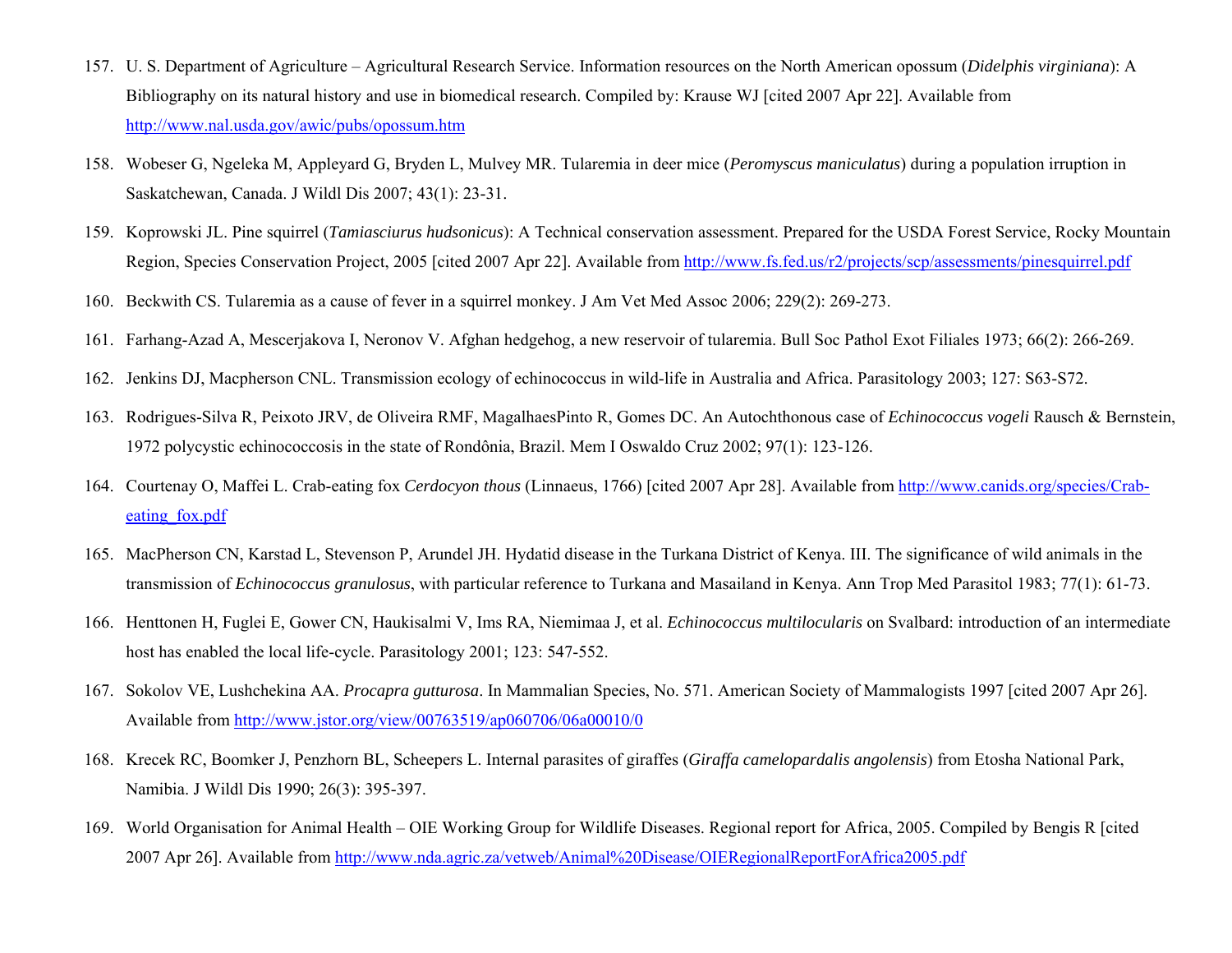- 170. Hamir AN, Smith BB. Severe biliary hyperplasia associated with liver fluke infection in an adult alpaca. Vet Pathol 2002; 39(5): 592-594.
- 171. Bassano B. Sanitary problems related to Marmot-other animals cohabitation in mountain areas. In Biodiversité chez les marmottes /Biodiversity in marmots, 1996, Le Berre M., Ramousse R. & L. Le Guelte eds., 75-88.
- 172. Williams JF, Colli CW. Primary cystic infection with *Echinococcus granulosus* and *Taenia hydatigena* in *Meriones unguiculatus*. J Parasitol 1970; 56(3): 509-513.
- 173. Public Health Agency of Canada. Material Safety Data Sheet Infectious Substances: *Echinococcus multilocularis* [cited 2007 Apr 26]. Available from <http://www.phac-aspc.gc.ca/msds-ftss/msds55e.html>
- 174. Tsukada H, Hamazaki K, Ganzorig S, Iwaki T, Konno K, Lagapa JT, et al. Potential remedy against *Echinococcus multilocularis* in wild red foxes using baits with anthelmintic distributed around fox breeding dens in Hokkaido, Japan. Parasitology 2002; 125: 119-129.
- 175. Romano MN, Brunetti OA, Schwabe CW, Rosen MN. Probable transmission of *Echinococcus granulosus* between deer and coyotes in California. J Wildl Dis 1974; 10: 225-227.
- 176. Boussinesq M, Bresson S, Liance M, Houin R. A new natural intermediate host of *Echinococcus multilocularis* in France: the muskrat (*Ondatra zibethicus L*.) [Article in French]. Ann Parasitol Hum Comp 1986; 61(4): 431-434.
- 177. Gonzalez del Solar R, Rau J. Chilla *Pseudalopex griseus* (Gray, 1837) [cited 2007 Apr 26]. Available from<http://www.canids.org/species/Chilla.pdf>
- 178. D'Alessandro A, Rausch RL, Morales GA, Collet S, Angel D. *Echinococcus* infections in Colombian animals. Am J Trop Med Hyg 1981; 30(6): 1263- 1276.
- 179. Bardonnet K, Benchikh-Elfegoun MC, Bart JM, Harraga S, Hannache N, Haddad S, et al. Cystic echinococcosis in Algeria: cattle act as reservoirs of a sheep strain and may contribute to human contamination. Vet Parasitol 2003; 116(1): 35-44.
- 180. Varma TK, Arora BM, Malviya HC. On the occurrence of hydatid cyst in giant squirrel (*Ratufa indica*). Indian Vet J 1995; 72(12): 1305-1306.
- 181. Machnicka B, Dziemian E, Rocki B, Kolodziej-Sobocinska M. Detection of *Echinococcus multilocularis* antigens in faeces by ELISA. Parasit Res 2003; 91(6): 491-496.
- 182. Boomker J, Horak IG, de Vos V. Parasites of South African wildlife. IV. Helminths of kudu, *Tragelaphus strepsiceros*, in the Kruger National Park. Onderstepoor J Vet Res 1989; 56(2): 111-121.
- 183. Wobeser G. The occurrence of *Echinococcus multilocularis* (Leukart, 1863) in cats near Saskatoon, Saskatchewan. Can Vet J 1971; 12(3): 65-68.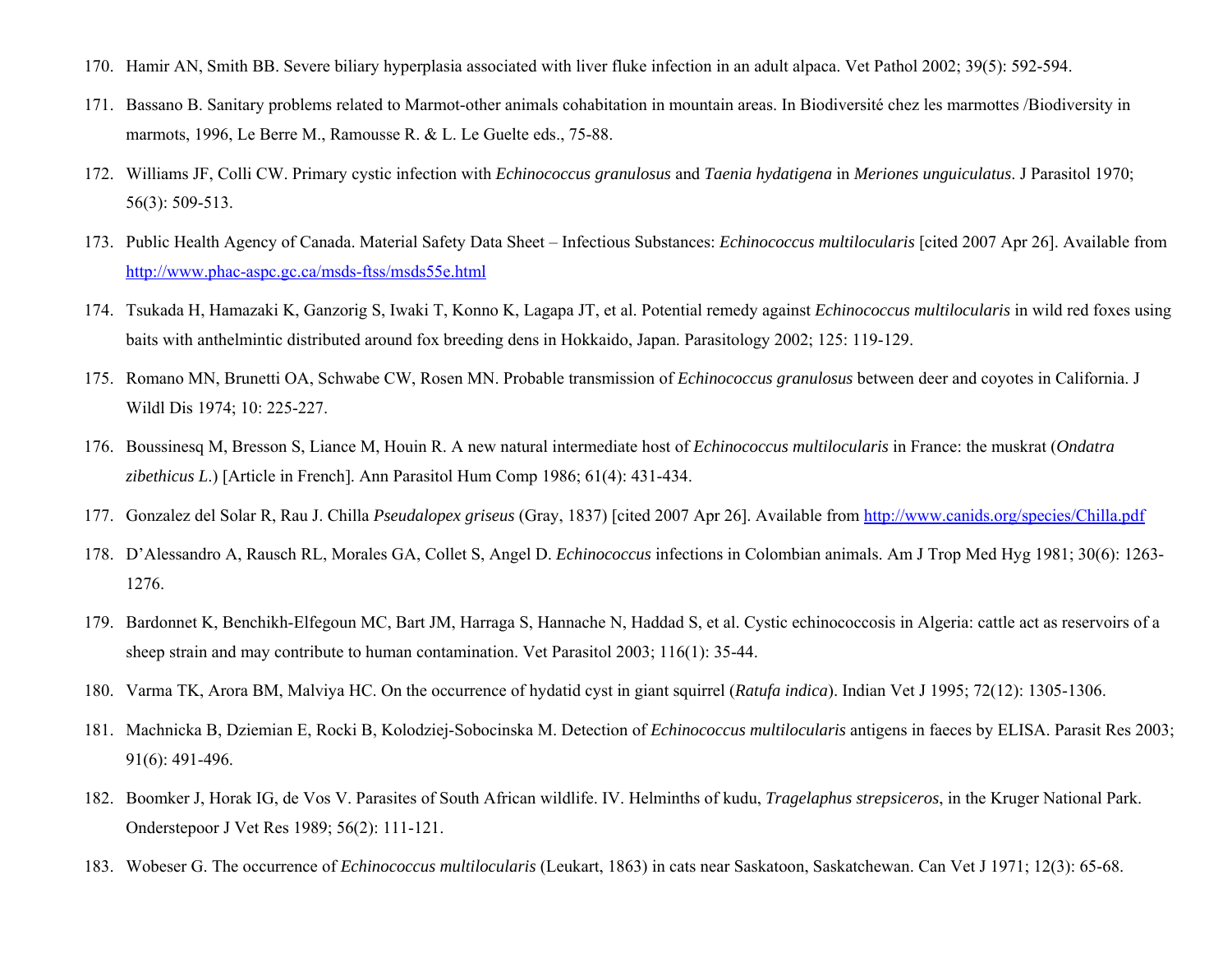- 184. Bakhvalova VN, Morozova OV, Dobrotvorskiĭ AK, Panov VV, Matveeva VA, Popova RV, Korobova SA. Involvement of the common shrew, *Sorex araneus* (Insectivora, Soricidae), in circulation of the tick-borne encephalitis virus in south-western Siberia [in Russian]. Parazitologiia 2001; 35(5): 376- 385.
- 185. Janovsky M, Bacciarini L, Sager H, Grone A, Gottstein B. *Echinococcus multilocularis* in a European beaver from Switzerland. J Wildl Dis 2002; 38(3): 618-620.
- 186. Munday BL. A Serological study of some infectious diseases of Tasmanian wildlife. J Wildl Dis 1972; 8(4): 169-175.
- 187. World Health Organization. WHO Guidelines on tulaeremia. 2007 [cited 2007 Apr 26]. Available from [http://whqlibdoc.who.int/publications/2007/9789241547376\\_eng.pdf](http://whqlibdoc.who.int/publications/2007/9789241547376_eng.pdf)
- 188. Morvan JM, Deubel V, Gounon P, Nakoune E, Barriere P, Murris S, et al. Identification of Ebola virus sequences present as RNA or DNA in organs of terrestrial small mammals of the Central African Republic. Microbes Infect 1999; 1(14): 1193-1201.
- 189. Calisher CH, Childs JE, Field HE, Holmes KV, Schountz T. Bats: Important reservoirs of emerging viruses. Clin Microbiol Rev 2006; 19(3): 531-545.
- 190. Klempa B; Tkachenko EA; Dzagurova TK, Yunicheva YV, Morozov V, Okulova NM, et al. Hemorrhagic fever with renal syndrome caused by 2 lineages of Dobrava hantavirus, Russia. Emerg Infect Dis 2008; 14(4): 617-625.
- 191. Coulibaly C, Hack R, Seidl J, Chudy M, Itter G, Plesker R. A natural asymptomatic herpes B virus infection in a colony of laboratory brown capuchin monkeys (*Cebus apella*). Laboratory Animals 2004; 38(4): 432-438.
- 192. Wilson RB, Holscher MA, Chang T, Hodges JR. Fatal herpesvirus simiae (B virus) infection in a patas monkey (*Erythrocebus patas*). J Vet Diagn Invest 1990; 2: 242-244.
- 193. Tu C, Crameri G, Kong X, Chen J, Sun Y, Yu M, et al. Antibodies to SARS coronavirus in civets. Emerg Infect Dis 2004; 10(12): 2244-2248.
- 194. Ward O, Wurster-Hill D. Ecological studies of Japanese raccoon dogs, *Nyctereutes procyonoides*. J Mammal 1989; 70: 330-334.
- 195. Loris-Conservation.org [cited 2007 Apr 27]. Available from <http://www.loris-conservation.org/database/disease/index.htm#diseases>
- 196. Pattnaik P. Kyasanur forest disease: an epidemiological view in India. Rev Med Virol 2006; 16: 151–165.
- 197. Peters JC. An epizootic of monkey pox at Rotterdam Zoo. Int Zoo Yearb 1966; 6: 274-275.
- 198. Hutin YJF, Williams RJ, Malfait P, Pebody R, Loparev VN, Ropp SL, et al. Outbreak of human monkeypox, Democratic Republic of Congo, 1996 to 1997. Emerg Infect Dis 2001; 7(3): 434-438.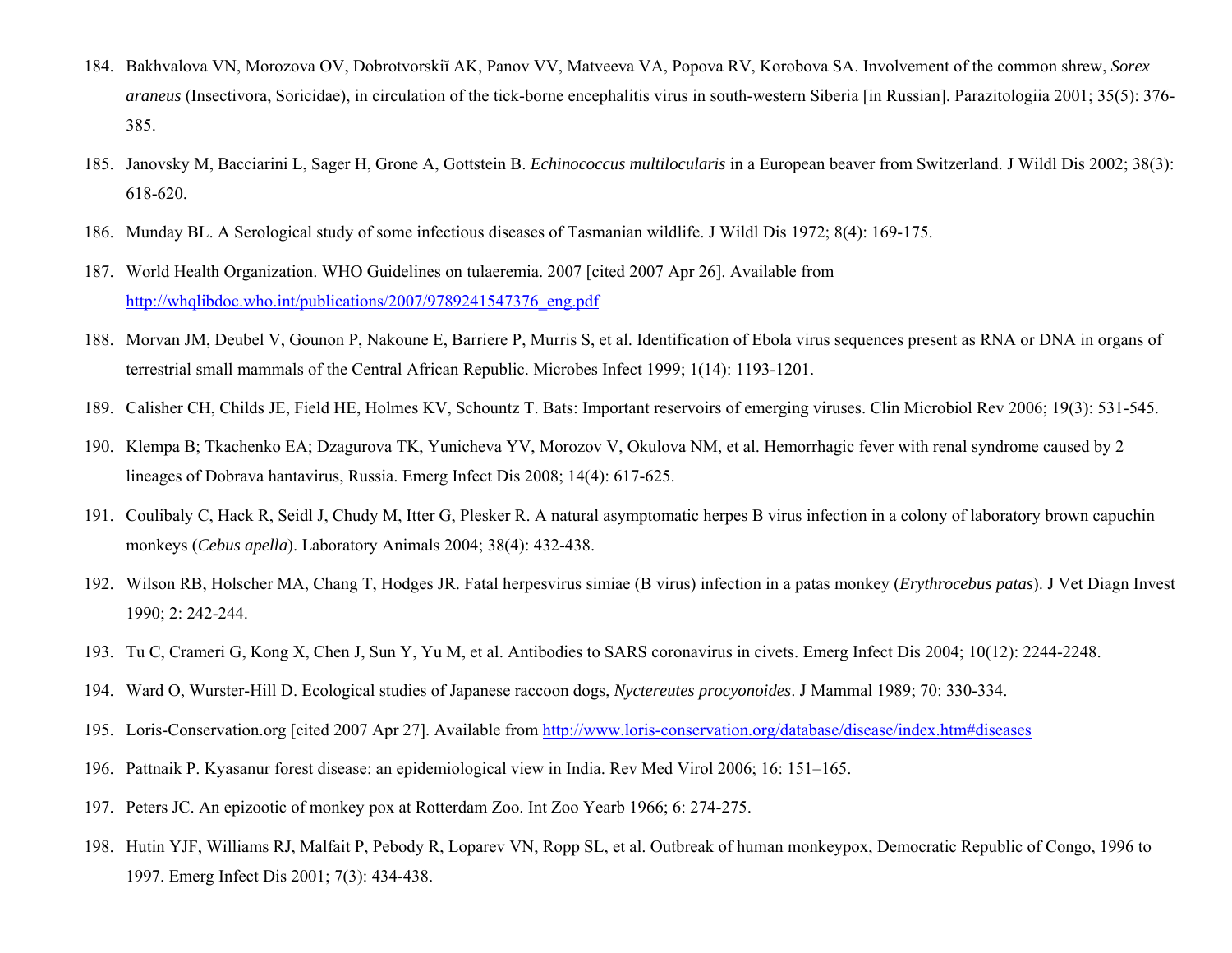- 199. Smits WTM, Heriyanto, Ramono WS. A New method for rehabilitation of orangutans in Indonesia. In: Nadler RD, Galdikas FM, Sheeran LK, Rosen N, eds. The Neglected ape. New York: Plenum Press. 1995. pp. 69-77.
- 200. Matz-Rensing K, Floto A, Becker T, Finke EJ, Seibold E, Splettstoesser WD, et al. Epizootic of tularemia in an outdoor housed group of cynomolgus monkeys (*Macaca fascicularis*). Vet Pathol 2007; 44: 327-334.
- 201. National Research Council of the National Academies. Occupational Health and Safety in the Care and Use of Nonhuman Primates. Washington DC: National Academies Press. 2003.
- 202. Yimam AE, Nonaka N, Oku Y, Kamiya M. Prevalence and intensity of *Echinococcus multilocularis* in red foxes (*Vulpes vulpes schrencki*) and raccoon dogs (*Nyctereutes procyonoides albus*) in Otaru city, Hokkaido, Japan. Jap J Vet Res 2002; 49(4): 287-296.
- 203. Clemente L, Fernandes TL, Barahona MJ, Bernardino R, Botelho A. Confirmation by PCR of *Coxiella burnetii* infection in animals at a zoo in Lisbon, Portugal. Vet Rec 2008; 163: 221-222.
- 204. Moles-Cervantes LP, Pulido-Reyes J, Banda-Ruiz VM, Luna-Alvarez MA, Galvadon-Rosas DG, Torres-Barranca JI. Serological diagnosis of leptospirosis in a giant panda (*Ailuropoda melanoleuca*) in Spanish]. Tecnica Pecuaria en Mexico 1994; 32(3): 145-149.
- 205. Hutson CL, Lee KN, Abel J, Carroll DS, Montgomery JM, Olson VA, et al. Monkeypox zoonotic associations: insights from laboratory evaluation of animals associated with the multi-state US outbreak. Am J Trop Med Hyg 2007; 76(4): 757-768.
- 206. Dierauf LA, Gulland FMD. CRC Handbook of Marine Mammal Medicine. Boca Raton: CRC Press, 2001.
- 207. Foster G, Jahans KL, Reid RJ, Ross HM. Isolation of *Brucella* species from cetaceans, seals and an otter. Vet Rec 1996; 138(24): 583-6.
- 208. Murray DL, Kapke CA, Evermann JF, Fuller TK. Infectious disease and the conservation of free-ranging large carnivores. Anim Conserv 1999; 2: 241- 254.
- 209. International Union for Conservation of Nature. Mills MGL and Hofer H, eds. Hyaenas Status Survey and Conservation Action Plan. Gland Switzerland: 1998.
- 210. Nielsen K and Duncan JR. Animal brucellosis. Boca Raton: CRC Press, 1990.
- 211. Towner JS, Pourrut X, Albariño CG, Nkogue CN, Bird BH, Grard G, et al. Marburg virus infection detected in a common African bat. PLoS ONE 2007; 2(8): e764.
- 212. Food and Agriculture Organization. Avian Flu [cited 2007 Apr 29]. Available from [http://www.fao.org/avianflu/en/wildlife/wild\\_animals.htm](http://www.fao.org/avianflu/en/wildlife/wild_animals.htm)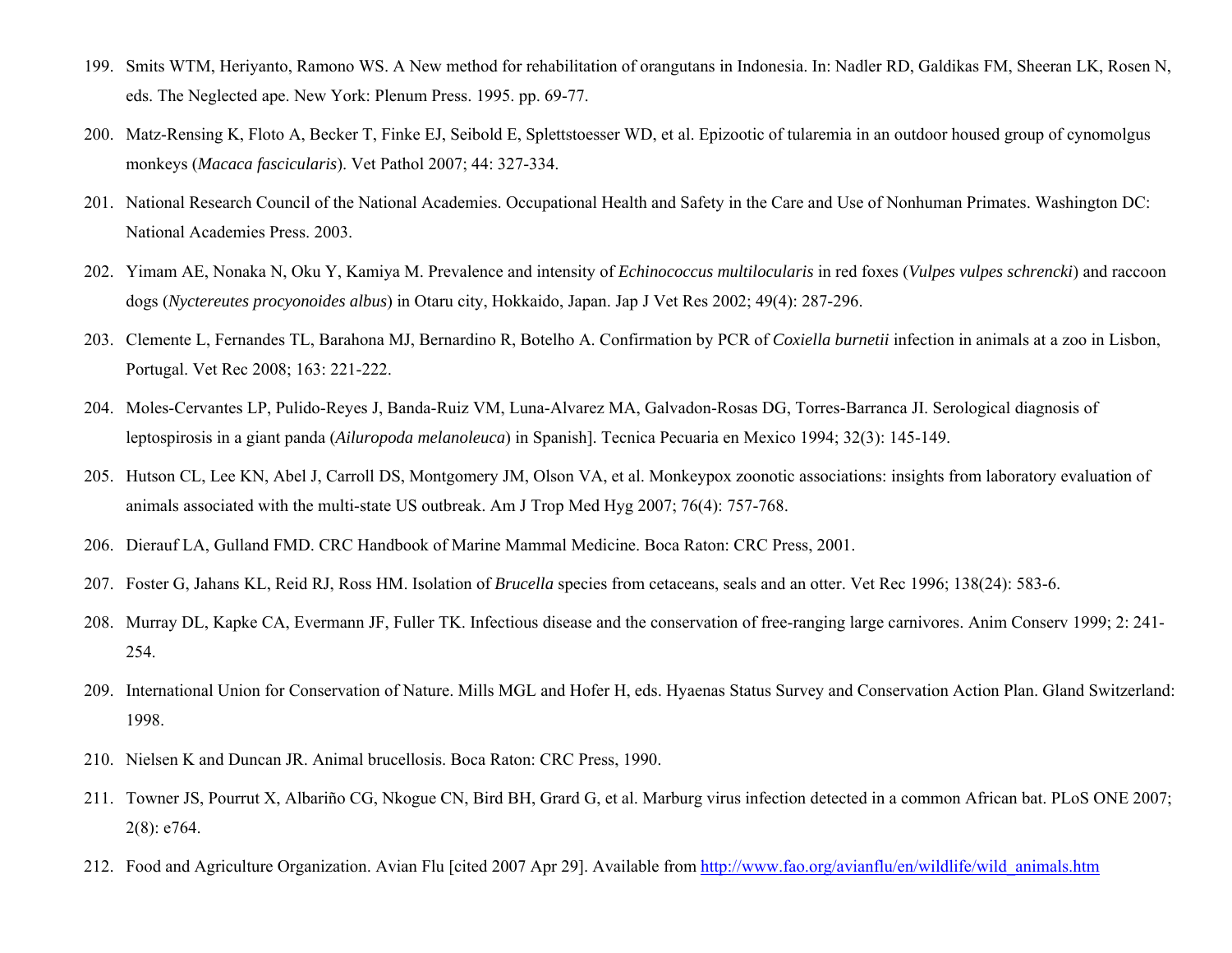- 213. Songserm T, Amonsin A, Jam-on R, Sae-Heng N, Pariyothorn N, Payungporn S. Fatal avian influenza A H5N1 in a dog. Emerg Infect Dis 2006; 12(11): 1744-1747.
- 214. US Geological Survey National Wildlife Health Center. List of species affected by H5N1 (avian influenza) [cited 2007 Apr 29]. Available from [http://www.nwhc.usgs.gov/disease\\_information/avian\\_influenza/affected\\_species\\_chart.jsp](http://www.nwhc.usgs.gov/disease_information/avian_influenza/affected_species_chart.jsp)
- 215. Prosenc K, Avsic-Zupanc T, Trilar T, Petrovec M, Poljak M. The fat dormouse *Myoxus glis* as a natural host of medically important microorganisms. Nat Croat 1997; 6(2): 253-262.
- 216. Gudan A, Artuković B, Cvetnić Z, Spicić S, Beck A, Hohsteter M, et al. Disseminated tuberculosis in hyrax (*Procavia capensis*) caused by *Mycobacterium africanum*. J Zoo Wildl Med 2008; 39(3): 386-391.
- 217. Koizumi N, Muto M, Yamamoto S, Baba Y, Kudo M, Tamae Y, et al. Investigation of reservoir animals of Leptospira in the northern part of Miyazaki Prefecture. Jpn J Infect Dis 2008; 61(6): 465-8.
- 218. Cornide RI, Cabrera L. [Detection of *Leptospira* antibodies in Hutia (*Mysateles* spp.)] [Article in Spanish] Miscelánea Zoológica. 1984; 22: [pages not cited]. Reference within Monografias.com: "*Leptospira interrogans*." [Cited 2009 Feb 26]. Available from <http://www.monografias.com/trabajos25/leptospira-interrogans/leptospira-interrogans.shtml>
- 219. Pioz M, Loison A, Gauthier D, Gibert P, Jullien JM, Artois M, et al. Diseases and reproductive success in a wild mammal: example in the alpine chamois. Oecologia 2008; 155(4): 691-704.
- 220. Maratea J, Ewalt DR, Frasca S Jr, Dunn JL, De Guise S, Szkudlarek L, et al. Evidence of *Brucella* sp. infection in marine mammals stranded along the coast of southern New England. J Zoo Wildl Med 2003; 34(3): 256-61.
- 221. Blasdell KR, Becker SD, Hurst J, Begon M, Bennett M. Host range and genetic diversity of arenaviruses in rodents, United Kingdom. Emerg Infect Dis 2008; 14(9): 1455-1458.
- 222. Normile D. Scientists puzzle over Ebola-Reston virus in pigs. Science 2009; 323(5913): 451.
- 223. Swanepoel R, Smit SB, Rollin PE, Formenty P, Leman PA, Kemp A, et al. Studies of reservoir hosts for Marburg virus. Emerg Infect Dis 2007; 13(12): 1847-1851.
- 224. Shi Z, Hu Z. A review of studies on animal reservoirs of the SARS coronavirus. Virus Res 2008; 133: 74–87.